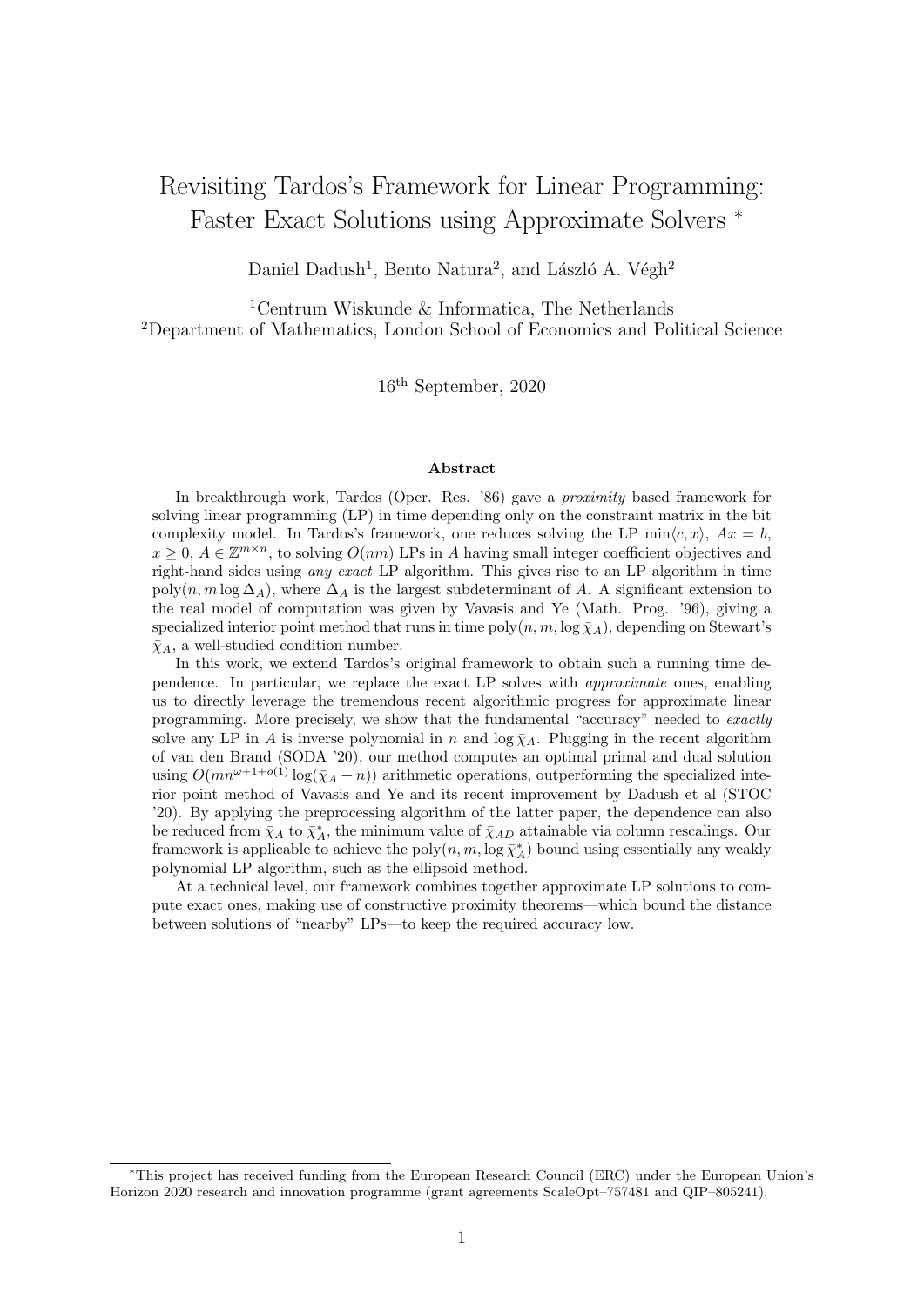# <span id="page-1-1"></span>1 Introduction

In this paper, we consider the task of computing exact primal and dual solutions for linear programs (LP) in standard form:

<span id="page-1-0"></span>
$$
\min \langle c, x \rangle \qquad \max \langle y, b \rangle
$$
  
\n
$$
Ax = b \qquad A^{\top}y + s = c \qquad \text{(LP)}
$$
  
\n
$$
x \ge 0, \qquad s \ge 0.
$$

Here,  $A \in \mathbb{R}^{m \times n}$ ,  $\text{rank}(A) = m \leq n, b \in \mathbb{R}^m$ ,  $c \in \mathbb{R}^n$  are given in the input, and  $x, s \in \mathbb{R}^n$ ,  $y \in \mathbb{R}^m$  are the variables. We consider the program in x to be the primal problem and the program in y, s to be the dual problem.

After the work of Khachiyan [\[Kha79\]](#page-41-0), who gave the first polynomial algorithm for LP using the ellipsoid method, Megiddo [\[Meg83\]](#page-41-1) asked whether there exists a "genuinely polynomial", now known as *strongly polynomial*, algorithm for LP. Informally, the goal is to find an algorithm that uses  $poly(n)$  basic arithmetic operations (e.g. addition, multiplication, etc.), where each such operation must be performed on numbers of size polynomial in the instance encoding length. While no such algorithm is known, the search for a strongly polynomial LP algorithm has spurred tremendous algorithmic advances for many classical combinatorial problems.

Strongly polynomial algorithms have indeed been found for important combinatorial classes of linear programs. Examples include feasibility for two variable per inequality systems [\[Meg83\]](#page-41-1), minimum-cost circulations [\[GT89,](#page-40-0) [Orl93,](#page-41-2) [Tar85\]](#page-41-3), generalized flow maximization, [Vég17, [OV17\]](#page-41-4), and discounted Markov Decision Processes [\[Ye05,](#page-42-1)[Ye11\]](#page-42-2).

To generalize these results to larger problem classes, a natural attempt is to seek abstract frameworks that capture known algorithms. In this vein, a recurring principle in strongly polynomial algorithm design is that "good enough" approximate solutions can be used to glean combinatorial information about exact optimal ones. Such information is used to reduce the underlying instance in a way that preserves all optimal solutions.

This was in fact the key idea in Tardos's seminal paper on minimum-cost circulations [\[Tar85\]](#page-41-3): solving a problem instance with a suitable rounded cost function reveals an arc that cannot be tight in any dual optimal solution; consequently, we can fix the flow value to 0. As another example, in submodular function minimization any sufficiently small norm point in the base polytope can be used to infer relations in a ring-family containing all minimizers [\[IFF01,](#page-40-1)[DVZ18\]](#page-40-2).

At a higher level, it can be useful to view strongly polynomial algorithms as reductions from an exact optimization problem to a suitable approximate version of itself. To achieve fast strongly polynomial algorithms using these principles, important considerations are the complexity of the individual approximate solves, e.g., the degree of accuracy required, and the total required number of them.

Tardos's Framework for Linear Programming Generalizing the above idea from minimumcost flows to general linear programming, Tardos [\[Tar86\]](#page-41-5) provided such a framework for solving any standard form primal-dual LP with integer constraint matrix  $A \in \mathbb{Z}^{m \times n}$  using a number of operations depending only on n and the logarithm of  $\Delta_A$ , the maximum absolute value of the determinant of any square submatrix of A. This algorithm is strongly polynomial for minimumcost flow, noting that digraph incidence matrices are totally unimodular, and therefore  $\Delta_A = 1$ . At a high level, Tardos's framework reduces getting exact LP solutions to getting exact solutions for "nearby LPs" with simpler coefficient structure, heavily relying on LP *proximity* theorems (e.g., see [\[Hof52,](#page-40-3)[CGST86\]](#page-40-4)). More precisely, Tardos reduces computing exact primal-dual solutions to max  $\langle c, x \rangle$ ,  $Ax = b, x \ge 0$  to computing exact primal-dual solutions to  $O(nm)$  LPs in A with "rounded" objectives c' and right hand sides b' having integer coefficients of size  $O(n^2\Delta_A)$ . In particular, after  $O(n)$  such LP solves, one can determine a coefficient  $x_i$  in the support of some optimal solution, allowing to delete the  $x_i \geq 0$  constraint. Due to their small coefficients,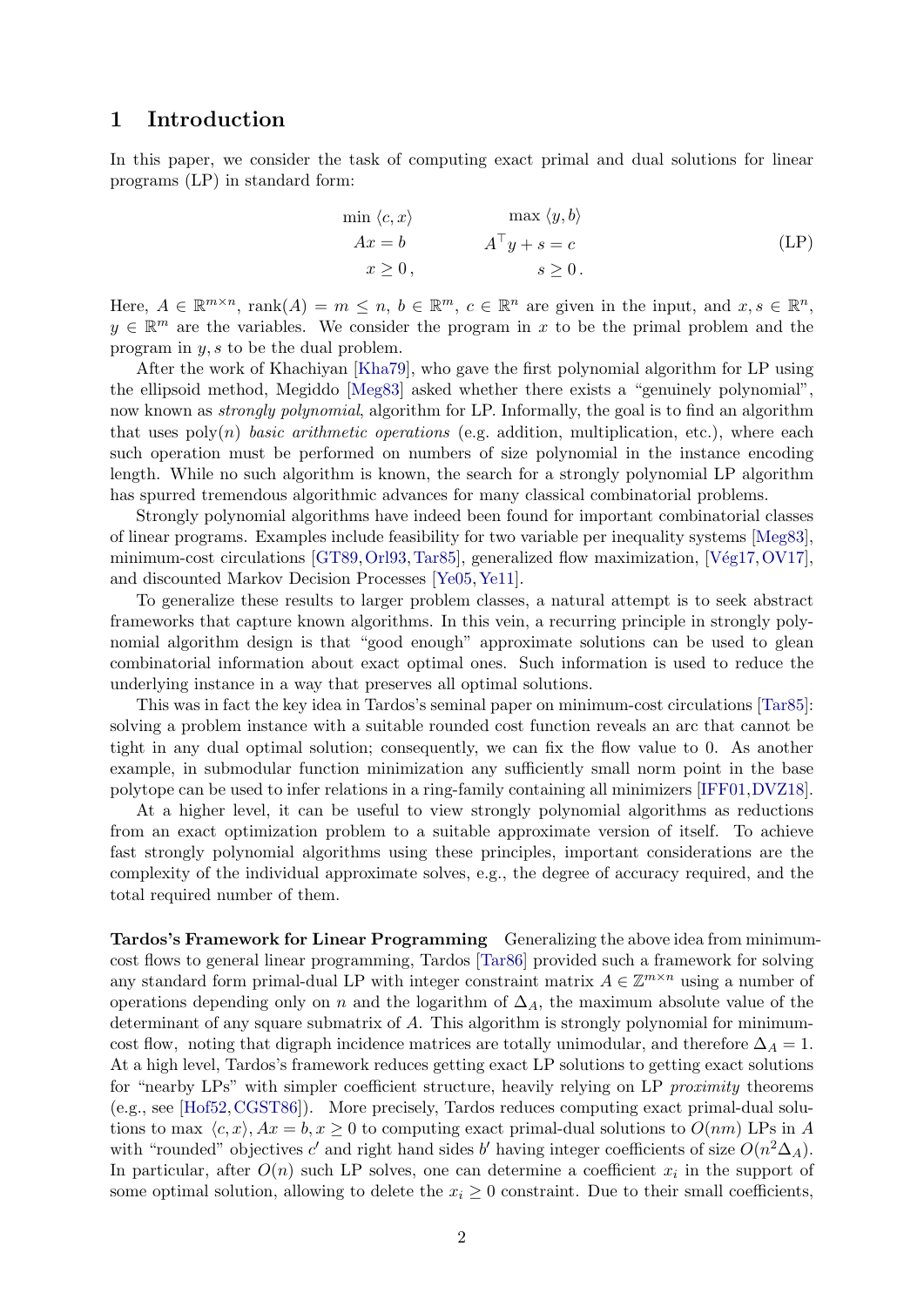<span id="page-2-1"></span>the LPs in the reduction can be solved using any weakly polynomial algorithm. We note that the fundamental property enabling the polynomial solvability of these rounded LPs is that the minimum non-zero slack of their basic solutions, i.e.,  $\min\{x_i : x_i > 0\}$ , is lower bounded by  $1/(n^{O(1)}\Delta)$  by Cramer's rule.

**Achieving**  $\bar{\chi}_A$  dependence While Tardos's framework is powerful, it inherently relies on the determinant bound  $\Delta_A$ . This is only applicable for integer constraint matrices; one can obtain bounds for rational constraint matrices via multiplying by the least common denominator of the entries, but this leads to weak bounds that are highly volatile under small changes in the entries. A significant strengthening of [\[Tar86\]](#page-41-5) was given by Vavasis and Ye [\[VY96\]](#page-42-3). They gave an interior point method (IPM) in the real model of computation based on layered least squares (LLS) steps that outputs exact primal-dual solutions in  $O(n^{3.5} \log(\bar{\chi}_A + n))$  iterations. Improved (EES) steps that outputs exact primal-qual solutions in  $O(n - \log(\chi_A + n))$  for the attons. Improved<br>iteration bounds were later given for certain special cases, in particular,  $O(\sqrt{n} \log(\bar{\chi}_A + n))$  for homogeneous conic feasibility [\[VY95\]](#page-42-4) and  $O(n^{2.5} \log(\bar{\chi}_A + n))$  for LP feasibility [\[Ye06\]](#page-42-5). In a conceptual advance, Vavasis and Ye's result showed that the polynomial solvability of LP does not require any minimum non-zero slack assumption.

The condition measure replacing  $\Delta_A$  is Stewart's  $\bar{\chi}_A$  [\[Ste89\]](#page-41-6), which for integer matrices satisfies  $\bar{\chi}_A \leq n\Delta_A$ . In contrast with  $\Delta_A$  that relies on the entry numerics,  $\bar{\chi}_A$  is a geometric measure that depends only on the kernel of A; Formally, letting  $W := \text{ker}(A)$  and  $\pi_I(W) =$  $\{x_I : x \in W\}$ , one may define  $\bar{\chi}_A := \bar{\chi}_W$  as the minimum number  $M \geq 1$  such that for any  $\emptyset \neq I \subseteq [n]$  and  $z \in \pi_I(W)$ , there exists  $y \in W$  with  $y_I = z$  and  $||y|| \leq M||z||$ . In words, it represents the cost of lifting partial fixings of coordinates into the subspace W.

Very recently, the authors and Huiberts [\[DHNV20\]](#page-40-5), building on the work of Monteiro and Tsuchiya [\[MT03,](#page-41-7)[MT05\]](#page-41-8), gave an improved LLS optimization algorithm and analysis requiring only  $O(n^{2.5} \log n \log(\bar{\chi}_A^* + n))$  iterations, where  $\bar{\chi}_A^*$  is the minimum  $\bar{\chi}_{AD}$  over positive diagonal matrices  $D > 0$ . The paper [\[DHNV20\]](#page-40-5) further gave a nearly optimal rescaling algorithm which runs in  $O(m^2n^2 + n^3)$  time and computes  $D > 0$  satisfying  $\bar{\chi}_{AD} \le n(\bar{\chi}_A^*)^3$ . Thus, by suitable preprocessing, any algorithm achieving  $\bar{\chi}_A$  dependence can be converted into one with  $\bar{\chi}_A^*$  dependence.

A key tool in [\[DHNV20\]](#page-40-5) is to study the 'circuit imbalance measure'  $\kappa_A$ . This closely approximates  $\bar{\chi}_A$ , with  $\log(\bar{\chi}_A + n) = \Theta(\log(\kappa_A + n))$ , and has very favourable combinatorial properties. Our approach also relies on  $\kappa_A$  and  $\kappa_A^*$ , even though we state the results in terms of the better known  $\bar{\chi}_A$  and  $\bar{\chi}_A^*$ .

The condition number  $\bar{\chi}^*_A$  can be smaller than  $\bar{\chi}_A$  by an arbitrary factor, and in turn,  $\bar{\chi}_A$ can be much smaller  $\Delta_A$  even for integer matrices A. Let  $A \in \mathbb{R}^{n \times m}$  be the node-edge incidence matrix of an undirected graph on  $n$  nodes and  $m$  edges. If the graph has  $k$  node-disjoint odd cycles, then  $\Delta_A \geq 2^k$ . However, it is easy to verify that for any graph,  $\kappa_A \leq 2$  (see the definition of  $\kappa_A$  in Section [2.1\)](#page-9-0). Using Proposition [2.7,](#page-11-0) we get the bound  $\bar{\chi}_A \leq 2m$ .

Harnessing the progress in approximate solvers The complexity of fast approximate LP algorithms has seen substantial improvements in recent years [\[LS19,](#page-41-9) [CLS19,](#page-40-6) [vdB20,](#page-42-6) [vdBLSS20,](#page-42-7) [LSZ19,](#page-41-10) JSWZ20. Taking the recent algorithm [\[vdB20\]](#page-42-6), given a feasible LP min  $\langle c, x \rangle$ ,  $Ax =$  $b, x \geq 0$ , having an optimal solution of  $\ell_2$  norm at most R, for  $\varepsilon > 0$  it computes a point  $\tilde{x} \geq 0$ satisfying

<span id="page-2-0"></span>
$$
\langle c, \tilde{x} \rangle \le \min_{Ax = b, x \ge 0} \langle c, x \rangle + \varepsilon \cdot ||c||_2 \cdot R \quad \text{and} \quad ||A\tilde{x} - b||_2 \le \varepsilon \cdot (||A||_F \cdot R + ||b||_2), \quad \text{(APX-LP)}
$$

in deterministic time  $O(n^{\omega+o(1)}\log(n/\varepsilon))$ , where  $\omega < 2.38$  is the matrix multiplication exponent.

Tardos's framework requires an exact black box solver for systems with the same matrix A but replacing b and c by small integer vectors. It is possible to use the approximate solver [\(APX-LP\)](#page-2-0) to obtain exact optimal solution for integer matrices for sufficiently small  $\varepsilon$ . Assume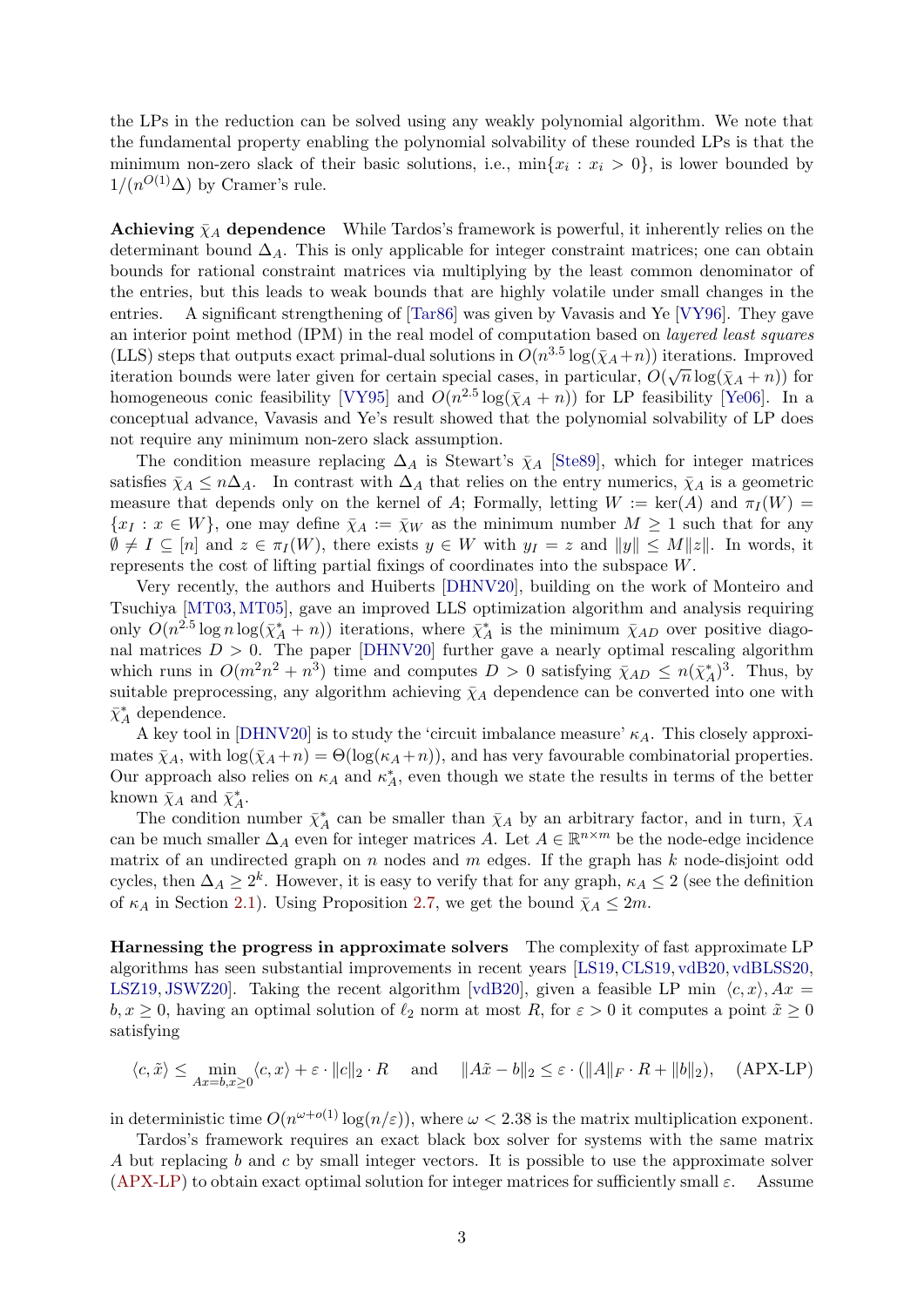<span id="page-3-3"></span> $A \in \mathbb{Z}^{m \times n}$ ,  $b \in \mathbb{Z}^m$ ,  $c \in \mathbb{Z}^n$  and  $||b||_{\infty}$ ,  $||c||_{\infty} \leq n^{O(1)} \Delta^t$ , and let OPT denote the optimum value of [\(LP\)](#page-1-0). We may call (LP) in a suitable extended system with  $\varepsilon = 1/\left(n^{O(1)}\Delta_A^{O(t)}\right)$  $\binom{O(t)}{A}$ , and use a Carathéodory reduction to identify primal and dual optimal basic solutions. Integrality is used in multiple parts of such a reduction: e.g., for establishing a bound  $R = n^{O(1)} \Delta_A^{O(t)}$  $A^{U(t)}$  from Cramer's rule, and for showing that for any primal feasible solution x,  $\langle c, x \rangle$  < OPT implies  $\langle c, x \rangle$  < OPT –  $\varepsilon ||c||_2 R$ . For a matrix  $A \in \mathbb{R}^{m \times n}$ , we cannot obtain an exact solver by applying the approximate solver for high enough accuracy in terms of the condition numbers  $\bar{\chi}_A$  or  $\kappa_A$ . This is the main reason why we cannot work with explicitly rounded systems, but require a more flexible approach. Let us also note that recovering an exact solution from the approximate solver comes at a high arithmetic cost that we can save if using the approximate solution directly.

Fast algorithms with  $\bar{\chi}_A$  dependence The layered least squares interior point methods discussed above represent substantial advances in the strongly polynomial solvability of LP, yet it is highly non-obvious how to combine these techniques with those of recent fast LP solvers. For example, for the results of [\[LS19,](#page-41-9)[vdBLSS20\]](#page-42-7), one would have to develop analogues of LLS steps for weighted versions of the logarithmic barrier. Furthermore, the proofs of exact convergence are intricate and deeply tied to the properties of the central path, and may leave one wondering whether the  $\bar{\chi}_A$  solvability of LP is due to "IPM magic". It would therefore be desirable to have an elementary proof of the  $\bar{\chi}_A$  solvability of LP.

Partial progress on this question was given by Tunçel and Ho [\[HT02\]](#page-40-7), who generalized Tardos's framework in the real number model. Firstly, they showed that one can still round instances to have minimum non-zero slack  $\tau_A > 0$ , depending only on A. Second, they showed that applying the Mizuno-Todd-Ye [\[MTY93\]](#page-41-12) predictor-corrector IPM on the homogeneous selfdual formulation, these rounded instances can be solved poly $(n, \log \tau_A, \log(\Delta_A/\delta_A))$  time, where  $\delta_A$  is the absolute value of the minimum non-zero determinant of any square submatrix of A. Here, they prove the relation  $\bar{\chi}_A \leq n\Delta_A/\delta_A$  and note that  $\Delta_A/\delta_A$  can be arbitrarily larger than  $\bar{\chi}_A$ . Lastly, they provide a different algorithm that removes the dependence on  $\tau_A$ , assuming one has access to the Vavasis-Ye algorithm as a subroutine only on instances with  $b \in {\pm 1, 0}^m$ ,  $c \in$  ${0, \pm 1}^n$ .

#### 1.1 Our Contributions

As our main contribution, we provide a substantially improved Tardos style framework for LP which achieves both  $\bar{\chi}_A$  dependence and relies only on approximate LP solves: we use the output [\(APX-LP\)](#page-2-0) of the approximate LP solvers in a black-box manner. Our main result using the deterministic solver in [\[vdB20\]](#page-42-6) is summarized below. The more precise technical statements generalized to non-deterministic solvers are given as Theorem [6.4](#page-23-0) for feasibility and Theorem [7.2](#page-25-0) for optimization.

The system ([Init-LP](#page-32-0)) is an extended system used for initialization, defined in Section [8.1.](#page-31-0)

<span id="page-3-1"></span>Theorem 1.1 (Enhanced Tardos Framework for Feasibility). Assume we are given a feasibility LP  $Ax = b$ ,  $x \ge 0$  with data  $A \in \mathbb{R}^{m \times n}$ , rank $(A) = m$ , and  $b \in \mathbb{R}^m$ .

- <span id="page-3-0"></span>(i) If the primal program is feasible, then one can find a feasible solution x using  $O(m)$  approx-imate LP solves [\(APX-LP\)](#page-2-0) with accuracy  $\varepsilon = 1/(n\bar{\chi}_A)^{O(1)}$ , on extended systems of the form ([Init-LP](#page-32-0)), together with additional  $O(mn^{\omega+o(1)})$  arithmetic operations. This gives a total complexity  $O(mn^{\omega+o(1)}\log(\bar{\chi}_A+n))$  using the solver of van den Brand [\[vdB20\]](#page-42-6).
- (ii) If the primal program is infeasible, then a Farkas certificate of infeasibility  $y \in \mathbb{R}^m$ , satisfying  $A^{\top}y \geq 0$ ,  $\langle b, y \rangle < 0$  can be found using the amount of computation as in [\(i\),](#page-3-0) and  $O(nm^2 + n^{\omega+o(1)}) \log \log(\bar{\chi}_A + n))$  additional arithmetic operations.

<span id="page-3-2"></span>Next, we state our result for optimization: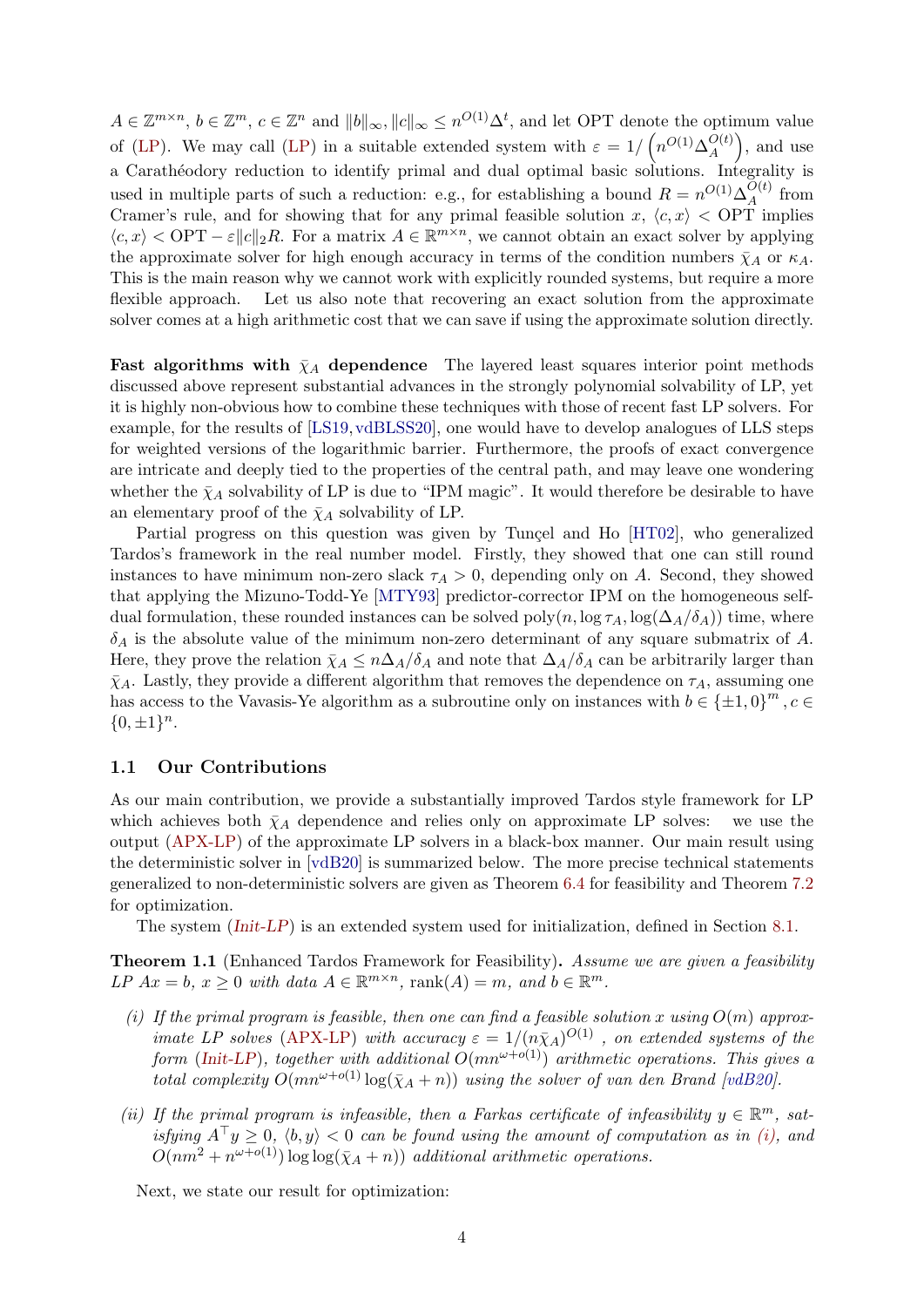<span id="page-4-5"></span>Theorem 1.2 (Enhanced Tardos Framework for Optimization). Assume we are given primal-dual [\(LP\)](#page-1-0) with data  $A \in \mathbb{R}^{m \times n}$ , rank $(A) = m$ ,  $b \in \mathbb{R}^m$ ,  $c \in \mathbb{R}^n$ .

- <span id="page-4-0"></span>(i) If both primal and dual programs are feasible, then one can obtain an optimal primal-dual pair  $(x, y, s)$  of solutions, using at most  $O(nm)$  approximate LP solves [\(APX-LP\)](#page-2-0) as in Theorem [1.1](#page-3-1)[\(i\),](#page-3-0) together with an additional  $O(mn^{\omega+1+o(1)})$  arithmetic operations. This gives a total complexity  $O(mn^{\omega+1+o(1)}\log^2(n)\log(\bar{\chi}_A+n))$  using [\[vdB20\]](#page-42-6).
- (ii) If either of the primal or dual programs are infeasible, then we can obtain a Farkas certifi-cate of primal or dual infeasibility in the same running time as in [\(i\),](#page-4-0) plus  $O(n^3m^2 \log \log(\bar{\chi}_A +$ n)) additional arithmetic operations.

This theorem yields the first LP algorithm achieving  $\bar{\chi}_A$  dependence that is not based of the analysis of the central path. At a high level, we achieve this by more deeply exploiting the power of LP proximity theorems, which are already at the core of Tardos's framework. In the rest of this section, we explain some of the key ideas behind the above theorem and how it compares to Tardos's original algorithm as well as that of Vavasis and Ye.

Overview of the approach Both Tardos's and our approach use variants of Hoffman's proximity bounds, see Section [3.](#page-12-0) The fundamental difference is that while Tardos uses an exact solver where the perturbed objective and right hand side vectors are fixed in advance before calling the solver, we decide these perturbations "on the fly" as a function of the returned approximate solutions we receive.

Let us illustrate Tardos's and our approaches on the dual feasibility LP

<span id="page-4-2"></span><span id="page-4-1"></span>
$$
A^{\top}y + s = c, s \ge 0.
$$
 (D)

The feasibility algorithm in [\[Tar85\]](#page-41-3) proceeds as follows. Define  $\tilde{b}_i = \sum_{i=1}^n (\Delta_A + 1)^{i-1} a_i$ , where  $a_i$  is the *i*-th column vector of  $A$ , and consider the primal system

$$
\min \langle c, x \rangle \quad \text{s.t.} \quad Ax = \tilde{b}, \ x \ge 0. \tag{P}
$$

Note that by the choice of  $\tilde{b}$ , this system is always feasible. If it is unbounded, then we may conclude infeasibility of  $(D)$  $(D)$  $(D)$ . The reason for the particular choice of  $\tilde{b}$  is that whenever the system is bounded, the dual of  $(\overline{P})$  has a unique optimal solution; this can be shown by a determinant argument. Consequently, for any optimal solution  $x^*$  to  $(\tilde{P})$  and  $S^* = \text{supp}(x^*)$ , the system  $a_i^{\top} y = c_i, i \in S^*$  yields a feasible solution to  $(D)$  $(D)$  $(D)$ . The exact LP solver will be applied to a series of rounded problem instances of the form

<span id="page-4-3"></span>
$$
\min \langle \tilde{c}, x \rangle \quad \text{s.t.} \quad Ax = \tilde{b} \ , \ x \ge 0 \,, \ x_T = 0 \,, \tag{P}
$$

where  $\tilde{c} \in \mathbb{Z}^n$ ,  $\|\tilde{c}\|_{\infty} \leq n^2 \Delta_A$ , and  $T \subseteq [n]$  is a set of indices i where we have already concluded that  $x_i^* = 0$  in every optimal solution to  $(\tilde{P})$ . This is initialized as  $T = \emptyset$ , and every call to the LP solver enables the addition of at least one new index; thus, we need  $O(n)$  oracle calls to solve feasiblity. According to the definition of  $\tilde{b}$ , this is an integer vector with  $\|\tilde{b}\| = \Theta(\sqrt{m}\Delta_A^n)$ . As explained above, we can obtain an exact solution to  $(\hat{P})$  by calling [\(APX-LP\)](#page-2-0) for accuracy  $\varepsilon = 1/\left(n^{O(1)}\tilde{\Delta}_A^{O(n)}\right).$ 

To conclude that  $i \in T$  for some  $i \in [n]$ , Tardos uses a proximity theorem that is a variant of Lemma [3.4.](#page-13-0) It implies that if  $\|\tilde{c} - c\|_{\infty}$  is "small", then  $(\tilde{P})$  has a dual optimal solution that is "close" to the dual optimal solution obtained for  $(\tilde{P})$ .

In contrast, our approach in Section [6](#page-19-0) proceeds as follows. If  $c \geq 0$ , we simply return  $s = c$ . Otherwise, the norm of the negative coordinates  $||c^-||_1$  will play a key role. We can strengthen ([D](#page-4-1)) by adding the constraint

<span id="page-4-4"></span>
$$
||s - c||_{\infty} \le 16\kappa_A^2 n ||c^-||_1 , \qquad (1)
$$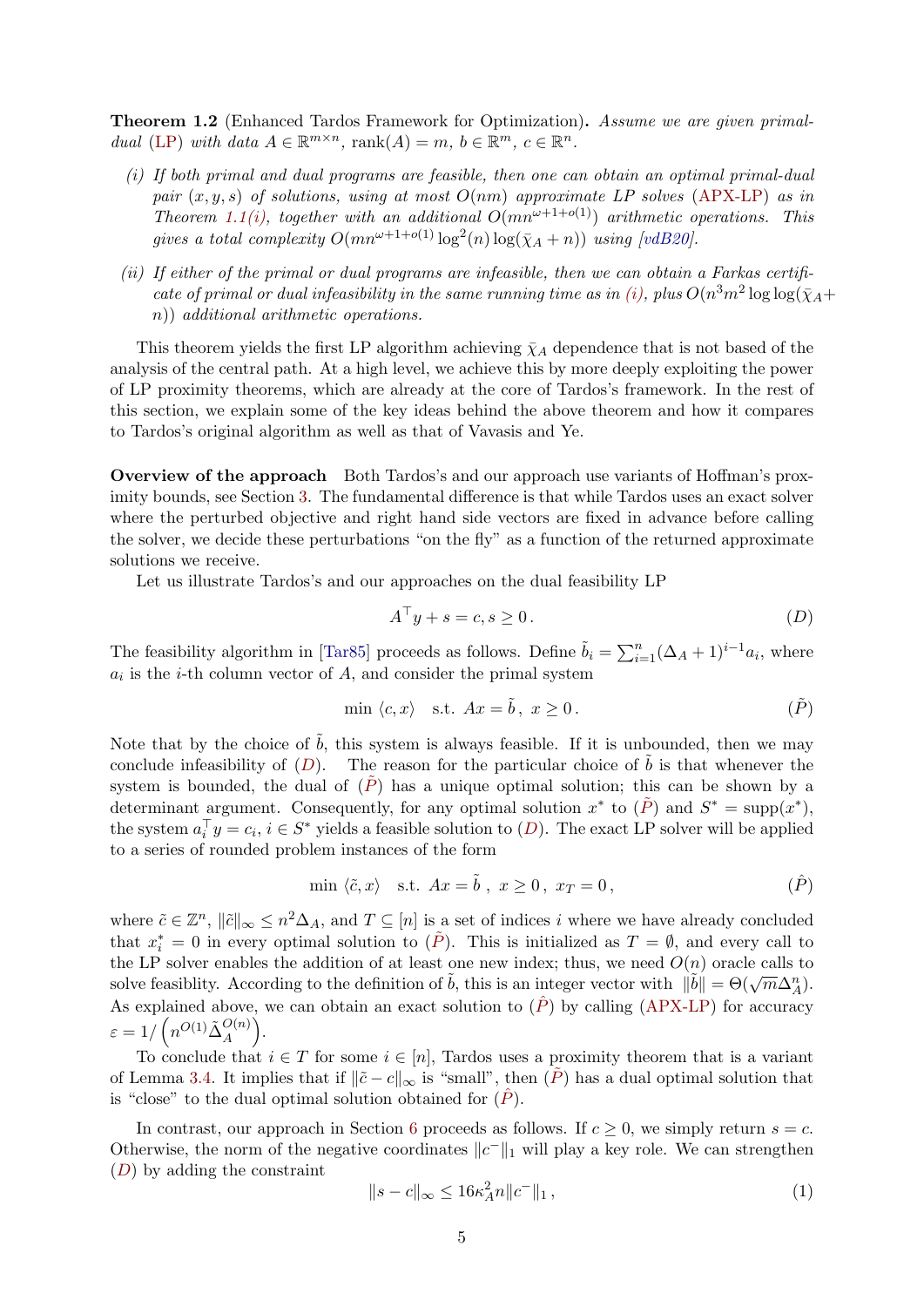<span id="page-5-0"></span>where  $\kappa_A$  is the circuit imbalance measure; for integer matrices  $\kappa_A \leq \Delta_A$ . A proximity result (Corollary [3.2\)](#page-13-1) implies that whenever  $(D)$  $(D)$  $(D)$  is feasible, there is a feasible solution also satisfying [\(1\)](#page-4-4).

We can use [\(APX-LP\)](#page-2-0) directly to obtain a solution  $(\tilde{y}, \tilde{s})$  such that  $A^{\top} \tilde{y} + \tilde{s} = c$ ,  $\|\tilde{s}$  $c\|_{\infty} \leq 3\kappa_A^2 n \|c^-\|_1$ , and  $\|\tilde{s}^-\|_{\infty} \leq \varepsilon \|c^-\|_1$  for  $\varepsilon = 1/O(n^4 \kappa_A^4)$ . Again, note that in addition to approximate feasiblity, we also require proximity of  $s$  to  $c$ ; we can obtain such a solution with this extra property without an increase in the running time cost.

From here, we can identify a set K of coordinates such that  $\tilde{s}_i$  is large enough to conclude that there exists a feasible solution s to  $(D)$  $(D)$  $(D)$  with  $\tilde{s}_i > 0$  for  $i \in K$ ; this is done similarly as in Tardos's approach.

We project out all variables in K, meaning that we remove the inequalities  $a_i^{\top} y + s_i = c_i$ for  $i \in K$  from the system. We recurse on the smaller subsystem. From the recursive call, we obtain a feasible solution  $y'$  to  $(D)$  $(D)$  $(D)$  in the smaller system that also satisfies  $(1)$ . The proximity constraints enables us to easily map back  $y'$  to a feasible solution  $y$  to  $(D)$  $(D)$  $(D)$  by a simple 'pullback' operation.

As noted above, the very existence of an exact LP oracle heavily relies on the integrality assumption of A. This integrality is also used to establish the relation between the optimal solutions of  $(\tilde{P})$  and the solutions of  $(D)$  $(D)$  $(D)$ , using a determinant argument. In contrast, the proximity arguments as in Lemma [3.4](#page-13-0) and Corollary [3.2](#page-13-1) do not rely on integrality; we can use here  $\kappa_A$  instead of  $\Delta_A$ .

Even for integer matrices and  $\kappa_A = \Theta(\Delta_A)$ , and using the same solver for [\(APX-LP\)](#page-2-0), our algorithm is faster by a factor  $\Omega(n^2/m)$ . A key ingredient in the running time improvement is to strengthen the system with [\(1\)](#page-4-4). This allows us to use  $\varepsilon = 1/(n^{O(1)} \kappa_A^{O(1)})$  $\mathcal{L}_{A}^{(1)}$ ; otherwise, we would need to require a higher precision  $\varepsilon = 1/(n^{O(1)} \kappa_A^{O(n)})$  $\mathcal{A}_{A}^{(n)}$ ). This yields a factor *n* improvement over [\[Tar85\]](#page-41-3).

Another factor  $n/m$  improvement is obtained as follows. In the approach sketched above, if the set of "large" coordinates K is nonempty, we get a bound n on the number of recursive calls. Using a slightly more careful recursive setup, we can decrease the rank of the system at each iteration, improving this bound to m.

Let us now turn to optimization. Our algorithm will be more similar to the one in [\[Tar85\]](#page-41-3), and for integer matrices with  $\kappa_A = \Theta(\Delta_A)$  and  $m = \Omega(n)$ , the asymptotic running time bounds will be the same.

We now outline Tardos's approach. Given an optimization problem [\(LP\)](#page-1-0), we first check for both primal and dual feasibility. If these are both feasible, then we go through  $\leq m$  main loops. In each main loop, we use the same approach as above to solve  $(P)$  with a perturbed  $\tilde{b} \in \mathbb{Z}^m$  with  $\|\tilde{b}\|_{\infty} \leq n^2 \Delta_A$ . Using  $\leq n$  oracle calls, we obtain optimal primal and dual solutions  $(x, y, s)$ . Again, proximity guarantees that if  $\tilde{b}$  is "close" to b, then we can identify an index i with a "large"  $x_i > 0$  where we can conclude  $s_i^* = 0$  in every optimal solution. Equivalently,  $x_i$ is in the support of some optimal solution, and hence we may delete the constraint  $x_i \geq 0$ , and proceed to the next main loop after projecting out the variable  $x_i$ . We note that the bound n on the inner loops is in reality  $n - m$ , and this can be improved to m by swapping the primal and dual sides.

In our approach in Section [7,](#page-24-0) the goal is to end up in the same place as Tardos at the end of the main loop, where the difference will be how we get there. As mentioned above, in Tardos's setting, one already knows beforehand that the final objective and right hand side for which one will have optimal primal-dual solutions will be  $\tilde{b}$ , a rounded version of b, and the original c. However, the only important property is that at the end of the loop we end up with a primaldual optimal pair for the original objective  $c$ , and some right hand side  $b'$  close enough to the original  $b$ . In particular,  $b'$  need not be known at the beginning of the algorithm and can thus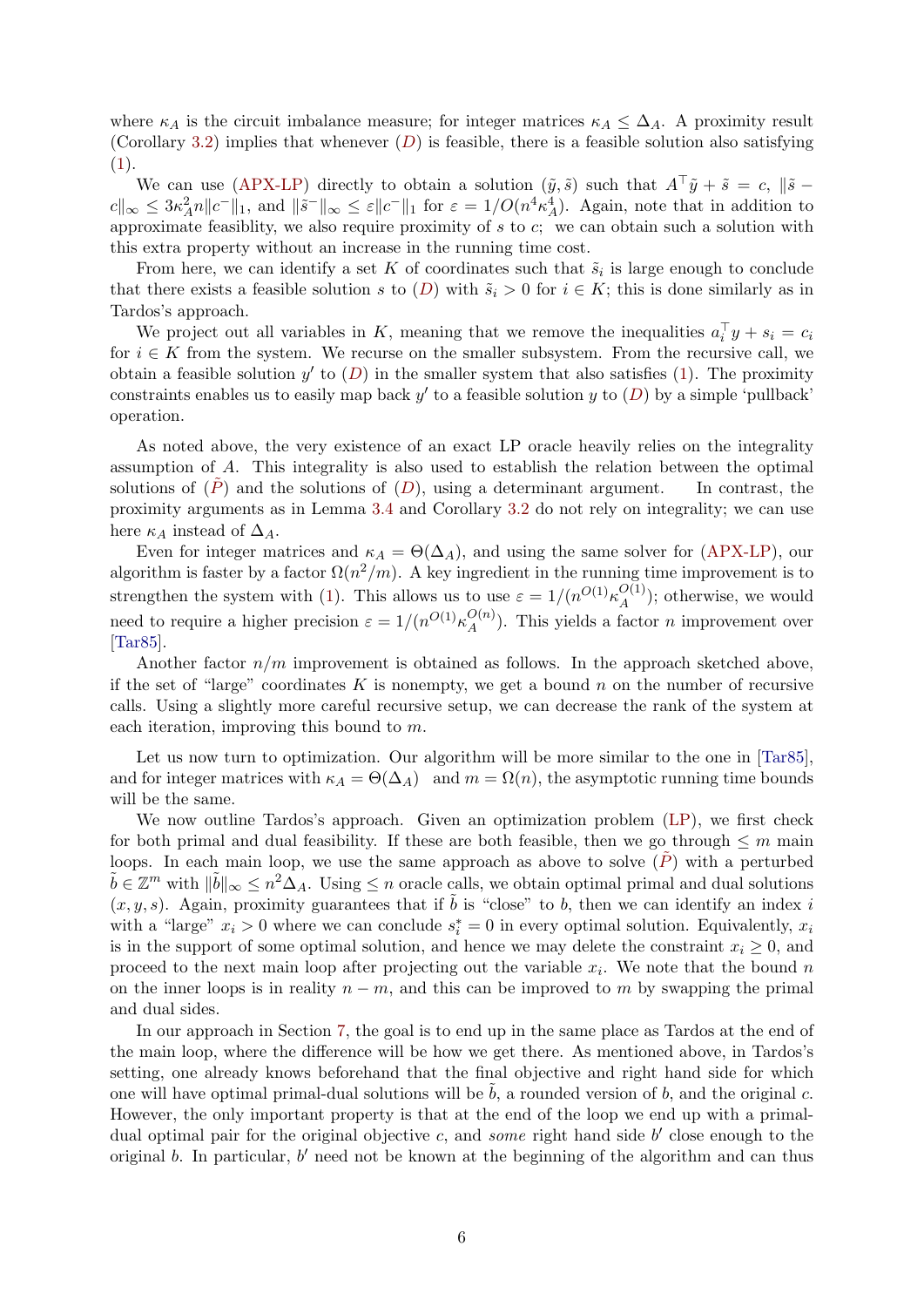<span id="page-6-0"></span>be chosen adaptively depending on the outcome of the approximate LP solves.

For the above purpose, we utilize proximity theorems (see Section [3](#page-12-0) for precise statements) to allow us to stitch together the "large" coordinates of approximate dual solutions to achieve feasibility. At the same time, we perform a similar complementary stitching of primal approximate solutions, where we judiciously perturb "small" coordinates to 0, inducing a corresponding change of right hand side, to enforce complementarity with the dual solution. Here proximity allows us to control how much the solutions will change in future iterations, which is crucial to not destroying the structure of the solutions built so far.

We also note that Grötschel, Lovász, and Schrijver [\[GLS12,](#page-40-8) Theorem 6.6.3] give a different proof for Tardos's result using simultaneous Diophantine approximation (see also [\[FT87\]](#page-40-9)). This shows that [\(LP\)](#page-1-0) can be solved by creating a single perturbed instance with integer b and  $\tilde{c}$ bounded in terms of the encoding length of A such that the set of optimal bases coincide in the two systems. The perturbed instance can be solved in  $poly(n, m, \log \Delta_A)$ ; we simply take an optimal basis and compute the corresponding primal and dual optimal solutions for the original b and c. However, this reduction inherently relies on integrality arguments.

Comparison to layered least squares IPM methods To setup a comparison, we first recall that standard log-barrier based IPMs follow the *central path*  $\{(x(\mu), s(\mu), y(\mu)) : \mu > 0\}$ defined by the equations  $x_i(\mu)s_i(\mu) = \mu$ ,  $\forall i \in [n]$ , together with feasibility for [\(LP\)](#page-1-0).  $\mu$  represents the normalized duality gap and  $(x_{\mu}, y_{\mu}, s_{\mu})$  converges to optimal solutions as  $\mu \to 0$ . The number of calls to the approximate LP solver above can be usefully compared to the number of so-called disjoint crossover events on the central path used in the analysis of the Vavasis–Ye algorithm [\[VY96\]](#page-42-3). A crossover event occurs for a pair of distinct indices  $(i, j)$  between the times  $\mu^1 < \mu^0$ , if  $x_i(\mu^0) \bar{\chi}_A^n \geq x_j(\mu^0)$  and for all times  $\mu' < \mu^1$ ,  $x_j(\mu^0) > x_i(\mu^0)$ . In words, an  $(i, j)$  crossover happens between time  $\mu^0$  and  $\mu^1$  if the variables  $x_i, x_j$  are "close" to being in the wrong order at time  $\mu^0$  and are in the correct order at all times after  $\mu^1$ . The Vavasis and Ye LLS step was in fact designed to ensure that a new cross-over event occurs a "short time" after the step, i.e., sometime before  $\mu/\bar{\chi}^n_A$  if the step ends at  $\mu$ . From here, it is obvious that the number of distinct crossover events, i.e., on a new pair of indices, is bounded by  $\binom{n}{2}$  $\binom{n}{2}$ .

The approximate LP solves in our algorithm have the effect of inducing similar crossover type events, though this number is  $O(mn)$  instead of  $O(n^2)$ . Precisely, after each LP solve, we are able identify two non-empty disjoint subsets of variables  $I, J \subseteq [n]$ , such that at least one of the variables  $x_j, j \in J$ , will end up being substantially larger than all the variables  $x_i, i \in I$ in the final optimal solution. Lastly, the accuracy requirement of  $\varepsilon = 1/(n\bar{\chi}_A)^{O(1)}$  for each LP solve is in a sense analogous to moving down the central path by that amount. We note that [\[DHNV20\]](#page-40-5) gave an improved analysis of the Vavasis and Ye algorithm, showing that on "average" one sees  $\Omega(1/\log n)$  (slightly different) crossover events after  $(n\bar{\chi}_A)^{O(1)}$  time units, which is slightly worse than what we achieve here per approximate LP solve.

Failure will be certified Our algorithm requires an estimate on the circuit imbalance parameter  $\kappa_A$  (see definition in Section [2.1\)](#page-9-0). This is a common assumption shared by most previous literature: Tardos's algorithm uses an estimate of  $\Delta_A$ ; Vavasis and Ye require a bound on  $\bar{\chi}_A$ . These parameters are hard to compute [\[Kha95,](#page-41-13)[Tun99\]](#page-42-8). However, knowing these values are not required, and we can use the following simple guessing procedure, attributed to J. Renegar in [\[VY96\]](#page-42-3). We start with a low guess on  $\bar{\chi}_A$  (or some other parameter), say  $M = 100$ . If the algorithm fails to return the required solution, then we conclude that the estimate was too low, and replace the guess M by  $M^2$ . Thus, we can still obtain a dependence on  $\log(\bar{\chi}_A + n)$ , without knowing the value.

A new aspect of our algorithm is that in case of a failure, we do not simply conclude that our estimate was too low indirectly from the failure of the algorithm, but we also obtain an explicit *certificate*. Namely, an elementary operation is to compute *lifts* mentioned previously: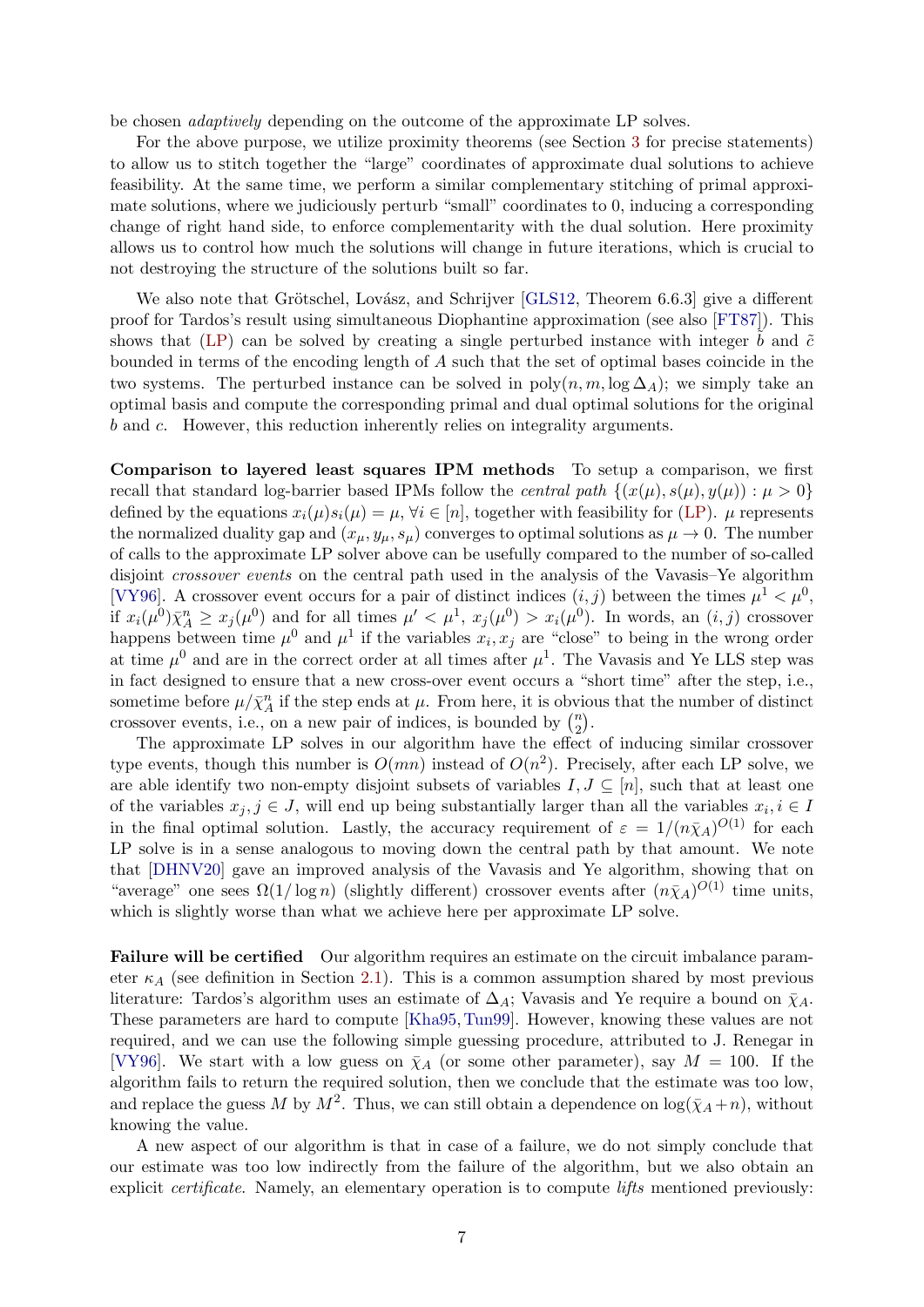for the subset  $W = \text{ker}(A)$ , an index set  $I \subseteq [n]$ , and a vector  $y \in \pi_I(W)$ , we compute the minimum-norm vector  $z \in W$  such that  $z_I = y$ . Our parameter  $\kappa_A$  satisfies  $||z||_{\infty} \leq \kappa_A ||y||_1$ (Proposition [2.6\)](#page-10-0). Whenever our algorithm fails due to underestimating  $M < \kappa_A$ , this will be certified by an index set  $I \subseteq [n]$  and a vector  $y \in \pi_I(W)$ , and lift z with  $||z||_{\infty} > M||y||_1$ .

#### 1.2 Organization

In Section [2,](#page-7-0) we recall the subspace formulation of LP and review important properties of the condition numbers  $\bar{\chi}_A$  and its combinatorial cousin, the circuit imbalance measure  $\kappa_A$ . In Section [3,](#page-12-0) we give a self-contained review of known LP proximity results, based on Hoffman type bounds, as well as novel variant (Theorem [3.6\)](#page-14-0), which leverages the structure of the linear independence matroid on  $A$ . In Section [4,](#page-15-0) we present a constructive strongly polynomial time variant of Hoffman's proximity theorem, which will be useful for extracting Farkas infeasibility certificates from approximate solutions. In Section [5,](#page-17-0) we review the current state of the art approximate LP solvers and state our main theorems for extracting the solutions we need from these solvers in both the feasibility and optimization context, Theorems [5.2](#page-18-0) and [5.3](#page-18-1) respectively. The proofs of these theorems are deferred to Section [8,](#page-31-1) where we also describe the LP extended system we use (*[Init-LP-sub](#page-32-1)*). In Section [6,](#page-19-0) give the describe our framework for LP feasibility, and in Section [7](#page-24-0) our framework for LP optimization.

### <span id="page-7-0"></span>2 Preliminaries

We let  $[n] := \{1, \ldots, n\}$ . Let  $\mathbb{R}_{++}$  denote the set of positive reals, and  $\mathbb{R}_+$  the set of nonnegative reals. We denote the support of a vector  $x \in \mathbb{R}^n$  by  $\text{supp}(x) = \{i \in [n] : x_i \neq 0\}$ . We let  $\mathbb{1}_n$ denote the *n*-dimensional all-ones vector, or simply  $\mathbb{1}$ , whenever the dimension is clear from the context. Let  $e_i$  denote the *i*-th unit vector.

For vectors  $v, w \in \mathbb{R}^n$  we denote by  $\min\{v, w\}$  the vector  $z \in \mathbb{R}^n$  with  $z_i = \min\{v_i, w_i\}, i \in$ [n]; analogously for max $\{v, w\}$ . Further, we use the notation  $v^+ = \max\{v, 0_n\}$  and  $v^- =$  $\max\{-v, 0_n\}$ ; note that both  $v^+$  and  $v^-$  are nonnegative vectors.

We will use  $\ell_1, \ell_2$  and  $\ell_{\infty}$  vector norms, denoted as  $\|\cdot\|_1, \|\cdot\|_2$ , and  $\|\cdot\|_{\infty}$ , respectively. By ||v||, we always mean the 2-norm  $||v||_2$ . Further, for a matrix  $A \in \mathbb{R}^{m \times n}$ , ||A|| will refer to the  $\ell_2 \to \ell_2$  operator norm,  $||A||_F = \sqrt{\sum_{i,j} |A_{ij}|^2}$  to the Frobenius-norm, and  $||A||_{\max} = \max_{i,j} |A_{ij}|$ to the max-norm.

For a vector  $v \in \mathbb{R}^n$ , we denote by  $diag(v)$  the diagonal matrix whose *i*-th diagonal entry is  $v_i$ . For two vectors  $x, y \in \mathbb{R}^n$ , we let  $\langle x, y \rangle = x^\top y$  denote their scalar product. We denote by the binary operation  $\circ$  the element-wise multiplication  $x \circ y = \text{diag}(x)y$ . We let **D** denote the set of all positive definite  $n \times n$  diagonal matrices.

For an index subset  $I \subseteq [n]$ , we use  $\pi_I : \mathbb{R}^n \to \mathbb{R}^I$  for the coordinate projection. That is,  $\pi_I(x) = x_I$ , and for a subset  $S \subseteq \mathbb{R}^n$ ,  $\pi_I(S) = \{x_I : x \in S\}$ . We let  $\mathbb{R}^n_I = \{x \in \mathbb{R}^n : x_{[n]} \setminus I = 0\}$ .

For a subspace  $W \subseteq \mathbb{R}^n$ , we let  $W_I = \pi_I(W \cap \mathbb{R}^n_I)$ . It is easy to see that  $\pi_I(W)^{\perp} = (W^{\perp})_I$ . Assume we are given a matrix  $A \in \mathbb{R}^{m \times n}$  such that  $W = \text{ker}(A)$ . Then,  $W_I = \text{ker}(A_I)$ , and we can obtain a matrix A' from A such that  $\pi_I(W) = \ker(A')$  by performing a Gaussian elimination of the variables in  $[n] \setminus I$ .

For a subspace  $W \subseteq \mathbb{R}^n$  and a vector  $d \in \mathbb{R}^n$  we define by  $d/W$  the orthogonal projection of d onto  $W^{\perp}$ , that is  $d/W = \pi_{W^{\perp}}(d)$ . In particular,  $d/W$  is the minimum-norm vector in  $W + d$ . Further, for a subspace  $W \subseteq \mathbb{R}^n$ , we let  $W_+ = W \cap \mathbb{R}^n_+$ .

Linear programming in subspace formulation Let  $A \in \mathbb{R}^{m \times n}$ , and  $W = \text{ker}(A) \subseteq \mathbb{R}^n$ . For  $c, d \in \mathbb{R}^n$ , we can write [\(LP\)](#page-1-0) in the following equivalent form, where  $d \in \mathbb{R}^n$  such that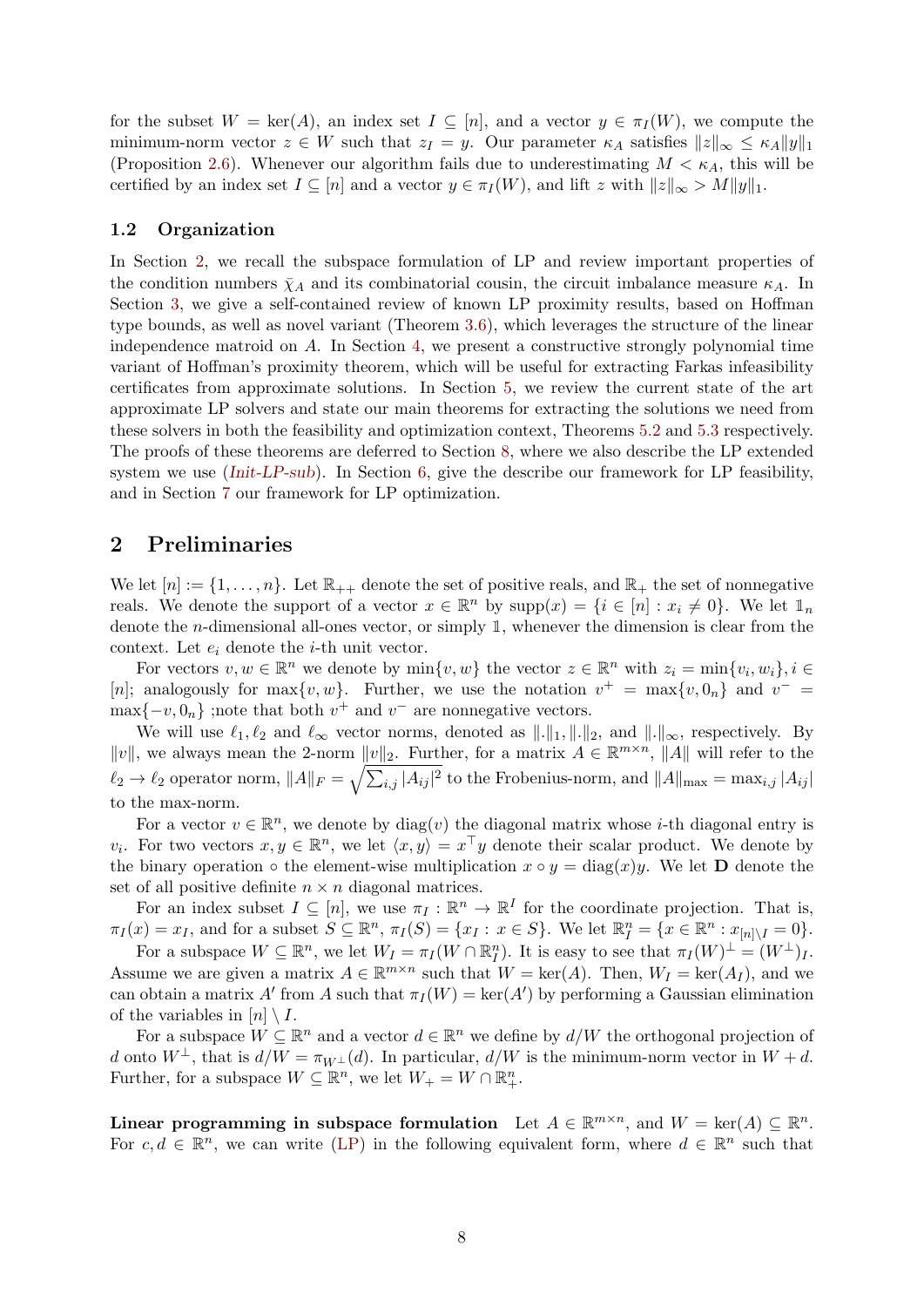<span id="page-8-0"></span> $Ad = b$ .

$$
\min \langle c, x \rangle \qquad \max \langle d, c - s \rangle
$$
  
\n
$$
x \in W + d \qquad s \in W^{\perp} + c \qquad (\text{Primal-Dual}(W, d, c))
$$
  
\n
$$
x \ge 0, \qquad s \ge 0.
$$

Note that  $(x, s)$  are optimal primal and dual solutions if and only if they are feasible and  $\langle x, s \rangle = 0$ . Thus, [Primal-Dual](#page-8-0)(W, d, c) is equivalent to the following feasibility problem:

$$
x \in W + d
$$
  
\n
$$
s \in W^{\perp} + c
$$
  
\n
$$
\langle x, s \rangle = 0
$$
  
\n
$$
x, s \ge 0.
$$
  
\n(2)

**Circuits** For a linear subspace  $W \subseteq \mathbb{R}^n$  and a matrix A such that  $W = \text{ker}(A)$ , a circuit is an inclusion-wise minimal dependent set of columns of A. Recall that this corresponds to standard notion of circuits in the linear matroid associated with A.

This notion only depends on the subspace  $W$ , and not on the particular representation  $A$ ; an equivalent definition is that  $C \subseteq [n]$  is a circuit if and only if  $W \cap \mathbb{R}_C^n$  is one-dimensional and that no strict subset of C has this property. The set of circuits of W is denoted  $\mathcal{C}_W$ .

For a subset  $I \subseteq [n]$ , we let  $cl(I)$  denote its *closure* in the matroidal sense. That is,  $cl(I) = J$ is the unique maximal set containing  $J \supseteq I$  such that  $\text{rk}(A_J) = \text{rk}(A_I)$ . Equivalently,

$$
cl(I) = I \cup \{ j \in [n] \setminus I : \exists C \in C_W, j \in C \subseteq I \cup \{j\} \}
$$

We will make the assumption that

<span id="page-8-2"></span>
$$
|C| > 1 \quad \forall C \in \mathcal{C}_W \,,\tag{3}
$$

that is, W does not contain any loops (trivial circuits).

If  $W = \text{ker}(A)$ , then a loop corresponds to zero-columns of A. For solving the feasibility problem  $x \in W + d, x \geq 0$ , we can eliminate all variables  $i \in [n]$  that form a loop, without affecting feasibility. For the optimization problem  $Primal-Dual(W, d, c)$  $Primal-Dual(W, d, c)$ , if  $i \in [n]$  forms a loop, and the primal problem  $x \in W + d, x \geq 0$  is feasible, then  $c_i < 0$  means that the problem is unbounded, and if  $c_i \geq 0$ , then we can find an optimal solution with  $x_i = 0$ .

Sign-consistent circuit decompositions We say that the vector  $y \in \mathbb{R}^n$  is sign-consistent with  $x \in \mathbb{R}^n$  if  $x_i y_i \geq 0$  for all  $i \in [n]$  and  $x_i = 0$  implies  $y_i = 0$  for all  $i \in [n]$ . Given a subspace  $W \subseteq \mathbb{R}^n$ , a sign-consistent circuit decomposition of a vector  $z \in W$  is a decomposition

$$
z = \sum_{k=1}^{h} g^k,
$$

where  $h \leq n$ , the vectors  $g^1, g^2, \ldots, g^h \in W$  are sign-consistent with z and supp $(g^k) = C_k$  for all  $k \in [h]$  for circuits  $C_1, C_2, \ldots, C_h \in \mathcal{C}_W$ .

<span id="page-8-1"></span>**Lemma 2.1.** For every subspace  $W \subseteq \mathbb{R}^n$ , every  $z \in W$  admits a sign-consistent circuit decomposition.

*Proof.* Let  $F \subseteq W$  be the set of vectors sign-consistent with z. F is a polyhedral cone; its faces correspond to inequalities of the form  $y_k \geq 0$ ,  $y_k \leq 0$ , or  $y_k = 0$ . The rays (edges) of F are of the form  $\{\alpha g : \alpha \geq 0\}$  with  $\text{supp}(g) \in C_W$ . Clearly,  $z \in F$ , and thus, z can be written as a conic combination of at most  $n$  rays by the Minkowski-Weyl theorem. Such a decomposition yields a sign-consistent circuit decomposition.  $\Box$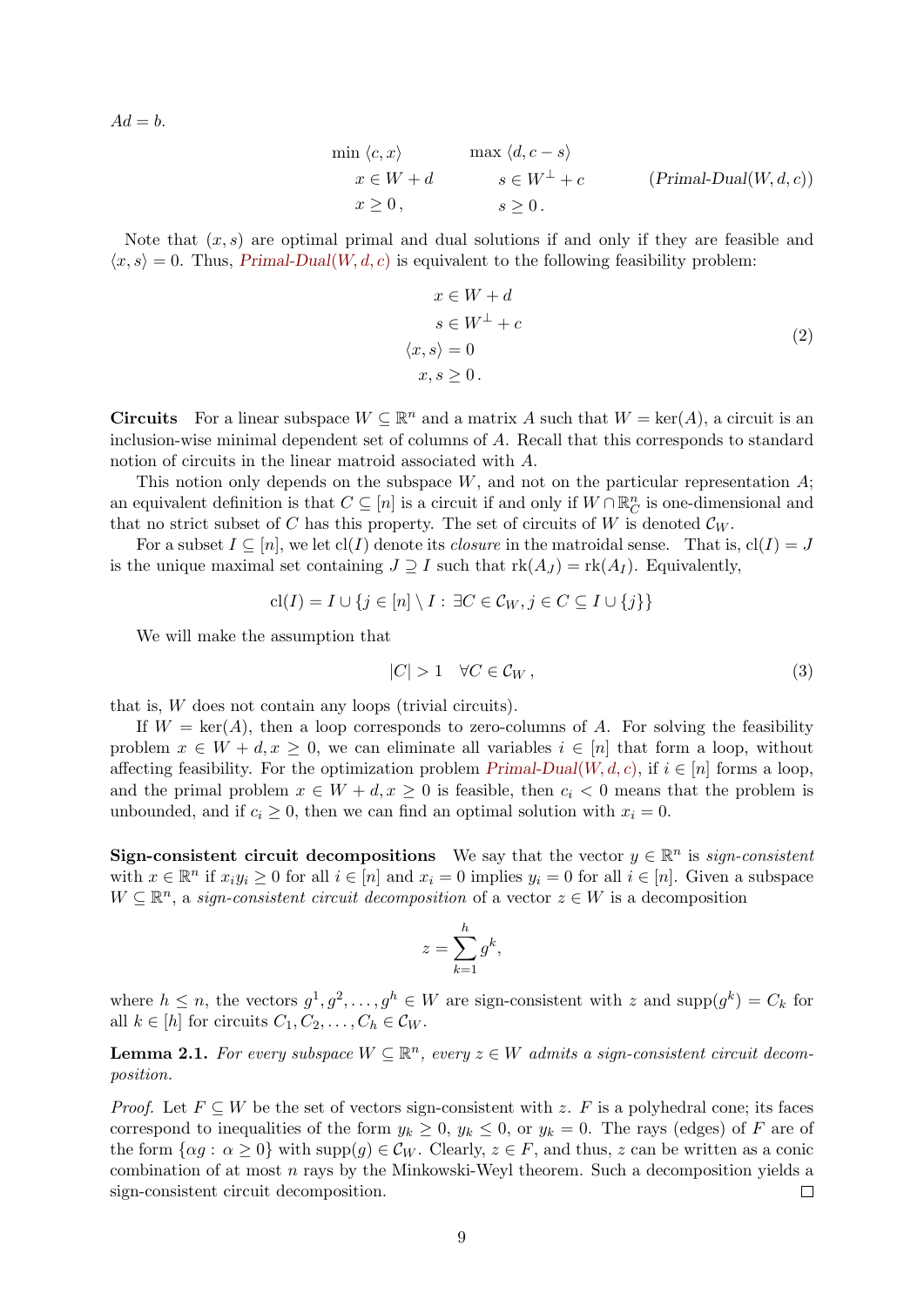#### <span id="page-9-5"></span><span id="page-9-0"></span>2.1 The condition numbers  $\bar{\chi}$  and  $\kappa$

For a matrix  $A \in \mathbb{R}^{m \times n}$ , the condition number  $\bar{\chi}_A$  is defined as

$$
\bar{\chi}_A = \sup \left\{ \left\| A^{\top} \left( ADA^{\top} \right)^{-1} AD \right\| : D \in \mathbf{D} \right\}
$$
  
= 
$$
\sup \left\{ \frac{\|A^{\top}y\|}{\|p\|} : y \text{ minimizes } \left\| D^{1/2} (A^{\top}y - p) \right\| \text{ for some } 0 \neq p \in \mathbb{R}^n \text{ and } D \in \mathbf{D} \right\}.
$$
<sup>(4)</sup>

This quantity was first studied by Dikin [\[Dik67\]](#page-40-10), Stewart [\[Ste89\]](#page-41-6), and Todd [\[Tod90\]](#page-42-9), and has been extensively studied in the context of interior point methods; we refer the reader to [\[HT02,](#page-40-7) [MT03,](#page-41-7)[VY96\]](#page-42-3) for further results and references.

It is important to note that  $\bar{\chi}_A$  only depends on the subspace  $W = \text{ker}(A)$ . Hence, we can also write  $\bar{\chi}_W$  for a subspace  $W \subseteq \mathbb{R}^n$ , defined to be equal to  $\bar{\chi}_A$  for some matrix  $A \in \mathbb{R}^{k \times n}$ with  $W = \text{ker}(A)$ . We will use the notations  $\bar{\chi}_A$  and  $\bar{\chi}_W$  interchangeably.

<span id="page-9-3"></span>**Proposition 2.2** ([\[TTY01,](#page-42-10) [VY96\]](#page-42-3)). For every matrix  $A \in \mathbb{R}^{m \times n}$ ,

 $\bar{\chi}_A = \max \left\{ \|A_B^{-1}A\| : A_B \text{ non-singular } m \times m \text{-submatrix of } A \right\}.$ 

Let us define the *lifting map*  $L_I^W : \pi_I(W) \to W$  by

$$
L_I^W(p) = \arg \min \{ ||z|| : z_I = p, z \in W \}.
$$

Note that  $L_I^W$  is the unique linear map from  $\pi_I(W)$  to W such that  $L_I^W(p)_I = p$  and  $L_I^W(p)$ is orthogonal to  $W \cap \mathbb{R}^n_{[n] \setminus I}$ . If  $|I| = \Theta(n)$  any explicit computation of the lifting map requires  $\Omega(n^2)$  operations as  $L_I^W \in \mathbb{R}^{n \times |I|}$ . The following lemma shows that the lift of a single vector can be obtained more efficiently if  $m \ll n$ .

<span id="page-9-4"></span>**Lemma 2.3.** Let  $A \in \mathbb{R}^{m \times n}$ ,  $W = \text{ker}(A)$  and  $I \subseteq [n]$ . Then, both of the following can be done in time  $O(\min\{m^2n, n^{\omega}\})$ 

- <span id="page-9-1"></span>(i) Computing  $L_I^W(p)$ , for any  $p \in \pi_I(W)$ .
- <span id="page-9-2"></span>(ii) Computing  $L_I^{W^{\perp}}(q)$ , for any  $q \in \pi_I(W^{\perp})$ .

*Proof.* Let us begin with [\(i\).](#page-9-1) First, obtain a vector  $w \in W$  such that  $w_I = p$ . This can be done by solving the linear system  $A_{[n]\setminus I}x = -A_{I}p$  and setting  $w = (x, p)$  in time  $O(\min\{m^2n, n^\omega\})$ . The components in  $[n] \setminus I$  of  $L_I^W(p)$  are now given by the orthogonal projection of x onto  $(W_{[n] \setminus I})^{\perp}$ . Note that  $W_{[n]\setminus I} = \ker(A_{[n]\setminus I})$ . So, for  $B := A_{[n]\setminus I}$  we have

$$
[L_I^W(p)]_{[n]\setminus I} = B^\top (BB^\top)^{-1} Bx,
$$

where  $BB^{\top} \in \mathbb{R}^{m \times m}$  can be computed in  $O(\min\{m^2n, n^{\omega}\})$  and its inverse in  $O(m^{\omega}) \le$  $O(\min\{m^2n, n^{\omega}\})$ . All other operations are matrix-vector products and can be computed in time  $O(mn)$ . Therefore, the overall running time of computing  $L_I^W(p)$  is  $O(\min\{m^2n, n^{\omega}\})$ .

To sho[w\(ii\),](#page-9-2) analogously to [\(i\)](#page-9-1) we first obtain a vector  $\hat{w} \in W^{\perp}$  such that  $\hat{w}_I = q$ . Note that  $W^{\perp} = \text{Im}(A^{\top})$  and so we find  $y \in \mathbb{R}^m$  such that  $(A_I)^{\top} y = q$ . This can again be done in time  $O(\min\{m^2n, n^{\omega}\})$ . Then, we can set  $\hat{w} = A^{\top}y \in W^{\perp}$ . The coordinates in  $[n] \setminus I$  of  $L_I^{W^{\perp}}(q)$  are now given by by the projection of  $\hat{w}_{[n] \setminus I}$  onto  $\pi_{[n] \setminus I}(W)$ . The space  $\pi_{[n] \setminus I}(W)$  can be represented as the kernel of a matrix  $\hat{A}$ , that arises by performing Gaussian elimination and pivoting the entries in I in time  $O(nm^{\omega-1}) \leq O(\min\{m^2n, n^{\omega}\})$  [\[BH74,](#page-40-11) [IMH82\]](#page-40-12). Then, we have

$$
[L_I^{W^\perp}(q)]_{[n]\setminus I} = I - \hat{A}^\top (\hat{A}\hat{A}^\top)^{-1} \hat{A}\hat{w}_{[n]\setminus I}.
$$

As in [\(i\)](#page-9-1) this can be computed in time  $O(\min\{m^2n, n^\omega\})$ .

 $\Box$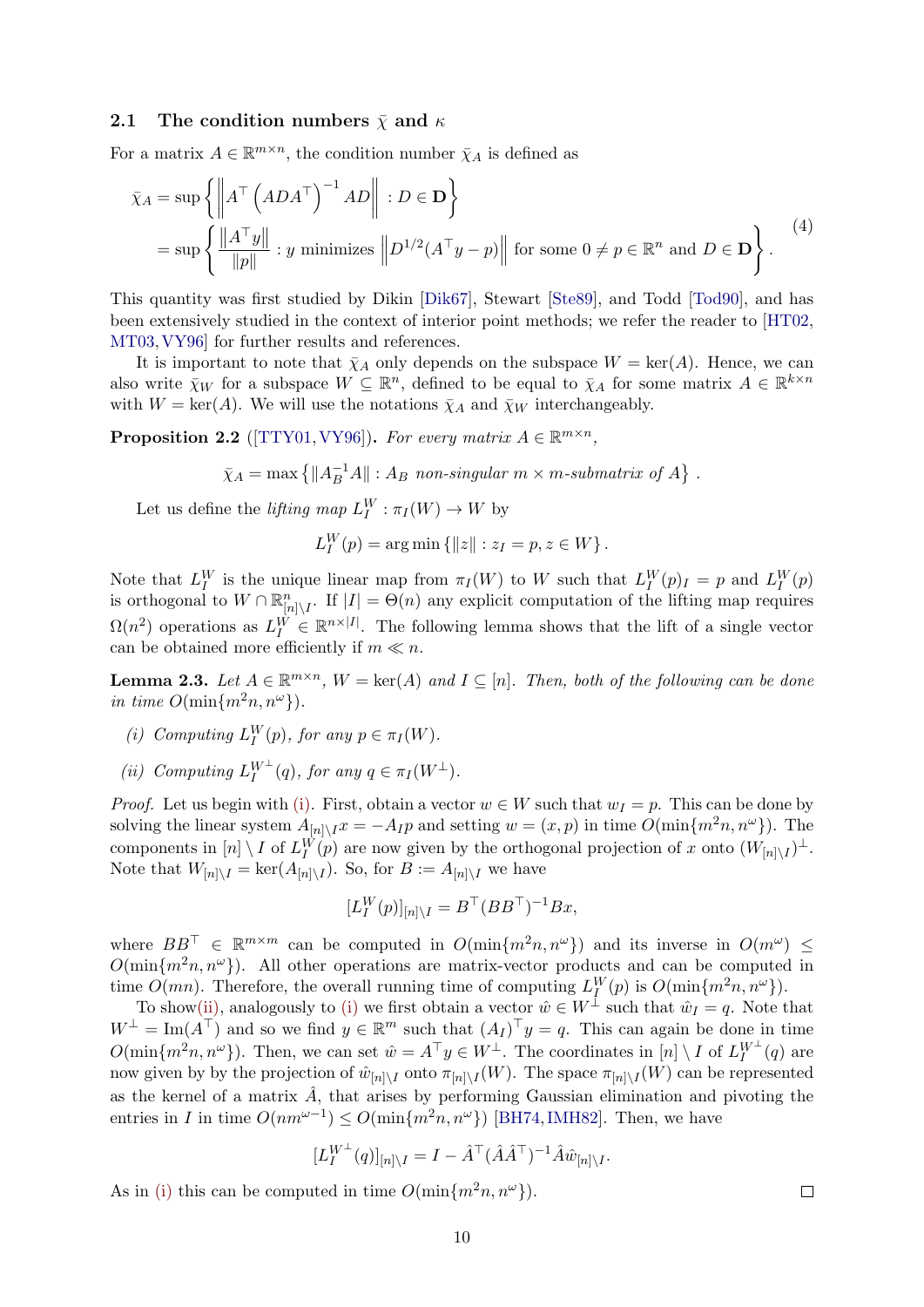<span id="page-10-3"></span>A useful characterization of  $\bar{\chi}_W$  can be given in terms of the operator norm of the lifting map. This was shown in [\[DHNV20\]](#page-40-5), by using results from [\[Ste89\]](#page-41-6) and [\[O'L90\]](#page-41-14).

<span id="page-10-1"></span>**Proposition 2.4** ([\[DHNV20\]](#page-40-5)). For a linear subspace  $W \subseteq \mathbb{R}^n$ ,

$$
\bar{\chi}_W = \max \left\{ ||L_I^W|| : I \subseteq [n], I \neq \emptyset \right\}.
$$

The circuit imbalance measure Consider now the circuits  $\mathcal{C}_W$  of the subspace W. For a circuit  $C \in \mathcal{C}_W$ , let  $g^C \in W$  be such that  $\text{supp}(g^C) = C$ . Note that  $g^C$  is unique up to multiplication by scalar. We define the circuit imbalance measure

$$
\kappa_W = \max \left\{ \frac{\max_{i \in C} |g_i^C|}{\min_{j \in C} |g_j^C|} : C \in \mathcal{C}_W \right\},\,
$$

as the largest ratio between two entries of any minimum support nonzero vector in  $W$ . This was studied in [\[Vav94,](#page-42-11) [HT02,](#page-40-7) [DHNV20\]](#page-40-5). Note that  $\kappa_W = 1$  corresponds to totally unimodular spaces. As shown in Proposition [2.7](#page-11-0) below, the condition measures  $\bar{\chi}_W$  and  $\kappa_W$  are closely related:  $O(\log(\bar{\chi}_W + n)) = O(\log(\kappa_W + n))$  holds. However,  $\kappa_W$  has several advantageous combinatorial properties. It fits particularly nicely with the proximity results in Section [3](#page-12-0) and [4.](#page-15-0) In fact, the argument in the proof of Tardos's main proximity result using Cramer's rule is implicitly bounding circuit imbalances, see discussion of Lemma [3.4.](#page-13-0) Therefore, we will use  $\kappa_W$ instead of  $\bar{\chi}_W$  throughout the paper.

We can give a characterization analogous to Proposition [2.2,](#page-9-3) using max-norm instead of  $\ell_2$ -norm.

<span id="page-10-2"></span>**Proposition 2.5.** For every matrix  $A \in \mathbb{R}^{m \times n}$  with  $\text{rk}(A) = m$ ,

$$
\kappa_A = \max \left\{ ||A_B^{-1}A||_{\max} : A_B \text{ non-singular } m \times m \text{-submatrix of } A \right\}.
$$

*Proof.* Consider the matrix  $A' = A_B^{-1}A$  for any non-singular  $m \times m$  submatrix  $A_B$ . Let us renumber the columns such that B corresponds to the first m columns. Then, for every  $m+1 \leq$  $j \leq n$ , the jth column of A' represents a circuit where  $x_j = 1$ , and  $x_i = -A'_{ij}$  for  $i \in [m]$ . Hence,  $||A'||_{\text{max}}$  gives a lower bound on  $\kappa_A$ .

Conversely, take the circuit solution  $g^C$  that gives the maximum in the definition of  $\kappa_A$ ; let  $g_j^C$  be the minimum absolute value element. For any circuit C, we can select a base B such that  $\tilde{C} \setminus \{j\} \subseteq B$ . Then, the largest absolute value in the j-th column of  $A_B^{-1}A$  will be  $\kappa_A$ .  $\Box$ 

Proposition [2.4](#page-10-1) asserts that  $\bar{\chi}_W$  is the maximum  $\ell_2 \to \ell_2$  operator norm of the mappings  $L_I^W$  over  $I \subseteq [n]$ . We can show that the maximum  $\ell_1 \to \ell_\infty$  operator norm of these mappings is  $\kappa_W$ , even though the lifting map is defined with respect to  $\ell_2$  norms.

<span id="page-10-0"></span>**Proposition 2.6.** For a linear subspace  $W \subseteq \mathbb{R}^n$ ,

$$
\kappa_W = \max \left\{ \frac{\|L_I^W(p)\|_{\infty}}{\|p\|_1} : I \subseteq [n], I \neq \emptyset, p \in \pi_I(W) \setminus \{0\} \right\}.
$$

*Proof.* We first show that for any  $I \neq \emptyset$ , and  $p \in \pi_I(W) \setminus \{0\}$ ,  $||L_I^W(p)||_{\infty} \leq \kappa_W ||p||_1$  holds.

Let  $z = L_I^W(p)$ , and take a sign-consistent decomposition  $z = \sum_{k=1}^h g^k$  as in Lemma [2.1.](#page-8-1) For each  $k \in [h]$ , let  $C_k = \text{supp}(g^k)$ . We claim that all these circuits must intersect I. Indeed, assume for a contradiction that one of them, say  $C_1$  is disjoint from I, and let  $z' = \sum_{k=2}^{h} g^k$ . Then,  $z' \in W$  and  $z'_{\text{r}} = z_I = p$ . Thus,  $z'$  also lifts p to W, but  $||z'||_2 < ||z||_2$ , contradicting the definition of  $z = L_I^W(p)$  as the minimum-norm lift of p.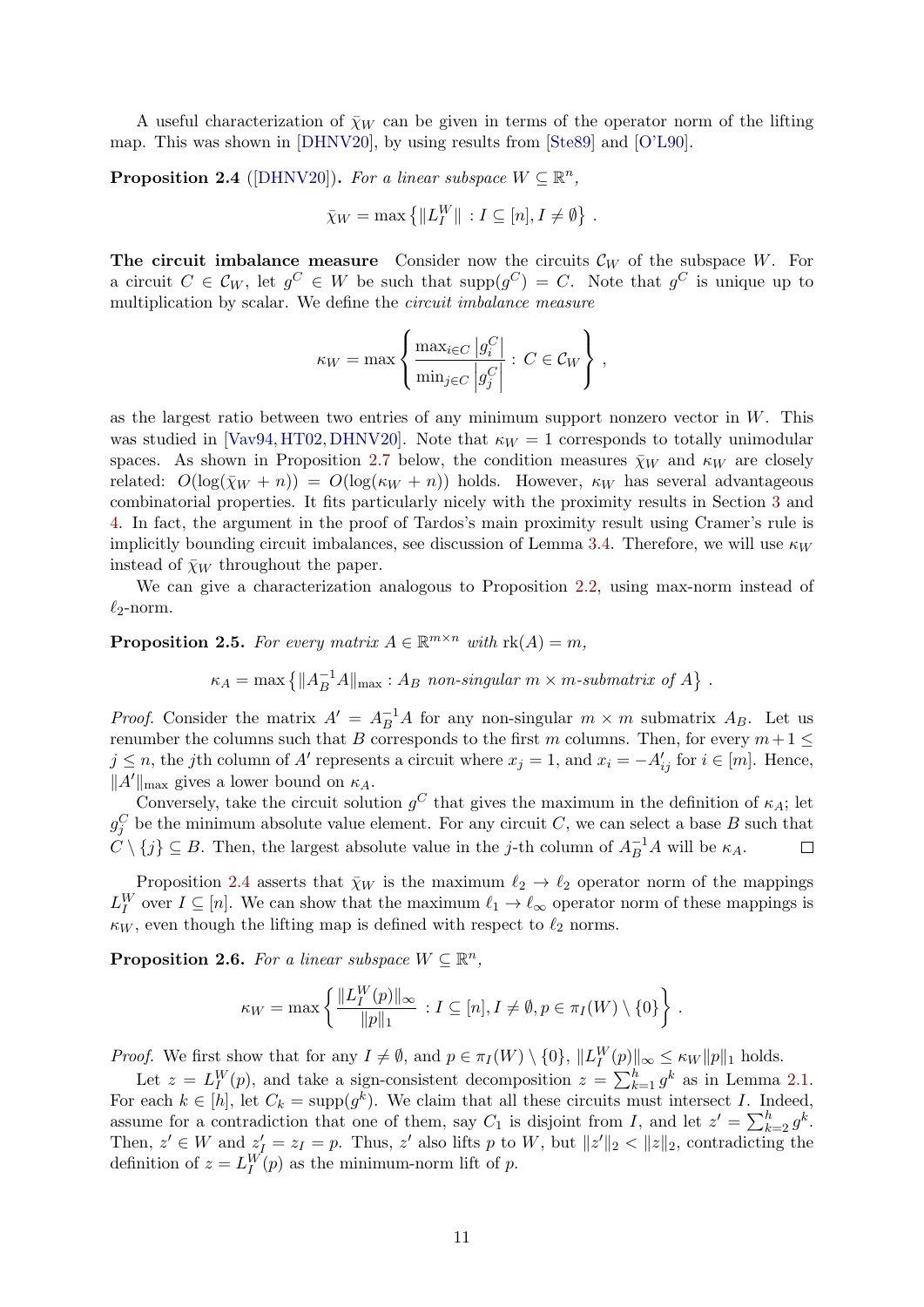<span id="page-11-3"></span>By the definition of  $\kappa_W$ ,  $||g^k||_{\infty} \leq \kappa_W ||g^k||_1$  for each  $k \in [h]$ . The claim follows since  $p = z_I = \sum_{k=1}^h g_I^k$ , moreover, sign-consistency guarantees that  $||p||_1 = \sum_{k=1}^h ||g_I^k||_1$ . Therefore,

$$
||z||_{\infty} \leq \sum_{k=1}^{h} ||g^k||_{\infty} \leq \kappa_W \sum_{k=1}^{h} ||g_f^k||_1 = \kappa_W ||p||_1.
$$

We have thus shown that the maximum value in the statement is at most  $\kappa_W$ . To show that equality holds, let  $C \in \mathcal{C}_W$  be the circuit and  $g^C \in W$  the corresponding vector and  $i, j \in C$ such that  $\kappa_W = |g_i^C|/|g_j^C|$ .

Let us set  $I = ([n] \setminus C) \cup \{j\}$ , and define  $p_k = 0$  if  $k \in [n] \setminus C$  and  $p_j = g_j^C$ . Then  $p \in \pi_I(W)$ , and the unique extension to W is  $g^C$ ; thus,  $L_I^W(p) = g^C$ . We have  $||L_I^W(p)||_{\infty} = |g_i^C|$ . Noting that  $||p||_1 = |g_j^C|$ , it follows that  $\kappa_W = ||L_I^W(p)||_{\infty}/||p||_1$ .

Using Proposition [2.6,](#page-10-0) we can easily relate the quantities  $\bar{\chi}_W$  and  $\kappa_W$ . The upper bound was already shown in [\[Vav94\]](#page-42-11); the slightly weaker lower bound  $\sqrt{\bar{\chi}_{W}^{2} - 1}/n \leq \kappa_{W}$  was given in [\[DHNV20\]](#page-40-5).

<span id="page-11-0"></span>**Proposition 2.7.** For a linear subspace  $W \subseteq \mathbb{R}^n$ ,

$$
\frac{1}{n}\bar{\chi}_W \le \kappa_W \le \sqrt{\bar{\chi}_W^2 - 1}.
$$

*Proof.* Note that the inequality  $\frac{1}{n}\overline{\chi}_W \leq \kappa_W \leq \overline{\chi}_W$  is a simple consequence from Proposition [2.4,](#page-10-1) Proposition [2.6](#page-10-0) and bounds between the  $\ell_{\infty}$ ,  $\ell_1$ , and  $\ell_2$ -norms. Let us now turn to the second inequality. Note that by assumption [\(3\)](#page-8-2), Proposition [2.4](#page-10-1) implies  $\bar{\chi}_W \geq \sqrt{2}$ . So the inequality already holds if  $\kappa_W = 1$ . For the rest, assume that  $\kappa_W > 1$ . We pick an element  $p \in \mathbb{R}^I, p \in$  $\pi_I(W)$  for which  $\kappa_W$  attains its value. Then for  $J = [n] \setminus I$ 

$$
\kappa_W = \frac{\|L_I^W(p)\|_\infty}{\|p\|_1} = \frac{\|L_I^W(p)_J\|_\infty}{\|p\|_1} \le \frac{\|L_I^W(p)_J\|_2}{\|p\|_2} = \sqrt{\frac{\|L_I^W(p)\|_2^2}{\|p\|_2^2} - 1} \le \sqrt{\bar \chi_W^2 - 1},
$$

where the second equality used  $||L_I^W(p)_J||_{\infty} > ||L_I^W(p)_I||_{\infty} = ||p||_{\infty}$ , as  $\kappa_W > 1$ .  $\Box$ 

We state two more useful properties of  $\bar{\chi}_W$  and  $\kappa_W$ . The first property shows that  $\bar{\chi}_W$  and  $\kappa_W$  are self-dual, shown respectively in [\[GL97\]](#page-40-13) and in [\[DHNV20\]](#page-40-5).

<span id="page-11-1"></span>**Proposition 2.8** ([\[GL97,](#page-40-13) [DHNV20\]](#page-40-5)). For any linear subspace  $W \subseteq \mathbb{R}^n$ , we have  $\bar{\chi}_W = \bar{\chi}_{W^{\perp}}$ and  $\kappa_W = \kappa_{W^{\perp}}$ .

The next proposition asserts that these condition numbers are non-increasing under fixing and projecting variables.

<span id="page-11-2"></span>**Proposition 2.9.** For any linear subspace  $W \subseteq \mathbb{R}^n$  and  $J \subseteq [n]$ , we have

$$
\bar{\chi}_{W_J} \leq \bar{\chi}_W
$$
,  $\bar{\chi}_{\pi_J(W)} \leq \bar{\chi}_W$ ,  $\kappa_{W_J} \leq \kappa_W$ , and  $\kappa_{\pi_J(W)} \leq \kappa_W$ .

*Proof.* The statements on  $W_J$  are immediate from Proposition [2.4](#page-10-1) and Proposition [2.6.](#page-10-0) The two other statements follow from the statements on  $W_J$ , Proposition [2.8](#page-11-1) and noting that  $\pi_J(W)^{\perp}$  $(W^{\perp})_J$ .  $\Box$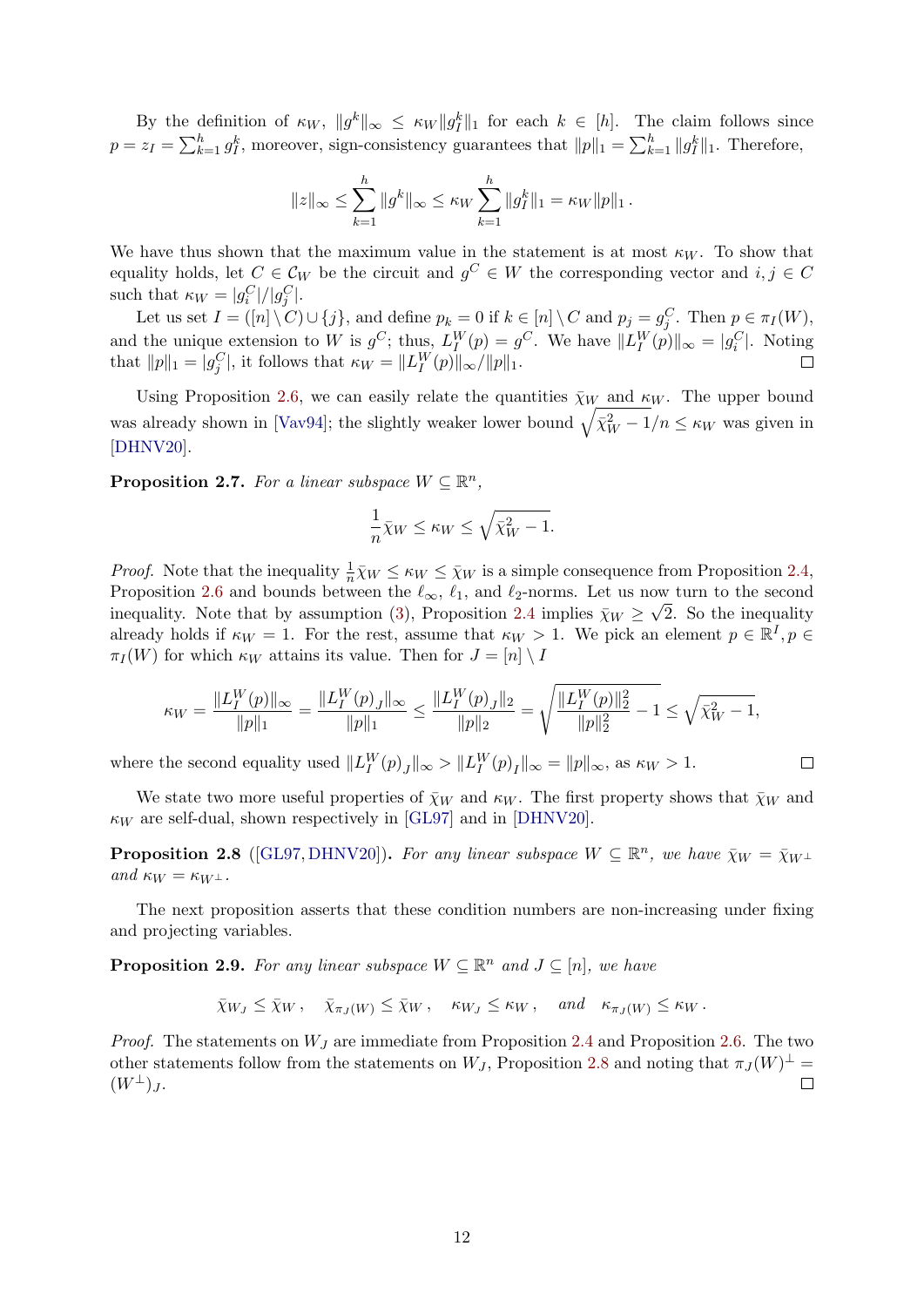<span id="page-12-3"></span>The estimate M and lifting certificates The value of  $\kappa_W$  and  $\bar{\chi}_A$  may not be known. In fact, these are hard to approximate even within a factor  $2^{poly(m)}$  [\[Tun99\]](#page-42-8). Throughout our algorithms, we maintain a guess M on the value of  $2\kappa_W$ , initialized as  $M = 2$ . At certain points in the algorithm, we may find an index set  $I \subseteq [n]$  and a vector  $p \in \pi_I(W)$  such that  $||L_I^W(p)||_{\infty} > M||p||_1$ . In this case, we conclude that  $M < \kappa_W$  by Proposition [2.6.](#page-10-0) Such a pair  $(I, p)$  is called a *lifting certificate* of  $M > \kappa$ . We can then restart the algorithm with an updated estimate  $M' = \max\{2||L_I^W(p)||_{\infty}/||p||_1, M^2\}.$ 

<span id="page-12-2"></span>**Remark 2.10.** During the algorithm, we project out variable sets  $J \subset [n]$  and work recursively with the space  $W' := \pi_{[n] \setminus J}(W)$ . A lifting certificate for W' is then a pair  $(I, p)$  with  $I \subset [n] \setminus J$ ,  $p \in \mathbb{R}^I$ , such that  $||L_I^{W'}(p)||_{\infty} > M||p||_1$ . While Proposition [2.9](#page-11-2) already certifies that the guess M is wrong for W, it is unsatisfactory that the obtained certificate holds for a different space. But it is easy to see that the certificate still holds up to a factor of  $\sqrt{n}$  also for the original space.<br>But it is easy to see that the certificate still holds up to a factor of  $\sqrt{n}$  also for the original space. W: Let  $\hat{p} \in W$  be an arbitrary vector such that  $p_{[n] \setminus I} = L_I^{W'}(p)$ . Then

$$
\sqrt{n}||L_I^W(p)||_{\infty} \ge ||L_I^W(p)|| \ge ||[L_I^W(p)]_{[n]\setminus J}|| \ge ||L_I^{W'}(p)|| \ge ||L_I^{W'}(p)||_{\infty} > M||p||_1.
$$

In particular, the inequality above shows  $||L_I^W(p)|| > M||p||_1 \ge M||p||$ , so  $(I, p)$  is a certificate for W in the classical  $\ell_2$ -norm. For ease of presentation we disregard this detail in the remainder of the paper.

**Optimal rescalings** For every  $D \in \mathbf{D}$ , we can consider the condition numbers  $\bar{\chi}_{WD} = \bar{\chi}_{AD^{-1}}$ and  $\kappa_{WD} = \kappa_{AD^{-1}}$ . We let

$$
\bar{\chi}_W^* = \bar{\chi}_A^* = \inf \{ \bar{\chi}_{WD} : D \in \mathbf{D} \}
$$
  

$$
\kappa_W^* = \kappa_A^* = \inf \{ \kappa_{WD} : D \in \mathbf{D} \}
$$

denote the best possible values of  $\bar{\chi}$  and  $\kappa$  that can be attained by rescaling the coordinates of W. A near-optimal rescaling can be found in strongly polynomial time .

**Theorem 2.11** ([\[DHNV20\]](#page-40-5)). There is an  $O(n^2m^2 + n^3)$  time algorithm that for any matrix  $A \in \mathbb{R}^{m \times n}$  and  $W = \text{ker}(A)$ , computes a value t such that

$$
t\leq \bar{\chi}_W\leq t(\bar{\chi}_W^*)^2
$$

and a  $D \in \mathbf{D}$  such that

$$
\kappa_{WD} \leq (\kappa_W^*)^3
$$
 and  $\bar{\chi}_{WD} \leq n(\bar{\chi}_W^*)^3$ .

As a consequence, after using this preprocessing step, any algorithm that has running time dependence on  $\log(\kappa_W + n)$  is turned into an algorithm with dependence on  $\log(\kappa_W^* + n)$ . We note however that for small values of  $\log(\kappa_W + n)$ , this preprocessing may turn out to be a bottleneck operation for our feasibility algorithm.

### <span id="page-12-0"></span>3 Proximity via Hoffman-bounds

Hoffman's seminal work [\[Hof52\]](#page-40-3) has analyzed proximity of LP solutions. Given  $P = \{x \in \mathbb{R}^n :$  $Ax \leq b$ ,  $x_0 \in \mathbb{R}^n$ , and norms  $\|\cdot\|_{\alpha}$  and  $\|\cdot\|_{\beta}$ , we are interested in the minimum of  $\|x - x_0\|_{\alpha}$ over  $x \in P$ . Hoffman showed that this can be bounded as  $H_{\alpha,\beta}(A) || (Ax_0 - b)^+ ||_{\beta}$ , where the Lipschitz-bound  $H_{\alpha,\beta}(A)$  is a constant that only depends on A and the norms. Such bounds have been shown for several different problem forms and norms; we refer the reader to  $[PVZ20]$ for results and references.

We will use a Hoffman-bound for a system of the form  $x \in W$ ,  $\ell \leq x \leq u$ . We show that  $H_{\infty,1} = \kappa_W$  for such a system. Related bounds using  $\bar{\chi}_A$  have been shown in [\[HT02\]](#page-40-7); here, we present a self-contained proof.

<span id="page-12-1"></span>For vectors  $d, c \in \mathbb{R}^n$ , let us define the set

$$
\Lambda(d, c) := \text{supp}(d^-) \cup \text{supp}(c^+).
$$
\n(5)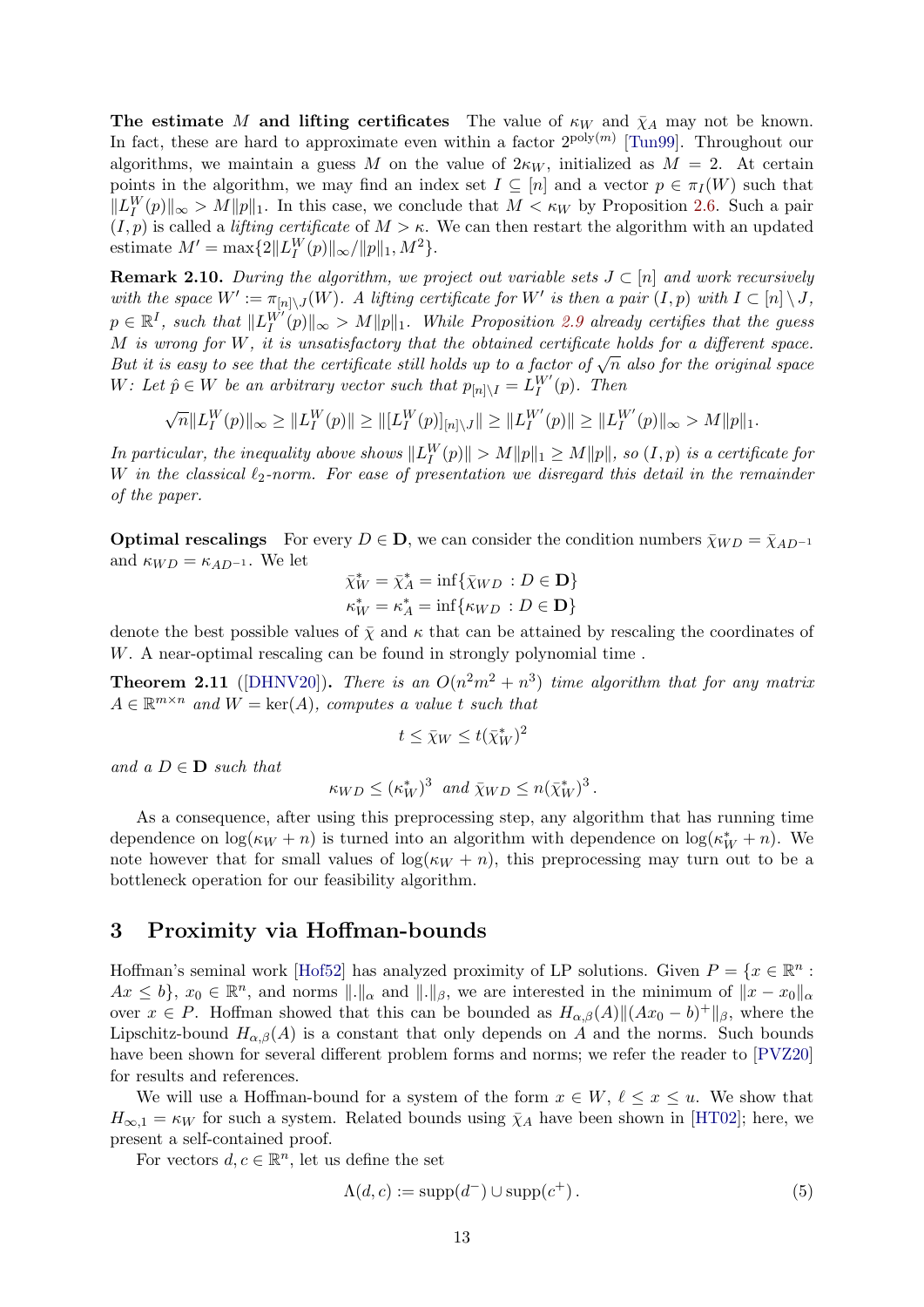<span id="page-13-3"></span>**Theorem 3.1** (Hoffman Proximity Theorem). Let  $W \subseteq \mathbb{R}^n$  be a subspace and  $\ell \in (\mathbb{R} \cup \{-\infty\})^n$ ,  $u \in (\mathbb{R} \cup \{\infty\})^n$  be lower and upper bounds, and assume that  $P = \{x \in W : \ell \leq x \leq u\}$  is non-empty. Then, for every  $x \in P$  we have

$$
\|\ell^+ + u^-\|_1 \le \|x_{\Lambda(u,\ell)}\|_1,
$$

and there exists  $x \in P$  such that

$$
||x||_{\infty} \leq \kappa_W ||\ell^+ + u^-||_1.
$$

*Proof.* Let us start with the first statement. Clearly,  $\text{supp}(u^-) \cap \text{supp}(\ell^+) = \emptyset$ . If  $u_i < 0$ , then  $|x_i| \ge |u_i|$ , and if  $\ell_i > 0$ , then  $|x_i| \ge |\ell_i|$ . Thus,  $\|\ell^+ + u^-\|_1 \le \|x_{\Lambda(u,\ell)}\|_1$  follows for every  $x \in P$ .

For the second statement, select  $x \in P$  such that  $||x||_1$  minimal and let  $x = \sum_{k=1}^h g^k$  be a sign-consistent circuit decomposition of x as in Lemma [2.1.](#page-8-1) For each  $k \in [h]$ , we show that  $C_k = \text{supp}(g^k)$  must either contain an element  $i \in C_k$  with  $x_i = u_i < 0$ , or with  $x_i = \ell_i > 0$ . For a contradiction, assume that one of them, say  $C_1$ , contains no such element. Then, for some  $\varepsilon > 0$ ,  $x' = (1 - \varepsilon)g^1 + \sum_{k=2}^h g^k \in P$ , giving a contradiction, since  $||x'||_1 < ||x||_1$ .

The inequality  $||x||_{\infty} \leq \kappa_W ||\ell^+ + u^+||_1$  then follows as in the proof of Proposition [2.6.](#page-10-0)  $\Box$ 

We can derive useful corollaries for feasibility and optimization problems.

<span id="page-13-1"></span>**Corollary 3.2.** Let  $W \subseteq \mathbb{R}^n$  be a subspace and  $d \in \mathbb{R}^n$ . If the system  $x \in W + d$ ,  $x \geq 0$  is feasible, then the system

$$
x \in W + d
$$

$$
||x - d||_{\infty} \le \kappa_W ||d^-||_1
$$

$$
x \ge 0,
$$

is also feasible.

*Proof.* Using the variable  $z = d - x$ , the system can be equivalently written as  $z \in W$ ,  $z \leq d$ . Thus, Theorem [3.1](#page-12-1) guarantees a solution with  $||z||_{\infty} \leq \kappa_W ||d^-||_1$ , as required.  $\Box$ 

<span id="page-13-2"></span>**Corollary 3.3.** Let  $W \subseteq \mathbb{R}^n$  be a subspace and  $c, d \in \mathbb{R}^n$ , and assume  $c \geq 0$ . If [Primal-](#page-8-0) $Dual(W, d, c)$  $Dual(W, d, c)$  $Dual(W, d, c)$  is feasible, then there is an optimal solution  $(x, s)$  such that

$$
||x-d||_{\infty} \leq \kappa_W ||d_{\Lambda(d,c)}||_1.
$$

*Proof.* Let  $(x^*, s^*)$  be in [Primal-Dual](#page-8-0)(W, d, c). That is,  $x^*$  minimizes  $\langle c, x \rangle$  over  $x \in W + d, x \ge 0$ . Consider the feasibility system  $x \in W + d, x \ge 0$ , and  $x_i \le x_i^* \forall i \in \text{supp}(c)$ . Note that  $x^*$  is a feasible solution. In fact, the inequality  $x_i \leq x_i^*$  must be tight for all  $i \in \text{supp}(c)$ , as otherwise  $\langle c, x \rangle < \langle c, x^* \rangle$ , contradicting the optimality of  $x^*$ .

For  $z = d - x$ , we get the system  $z \in W$ ,  $\ell \leq z \leq d$ , where  $\ell_i = d_i - x_i^*$  if  $i \in \text{supp}(c)$ , and  $\ell_i = -\infty$  if  $c_i = 0$ . Note that  $\ell_i^+ \leq d_i^+$ , for  $i \in \text{supp}(c) = \text{supp}(c^+)$ , and therefore,

$$
||d_{\Lambda(d,c)}||_1 = ||d_{\mathrm{supp}(c)}^+||_1 + ||d^-||_1 \ge ||\ell^+ + d^-||_1.
$$

Thus, the claim follows by Theorem [3.1.](#page-12-1)

<span id="page-13-0"></span>The next lemma will be used to conclude that a primal variable  $s_i^* = 0$  in every solution  $(x^*, s^*)$  to [Primal-Dual](#page-8-0)(W, d, c). For integer matrices, a similar statement was given by Cook et al. [\[CGST86,](#page-40-4) Theorem 5], see also [\[Sch98,](#page-41-16) Theorem 10.5] with a bound in terms of the maximum subdeterminant  $\Delta_A$ . A variant of this statement is used by Tardos [\[Tar85,](#page-41-3) Lemma 1.1] as the main underlying proximity statement of her algorithm. Ho and Tunçel  $[HT02,$  Theorem 6.3] generalized this bound to arbitrary matrices, using the condition number  $\bar{\chi}_A$ . This implies our statement with  $n\kappa_W$  instead of  $\kappa_W + 1$ . We note that the arguments in [\[CGST86,](#page-40-4) [Tar85\]](#page-41-3) are based on Cramer's rule. In essence, this is used to bound the circuit imbalances in terms of  $\Delta_A$ . Hence, our formulation with  $\kappa_W$  can be seen as a natural extension.

 $\Box$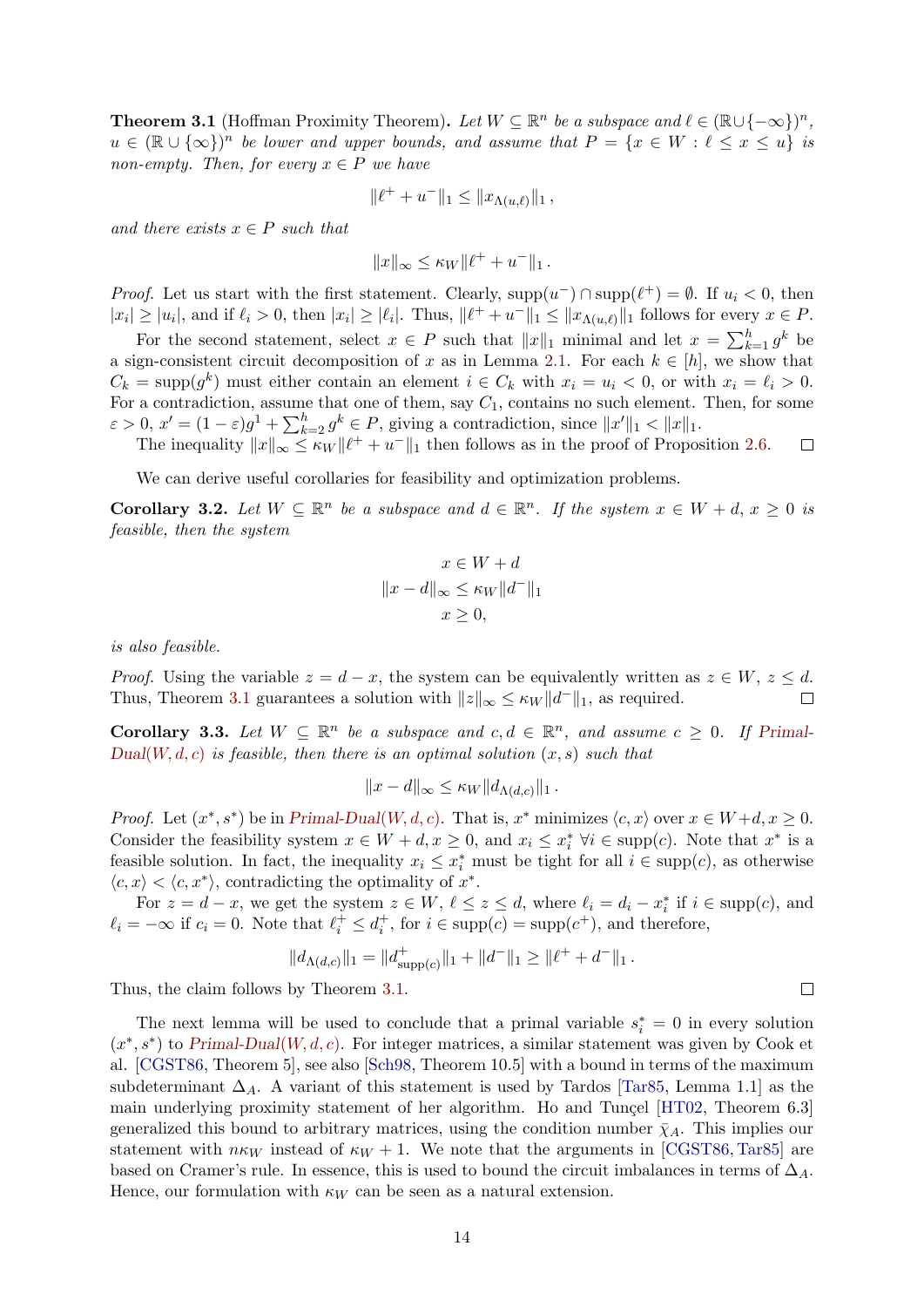**Lemma 3.4.** Let  $W \subseteq \mathbb{R}^n$  be a subspace and  $c, d, \tilde{d} \in \mathbb{R}^n$ . Let  $(\tilde{x}, s)$  be an optimal solution to [Primal-Dual](#page-8-0)(W,  $\tilde{d}, c$ ). Then there exists an optimal solution  $(x^*, s^*)$  to Primal-Dual(W, d, c) such that

$$
||x^* - \tilde{x}||_{\infty} \leq (\kappa_W + 1)||d - \tilde{d}||_1.
$$

*Proof.* Let  $x = \tilde{x} - \tilde{d} + d$ . Note that  $W + x = W + d$ , and also  $W^{\perp} + s = W^{\perp} + c$ . Thus, the systems  $Primal-Dual(W, d, c)$  $Primal-Dual(W, d, c)$  and  $Primal-Dual(W, x, s)$  define the same problem.

We apply Corollary [3.3](#page-13-2) to  $W, x, s$ . This guarantees the existence of an optimal  $(x^*, s^*)$  to [Primal-Dual](#page-8-0)(W, x, s) such that  $||x^* - x||_{\infty} \leq \kappa_W ||x_{\Lambda(x,s)}||_1$ . Recall that  $\Lambda(x,s) = \text{supp}(x^-) \cup$  $\supp(s^+)$ , and thus,  $||x_{\Lambda(x,s)}||_1 = ||x^-||_1 + ||x^+_{\supp(s^+)}||_1$ .

Since  $\tilde{x} \geq 0$ , we get that  $||x||_1 \leq ||x_{\text{supp}(x-)} - \tilde{x}_{\text{supp}(x-)}||_1$ . Second, by the optimality of  $(\tilde{x}, s)$ , we have  $\tilde{x}_{\text{supp}(s^+)} = 0$ , and thus  $x_{\text{supp}(s^+)} = x_{\text{supp}(s^+)} - \tilde{x}_{\text{supp}(s^+)}$ . Noting that  $x - \tilde{x} = d - \tilde{d}$ , these together imply that

$$
||x^* - \tilde{x}||_{\infty} \le ||x^* - x||_{\infty} + ||x - \tilde{x}||_{\infty} \le (\kappa_W + 1) ||d - \tilde{d}||_1.
$$

We can immediately use this theorem to derive a conclusion on the support of the optimal dual solutions to  $Primal-Dual(W, d, c)$  $Primal-Dual(W, d, c)$ , using the optimal solution to  $Primal-Dual(W, d, c)$ .

<span id="page-14-1"></span>**Corollary 3.5.** Let  $W \subseteq \mathbb{R}^n$  be a subspace and  $c, d, \tilde{d} \in \mathbb{R}^n$ . Let  $(\tilde{x}, s)$  be an optimal solution to [Primal-Dual](#page-8-0) $(W, d, c)$ . Let

$$
R := \{ i \in [n] : \tilde{x}_i > (\kappa_W + 1) ||d - \tilde{d}||_1 \}.
$$

Then for every dual optimal solution  $s^*$  to [Primal-Dual](#page-8-0)(W, d, c), we have  $s_R^* = 0$ .

*Proof.* By Lemma [3.4](#page-13-0) there exists an optimal solution  $(x', s')$  to [Primal-Dual](#page-8-0)(W, d, c) such that  $||x'-\tilde{x}||_{\infty} \leq (\kappa_W+1)||d-\tilde{d}||_1$ . Consequently,  $x'_R > 0$ , implying  $s_R^* = 0$  for every dual optimal s<sup>∗</sup> by complementary slackness.  $\Box$ 

We now formulate a strengthening of this corollary. We show that besides setting dual variables in  $R$  to 0, we are also able to set certain primal variables to 0. This will be the key to decrease the number of recursive calls from  $n$  to  $m$ .

More precisely, we show the following. Assume  $x'$  in the previous proof contains a 'large' coordinate set  $I_L$ , significantly larger than the threshold for R in Corollary [3.5.](#page-14-1) Assume that the closure  $\text{cl}(I_L)$  contains some indices from  $[n] \setminus R$ . Then, we can transform x' in the proof to another optimal solution  $x''$  where all these coordinates are set to 0. This can be achieved by changing the coordinates in  $I_L$  only, and their high value in  $x''$  guarantees that they remain positive.

<span id="page-14-0"></span>**Theorem 3.6.** Let  $W \subseteq \mathbb{R}^n$  be a subspace and  $c, d, \tilde{d} \in \mathbb{R}^n$ . Let  $(\tilde{x}, s)$  be an optimal solution to [Primal-Dual](#page-8-0)(W,  $\tilde{d}, c$ ), and let  $\tau \geq (\kappa_W + 1) ||d - \tilde{d}||_1$  and  $T \geq (2n\kappa_W + 1)\tau$ . Let us define the following partition of  $[n]$  into large, medium, and small indices.

$$
I_L = \{ i \in [n] : \tilde{x}_i > T \}, \quad I_M = \{ i \in [n] : T \ge \tilde{x}_i > \tau \}, \quad I_S = \{ i \in [n] : \tau \ge \tilde{x}_i \}.
$$

We further partition  $I_S$  as

$$
I_S^0 = I_S \cap \text{cl}(I_L), \quad I_S^+ = I_S \setminus \text{cl}(I_L).
$$

Then, there exists a primal optimal solution  $x''$  to [Primal-Dual](#page-8-0)(W, d, c) such that  $x''_{I_L \cup I_M} > 0$ , and  $x_I''$  $I_S'' = 0.$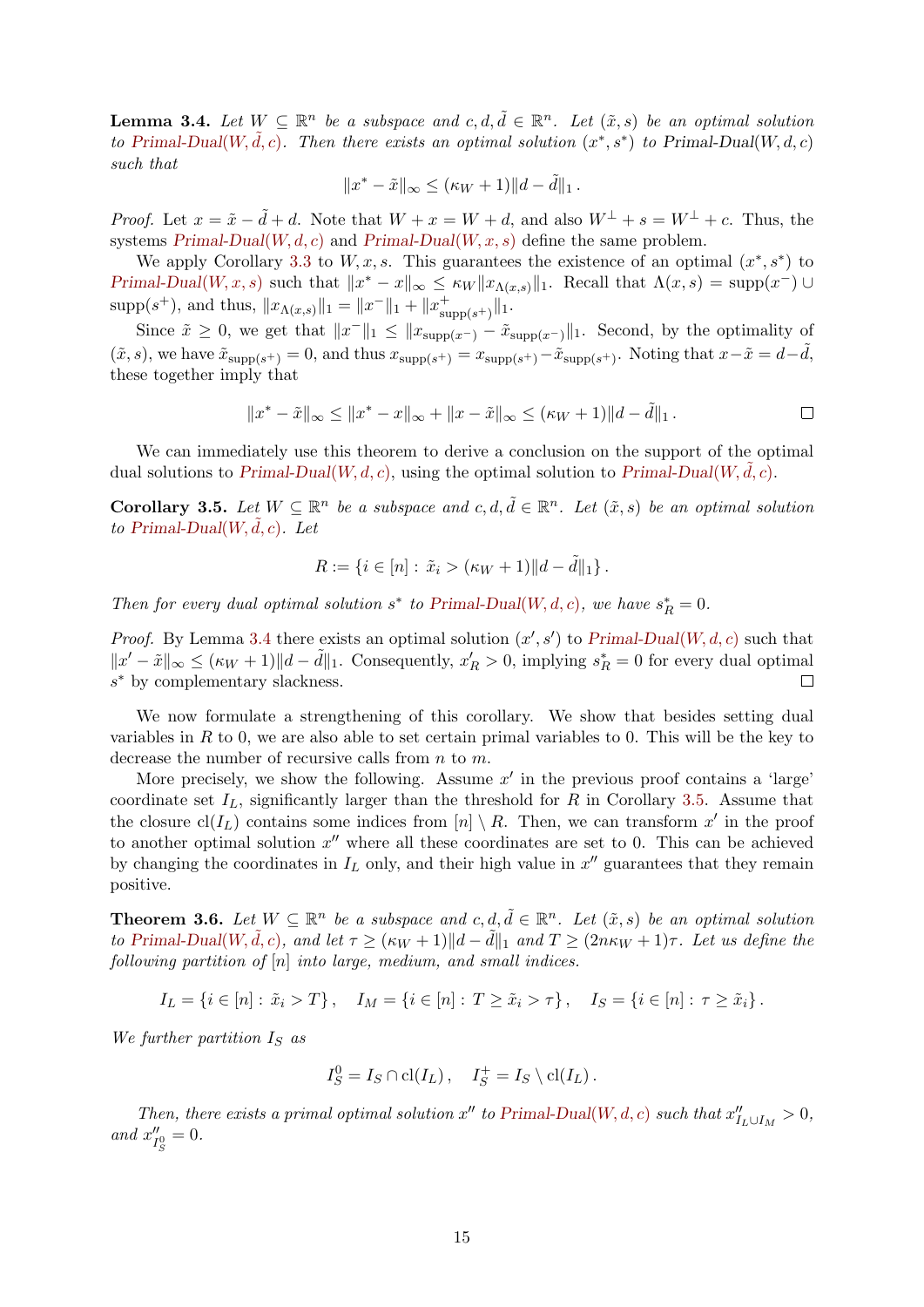*Proof.* Note that  $I_L \cup I_M \subseteq R$  in Corollary [3.5,](#page-14-1) and consider the same optimal x' with  $||x'-\tilde{x}||_{\infty} \le$  $\tau$  as guaranteed by Lemma [3.4.](#page-13-0) Thus,  $x'_i > 2n\kappa_W \tau$  for  $i \in I_L$ ,  $x'_i > 0$  for  $i \in I_M$ , and  $2\tau \ge x'_i \ge 0$ for  $i \in I_S$ .

For every  $i \in I_S^0$ , there exists a circuit  $C \in \mathcal{C}_W$  with  $i \in C \subseteq I_L \cup \{i\}$ . Consequently, there exists a vector  $z \in W$  such that  $z_{I_S^0} = x'_1$  $I_S^{\prime}$  and  $z_{I_M \cup I_S^+} = 0$  (note that we can find such a z with arbitrary values on  $I_S^0$ ). We now take the lift

$$
w=L_{I_M\cup I_S}^W\left(z_{I_M\cup I_S}\right)\,.
$$

Since  $|x'_i| \leq 2\tau$  for all  $i \in I_{S^0}$ , we get  $||z_{I_M \cup I_S}||_1 \leq 2\tau n$ . Therefore,  $||w||_{\infty} \leq 2n\kappa_W\tau$  by Proposition [2.6.](#page-10-0) Consequently, for  $x'' := x - w$  we have  $x'' \ge 0$ ,  $x''_{I_{S^0}} = 0$  and  $x''_{I_L \cup I_M} > 0$ . Note that  $x''$  is also an optimal solution, since  $\text{supp}(x'') \subseteq \text{supp}(x')$ . The claim follows.  $\Box$ 

# <span id="page-15-0"></span>4 Constructive proximity algorithms

In this section, we give an algorithmic implementation of the Hoffman Proximity Theorem (Theorem [3.1\)](#page-12-1), assuming that a feasible solution is already given: we obtain another feasible solution in strongly polynomial time that also satisfies the proximity bounds. This is given in Corollary [4.4.](#page-17-1)

This can be derived from a 'Carathéodory-type' algorithm that we present in a more general form, as it may be of independent interest. We present the algorithm in two stages, with a basic subroutine in Lemma [4.1,](#page-15-1) and the main algorithm described in Lemma [4.3.](#page-16-0)

<span id="page-15-1"></span>**Lemma 4.1.** Let  $A \in \mathbb{R}^{m \times n}$  with  $\text{rk}(A) = m$ . Let  $W = \text{ker}(A)$ ,  $y \in W \setminus \{0\}$ , and  $J \subseteq [n]$  such that  $y_j \neq 0$ . Then, in  $O(m(n-m)^2 + nm^{\omega-1})$  time, we can find a vector

$$
z = y - \sum_{j=1}^{t} \alpha_j y^{(j)},
$$

such that

- $z \in W$  such that z is sign-consistent with y and  $z_j = 0$  ( $z = 0$  is possible);
- $t \leq n, \, \alpha_1, \ldots, \alpha_t \geq 0, \, \sum_{j=1}^t \alpha_j = 1, \text{ and}$

• for  $j \in [t]$ ,  $y^{(j)} \in W$  and  $y^{(j)}$  has inclusion-wise minimal support subject to  $y^{(j)}_J = y_J$ .

*Proof.* If  $y_j = 0$ , then we can simply output  $z = y$ . Otherwise, we set  $\hat{y} = y$ , and gradually modify  $\hat{y}$ .

At the beginning iteration  $\tau$  of the algorithm, we maintain  $\hat{y} \in W$  and  $\hat{\alpha} \in [0, 1]$ , such that  $\hat{y}$ is sign-consistent with  $y, \hat{y} = y - \sum_{j=1}^{\tau-1} \alpha_j y^{(j)}, \alpha_j \ge 0, \sum_{j=1}^{\tau-1} \alpha_j = 1 - \hat{\alpha}$ , and  $y^{(j)} \in W$  satisfy the required property. We have  $\hat{\alpha} = 1$  at the beginning and  $\hat{\alpha} = 0$  at termination. At termination, we return  $z = \hat{y}$ , noting that  $\hat{y}_J = 0$ .

Further, we will maintain an index set  $T \subseteq [n] \setminus J$ , initialized as  $T = \emptyset$ , such that  $\hat{y}_T = 0$ . Every iteration will add at least one new index into  $T$ . If the method fails at any point, then we obtain a support minimal  $y' \in W$  as in the second alternative.

Throughout, we maintain a maximal set  $B \subseteq [n] \setminus (J \cup T)$  of linearly independent columns;  $|B| = k \leq m$ . This can be obtained initially using Gaussian elimination; we update B each time  $T$  is extended. Thus, we transform  $\tilde{A}$  with row operations to the following form.

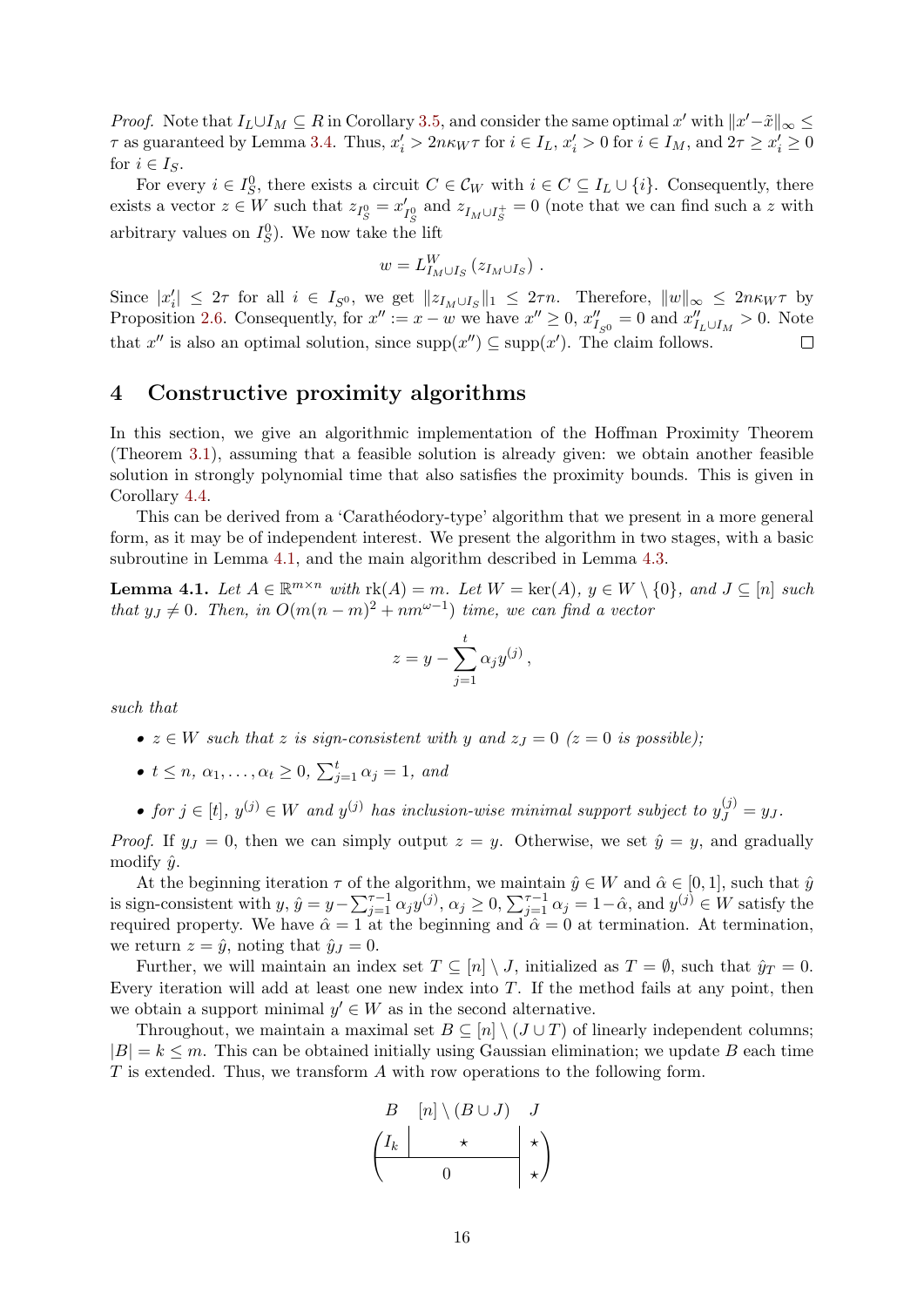<span id="page-16-3"></span>Note that row operations do not affect ker(A); thus, we still have  $W = \text{ker}(A)$ .

Consider now any iteration  $\tau \geq 1$ , with the matrix given in the above form, and the current vector  $\hat{y} \in W$  with  $\hat{y}_J = \hat{\alpha} y_J$ . Let us define the vector  $y'$  as

$$
y'_{i} = \begin{cases} y_{i}, & \text{if } i \in J, \\ -A_{i,J}y_{J}, & \text{if } i \in B, \\ 0, & \text{otherwise.} \end{cases}
$$

Here,  $A_{i,J}$  is the *i*-th row of the matrix restricted to the columns in J. First, note that the construction guarantees  $y' \in W$ , with  $y'_{J} = y_{J}$ . Further, y' has minimal support subject to  $y'_J = y_J$ , because the columns of A corresponding to B are pairwise supported on disjoint rows.

Let us update  $\hat{y}$  to  $\hat{y}' = \hat{y} - \alpha y'$  for the smallest value  $\alpha \ge 0$  such that  $\hat{y}'_i = 0$  for some  $i \in B$ , or  $\alpha = \hat{\alpha}$ ; we set the new value of  $\hat{\alpha}$  to  $\hat{\alpha}' = \hat{\alpha} - \alpha$ . Clearly,  $\hat{y}' \in W$  in either case, and  $\hat{y}'_J = \hat{\alpha}' y_J$ . We add  $y^{(\tau)} = \hat{y}'$  to the combination with  $\alpha_{\tau} = \alpha$ .

If  $\alpha = \hat{\alpha}$ , then we terminate at the end of this iteration. If  $\alpha < \hat{\alpha}$ , then we add all columns where  $\hat{y}'_i = 0$  to the set T; thus, T is extended by at least one element. We then update B by pivot operations, removing all indices from  $B \cap T$ , and replacing them by columns in  $[n] \setminus (J \cup T)$ if possible; the size of B may also decrease.

Since  $T$  is extended in each step, the number of iterations is bounded by  $n$ . The initial Gaussian elimination to find a basis can be performed in  $O(nm^{\omega-1})$  time [\[BH74,](#page-40-11) [IMH82\]](#page-40-12). There are at most  $n - m$  additional pivot operations, each of these taking  $O(m(n-m))$  time, giving a total running time bound  $O(m(n-m)^2 + nm^{\omega-1})$ .  $\Box$ 

We will use the following proximity variant later:

<span id="page-16-2"></span>Corollary 4.2. Let  $A \in \mathbb{R}^{m \times n}$  with  $\text{rk}(A) = m$ . Let  $W = \text{ker}(A)$ ,  $y \in W$ ,  $M \ge 1$ , and  $J \subseteq [n]$ . In  $O(m(n-m)^2 + nm^{\omega-1})$  time, we can either find a vector  $z \in W$ , such that z is sign-consistent with y,  $||z - y||_{\infty} \le M||y_J||_1$ , and  $z_J = 0$ , or find a lifting certificate of  $M < \kappa_W$ .

*Proof.* If  $y_j = 0$ , we simply output  $z = y$ . Otherwise, we consider the output  $z \in W$  and  $y^{(j)}$ ,  $\alpha_j, j \in [t]$  as in Lemma [4.1.](#page-15-1) We have

$$
||z - y||_{\infty} = \left\| \sum_{j=1}^{t} \alpha_j y^{(j)} \right\|_{\infty} \le \sum_{j=1}^{t} \alpha_j ||y^{(j)}||_{\infty}.
$$

If  $\max_j ||y^{(j)}||_{\infty} \le M||y_J||_1$ , then z satisfies the requirements.

Assume now that for some  $y' = y^{(j)}$ , we have  $||y'||_{\infty} > M||y_{J}||_{1}$ . In this case, we claim that the set  $I = J \cup ([n] \setminus \text{supp}(y'))$  and  $p = y'_I$  form a lifting certificate of  $M < \kappa_W$ .

Clearly,  $y'_I \in \pi_I(W)$ , and by the support minimality of y', there is a unique lift of  $y'_I$  to W, namely,  $L_I^W(p) = y'$ . We have  $||p||_1 = ||y'_J||_1 = ||y_J||_1$ . Hence,  $||L_I^W(p)||_{\infty}/||p||_1 > M$  follows.

The next statement formulates the outcomes of the general algorithm, using Lemma [4.1](#page-15-1) as a subroutine.

<span id="page-16-0"></span>**Lemma 4.3.** Let  $A \in \mathbb{R}^{m \times n}$ ,  $rk(A) = m$ ,  $W = ker(A)$ ,  $\ell, u \in \mathbb{R}^n$ , and let  $x \in W$ ,  $\ell \le x \le u$ . Then, in  $O(nm(n-m)^2 + nm^{\omega-1})$  time, we can find vectors  $y, y^{(1)}, \ldots, y^{(t)} \in W$ ,  $t \leq n$ , a set  $J \subseteq [n]$  and coefficients  $\alpha_1, \ldots, \alpha_t \geq 0$ ,  $\sum_{j=1}^t \alpha_j = 1$  such that

- <span id="page-16-1"></span>(i)  $\ell \leq y \leq u$  and  $y_J = (\ell^+ - u^-)_J$ , and
- (ii)  $y = \sum_{j=1}^{t} \alpha_j y^{(j)}$ , and each  $y^{(j)} \in W$  has minimal support subject to  $y^{(j)}_J = (\ell^+ u^-)J$ .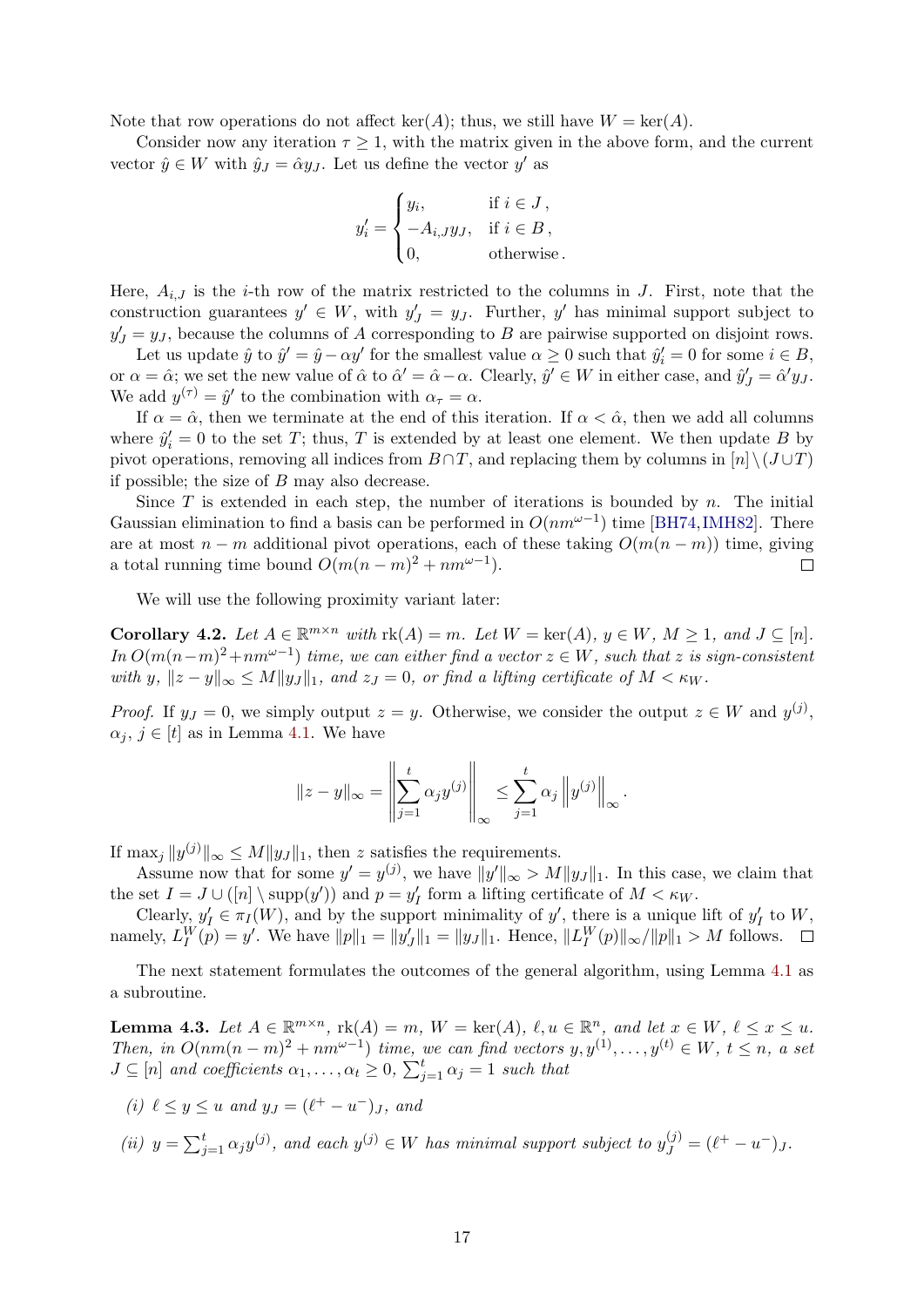<span id="page-17-4"></span>*Proof.* We repeatedly use the algorithm in Lemma [4.1](#page-15-1) to transform x to such a vector y. Let

<span id="page-17-2"></span>
$$
P = \{ i \in [n] : \ell_i > 0 \text{ or } u_i < 0 \}, \ N = [n] \setminus P.
$$

If  $P = \emptyset$  we return  $y = 0$  and  $J = \emptyset$ . Otherwise, we initialize  $y = x$ , and

$$
J = \{i \in P : y_i = \ell_i > 0 \text{ or } y_i = u_i < 0\} \cup \{i \in N : y_i = 0\}.
$$
 (6)

The vector y and the set J will be iteratively updated, maintaining  $y \in W$ ,  $\ell \leq y \leq u$  and [\(6\)](#page-17-2). Thus, property [\(i\)](#page-16-1) is maintained throughout, since  $y_J = (\ell^+ - u^-)_J$ . Note that J must include all indices  $i \in [n]$  with  $\ell_i = u_i$ .

In every iteration, we call the subroutine in Lemma [4.1](#page-15-1) for y and J. If  $z = 0$ , then we terminate with the convex combination returned. Otherwise, we obtain  $z \in W \setminus \{0\}$  that is sign-consistent with y, and  $z_j = 0$ . In the very first step,  $J = \emptyset$  is possible, in which case the output will be  $z = y$ .

We now update y to the new value  $y' = y - \alpha z$ , where  $\alpha \geq 0$  is chosen as the smallest value where either  $y_i' = \ell_i > 0$ , or  $y_i' = u_i < 0$ , or  $y_i' = 0$  for some  $i \notin J$ . This  $\alpha$  is finite, since there exists a coordinate  $z_i \neq 0$ , and z is sign-consistent with y.

This finishes the description of the algorithm. It is clear that the set  $J$  will be strictly increased in such an iteration, and hence, the number of calls to Lemma [4.1](#page-15-1) is bounded by  $n$ , giving the total running time bound  $O(nm(n-m)^2 + n^2m^{\omega-1})$ . The second term corresponds to computing a basis of A, which only has to be done a single time. So the runtime reduces to  $O(nm(n-m)^2 + nm^{\omega-1}).$  $\Box$ 

The above algorithm directly corresponds to a constructive version of Theorem [3.1.](#page-12-1) The proof is analogous to the proof of Lemma [4.3.](#page-16-0)

<span id="page-17-1"></span>Corollary 4.4. Let  $A \in \mathbb{R}^{m \times n}$ ,  $rk(A) = m$ ,  $W = ker(A)$ ,  $\ell, u \in \mathbb{R}^n$ ,  $M \ge 1$ , and let  $x \in W$ ,  $\ell \leq x \leq u$ . Then, in  $O(nm(n-m)^2 + nm^{\omega-1})$  time, we can either find a vector  $y \in W$ , such that  $\ell \leq y \leq u$ , and  $||y||_{\infty} \leq M||\ell^{+} + u^{-}||_{1}$ , or find a lifting certificate of  $M < \kappa_{W}$ .

# <span id="page-17-0"></span>5 Black-box linear programming solvers

Our feasibility and optimization algorithms in Sections [6](#page-19-0) and [7](#page-24-0) use oracles that return approximate LP solutions. These can be implemented by using any weakly-polynomial algorithm that returns approximately optimal approximately feasible solutions as in [\(APX-LP\)](#page-2-0). We will use the following result that summarizes recent developments on interior point methods. Whereas the papers only formulate the main statements on primal solutions, they all use primal-dual interior-point methods, and also find dual solutions with similar properties. We present the results in such a primal-dual form.

<span id="page-17-3"></span>**Theorem 5.1** ([\[LS19,](#page-41-9)[vdB20,](#page-42-6)[vdBLSS20,](#page-42-7)[JSWZ20\]](#page-41-11)). Consider [\(LP\)](#page-1-0) for  $A \in \mathbb{R}^{m \times n}$  with  $rk(A)$ m. Assume both the primal and dual programs are feasible, let  $\delta \in [0,1]$  and  $d \in \mathbb{R}^n_+$  be such a feasible primal solution i.e.  $Ad = b$ . Let  $R_P$  and  $R_D$  be the diameters of the primal and dual solution sets in  $\ell_2$  norm, i.e.,  $||x||_2 \leq R_P$  for all primal feasible solutions x, and  $||s||_2 \leq R_D$  for all dual feasible solutions  $(y, s)$ . Then, we can find a vector  $(x, y, s) \in \mathbb{R}^{n+m+n}$  with  $x, s \geq 0$ such that

- (i)  $\langle c, x \rangle \le \langle b, y \rangle + \delta \cdot (\|c\|_2 \cdot R_P + \|d\|_2 \cdot R_D),$
- (ii)  $||Ax b||_2 < \delta \cdot (||A||_F \cdot R_P + ||b||_2)$ , and
- (iii)  $||A^{\top}y + c s||_2 \leq \delta \cdot (||A||_F \cdot R_D + ||c||_2).$

in the following running time bounds: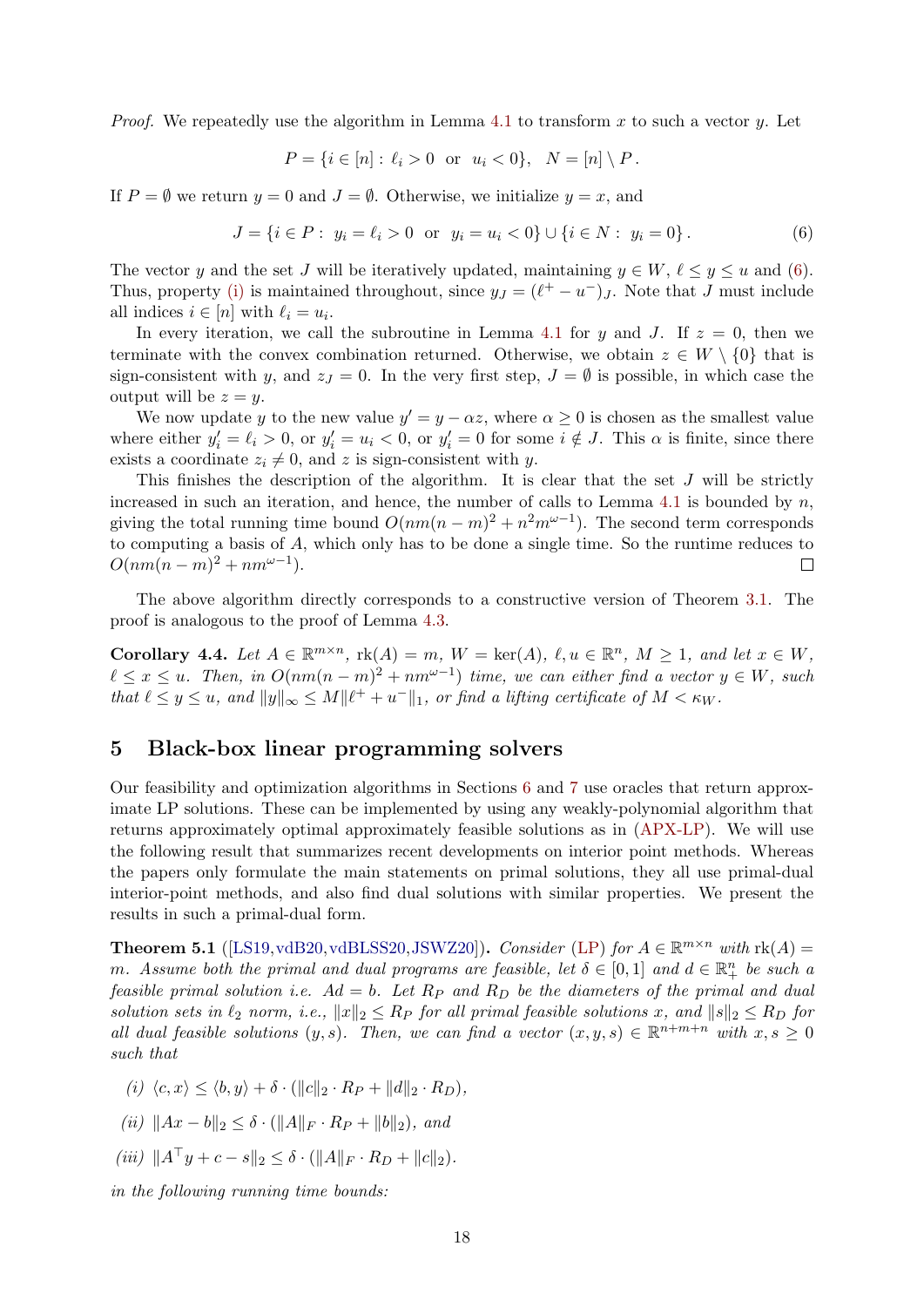- <span id="page-18-8"></span>(1) In  $O((mn+m^3)\log^{O(1)}(n)\log(n/\delta))$  expected running time [\[vdBLSS20\]](#page-42-7).
- (2) In  $O(n^{\omega+o(1)}\log(n/\delta))$  deterministic running time, assuming  $\omega \geq 13/6$  [\[vdB20\]](#page-42-6). The same expected running time is achievable assuming  $\omega \geq 2 + 1/18$  [\[JSWZ20\]](#page-41-11).
- (3) In  $O((\text{nnz}(A) + m^2)\sqrt{m} \log^{O(1)}(n) \log(n/\delta))$  expected running time [\[LS19\]](#page-41-9), where  $\text{nnz}(A)$ denotes the number of nonzero entries in A.

We use the notation  $\Psi(A)$  to denote the 'cost per unit' in these results. Namely, a  $\delta$ approximate solution can be obtained in time  $O(\Psi(A) \log(n/\delta))$ , where

<span id="page-18-6"></span>
$$
\Psi(A) \le \log^{O(1)}(n) \min\{mn + m^3, n^{\omega + o(1)}, \sqrt{m}(\text{nnz}(A) + m^2)\}.
$$
 (7)

We note that the third bound will not be directly applicable, since we will use the oracle in various subspaces, where the number of nonzero entries may increase.

We now state the main forms of feasibility and optimization oracles we use. In Section [8,](#page-31-1) we derive these results from Theorem [5.1,](#page-17-3) by running the algorithms on an extended system. The oracles used in Sections [6](#page-19-0) and [7](#page-24-0) can be implemented from Theorem [5.2](#page-18-0) and Theorem [5.3.](#page-18-1)

The main difference is in the allowable violation of primal and dual feasibility. Theorem [5.1](#page-17-3) returns  $x, s \geq 0$ , but they might not be in the right subspace: proximity bounds are given on  $||Ax - b||_2$  and  $||A^{\top}y + c - s||_2$ . In contrast, our theorems require  $Ax = b$  and  $A^{\top}y + c - s$ , but allow small negative components. For a suitable represented matrix, as assumed in the statements, we can easily convert the first type of violation into the second.

<span id="page-18-0"></span>**Theorem 5.2.** Let  $A \in \mathbb{R}^{m \times n}$ ,  $\text{rk}(A) = m$ ,  $W = \text{ker}(A)$ , and  $d \in \mathbb{R}^n$ , and assume the matrix  $A_B^{-1}A$  is provided for some  $m \times m$  non-singular submatrix  $A_B$ . Let  $0 < \varepsilon \leq 1/2$ , and let  $M \geq 2$ be an estimate of  $\kappa_W$ . Consider a linear feasibility problem  $x \in W + d, x \geq 0$ . There exists an algorithm that returns either of the following outcomes:

- <span id="page-18-2"></span>(F1) A near-feasible solution  $x \in W + d$ ,  $||x^-||_1 \leq \varepsilon ||d/W||_1$ ,  $||x||_{\infty} \leq 2M||d||_1$ .
- <span id="page-18-3"></span>(F2) A Farkas certificate of infeasibility:  $s \in (W^{\perp})_{+}$ ,  $\langle d, s \rangle < 0$ .
- <span id="page-18-4"></span>(F3) A lifting certificate of  $M < \kappa_W$ .

The running time is  $O(\Psi(A) \log((M+n)/\varepsilon))$  for outcome [\(F1\),](#page-18-2) and  $O(\Psi(A) \log((M+n)/\varepsilon))$  +  $(n-m)m^2 + n^{\omega})$  in outcomes [\(F2\)](#page-18-3) and [\(F3\).](#page-18-4)

<span id="page-18-1"></span>**Theorem 5.3.** Let  $A \in \mathbb{R}^{m \times n}$ ,  $rk(A) = m$ ,  $W = ker(A)$ , and  $d \in \mathbb{R}^n$ , and assume the matrix  $A_B^{-1}A$  is provided for some  $m \times m$  non-singular submatrix  $A_B$ . Let  $0 < \varepsilon \leq 1/2$ , and let  $M \geq 2$ be an estimate of  $\kappa_W$ . Consider a linear program of the form [Primal-Dual](#page-8-0)(W, d, c). There exists an algorithm that returns either of the following outcomes:

<span id="page-18-5"></span>(M1) A pair of primal and dual near-feasible and near-optimal solutions  $x \in W + d$ ,  $s \in W^{\perp} + c$ , that is,

<span id="page-18-7"></span>
$$
||x^{-}||_{1} \leq \varepsilon ||d/W||_{1},
$$
  
\n
$$
||s^{-}||_{1} \leq \varepsilon ||c/W^{\perp}||_{1},
$$
  
\n
$$
||x \circ s||_{1} \leq 5\varepsilon M ||d/W||_{1} ||c/W^{\perp}||_{1},
$$
  
\n
$$
||x||_{\infty} \leq 2M ||d/W||_{1}, and
$$
  
\n
$$
||s||_{\infty} \leq 2M ||c/W^{\perp}||_{1}
$$
  
\n(8)

Further, if  $\kappa_W \leq M$ , and both primal and dual sides of [Primal-Dual](#page-8-0)(W, d, c) are feasible. and the optimum value is OPT, then

$$
\langle c, x \rangle - 5\varepsilon M \|d/W\|_1 \|c/W^{\perp}\|_1 \le OPT \le \langle d, c - s \rangle + 5\varepsilon M \|d/W\|_1 \|c/W^{\perp}\|_1. \tag{9}
$$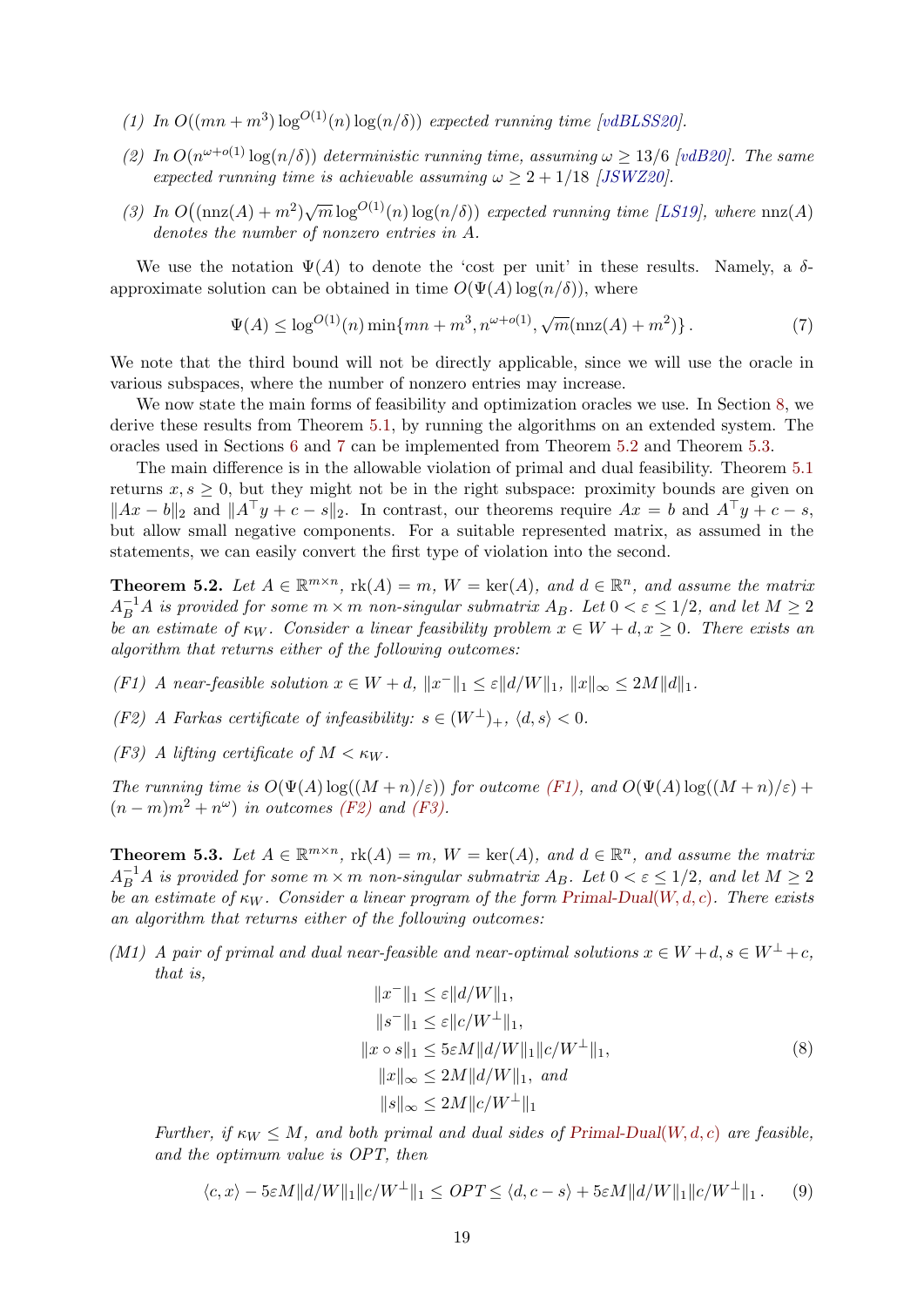<span id="page-19-1"></span>(M2) A Farkas certificate of primal infeasibility:  $s \in (W^{\perp})_{+}$ ,  $\langle d, s \rangle < 0$ .

<span id="page-19-2"></span>(M3) A Farkas certificate of dual infeasibility:  $x \in W_+$ ,  $\langle c, x \rangle < 0$ .

<span id="page-19-3"></span> $(M_4)$  A lifting certificate of  $M < \kappa_W = \kappa_{W^{\perp}}$ .

The running time is  $O(\Psi(A) \log((M+n)/\varepsilon))$  for outcome [\(M1\).](#page-18-5) For [\(M2\),](#page-19-1) [\(M3\)](#page-19-2) and [\(M4\)](#page-19-3) the runtime is  $O(\Psi(A) \log((M+n)/\varepsilon) + n^2m + n^{\omega})$  if  $d = 0$  or  $c = 0$  and  $O(\Psi(A) \log((M+n)/\varepsilon) +$  $n^3m$ ) if  $c \neq 0$  and  $d \neq 0$ .

# <span id="page-19-0"></span>6 The feasibility algorithm

Given a matrix  $A \in \mathbb{R}^{m \times n}$  and  $d \in \mathbb{R}^n$ , we let  $W = \text{ker}(A)$ . In this section, we consider the feasibility problem  $x \in W + d, x \geq 0$ .

A key insight is to work with a stronger system, including a proximity constraint. According to Corollary [3.2,](#page-13-1) whenever the problem  $x \in W + d$ ,  $x \ge 0$  is feasible and  $\kappa_W \le M$ , then the following system is also feasible. In fact, this would be true even with the stronger bound M instead of  $16M<sup>2</sup>n$ ; we use this weaker bound to leave sufficient slack for the recursive argument. Note that if  $d \geq 0$ , then the only feasible solution is  $x = d$ .

<span id="page-19-6"></span>
$$
x \in W + d
$$
  

$$
||x - d||_{\infty} \le 16M^2n||d^-||_1
$$
 (Feas-LP(W, d, M))  

$$
x \ge 0.
$$

We use a black-box approach assuming an oracle that returns an approximately feasible solution. We will assume that an oracle  $Prox-Feas-Solver(W, d, M, \varepsilon)$  $Prox-Feas-Solver(W, d, M, \varepsilon)$  is given as in Oracle [1.](#page-19-4) Outcome [\(i\)](#page-19-5) gives an approximately feasible solution with a bound on the negative components and a somewhat stronger proximity guarantee as in  $(Feas\text{-}LP(W, d, M))$ . Outcome [\(ii\)](#page-19-7) gives a Farkas certificate of infeasibility, whereas outcome [\(iii\)](#page-19-8) gives a lifting certificate of  $M < \kappa_W$ .

<span id="page-19-4"></span>**Input** : A subspace  $W \subseteq \mathbb{R}^n$ , given as  $W = \text{ker}(A)$  for  $A \in \mathbb{R}^{m \times n}$ , a vector  $d \in \mathbb{R}^n$ ,  $M, \varepsilon > 0.$ 

Output: One of the following three outcomes

<span id="page-19-5"></span>(i) A solution  $x$  to the system

<span id="page-19-9"></span>
$$
x \in W + d
$$
  
\n
$$
||x - d||_{\infty} \le 3M^2 n ||d^-||_1
$$
 (Prox-Feas $(W, d, M, \varepsilon)$ )  
\n
$$
||x^-||_{\infty} \le \varepsilon ||d^-||_1
$$

- <span id="page-19-7"></span>(ii) A vector  $y \in W^{\perp}$ ,  $y \ge 0$ ,  $\langle d, y \rangle < 0$ ,
- <span id="page-19-8"></span>(iii) A subset  $I \subseteq [n]$  and a vector  $p \in \pi_I(W)$  such that  $||L_I^W(p)||_{\infty} > M||p||_1$ .

**Oracle 1:** Prox-Feas-Solver $(W, d, M, \varepsilon)$ 

This oracle can be derived from Theorem [5.2,](#page-18-0) by finding an approximately feasible solution to a modification of the system  $x \in W + d, x \geq 0$ . The derivation is given in Section [8.3;](#page-37-0) the running time is stated as follows. Recall the definition of  $\Psi(A)$  from [\(7\)](#page-18-6). The running time is stated as follows. Recall the definition of  $\Psi(A)$  from [\(7\)](#page-18-6).

<span id="page-19-10"></span>**Lemma 6.1.** There exists an  $O(\Psi(A) \cdot \log(M+n) + nm^{\omega-1+o(1)})$  time algorithm, that either returns a solution to  $Prox-Feas(W, d, M, \varepsilon)$  $Prox-Feas(W, d, M, \varepsilon)$ , or concludes that [\(ii\)](#page-19-7) or [\(iii\)](#page-19-8) should be the outcome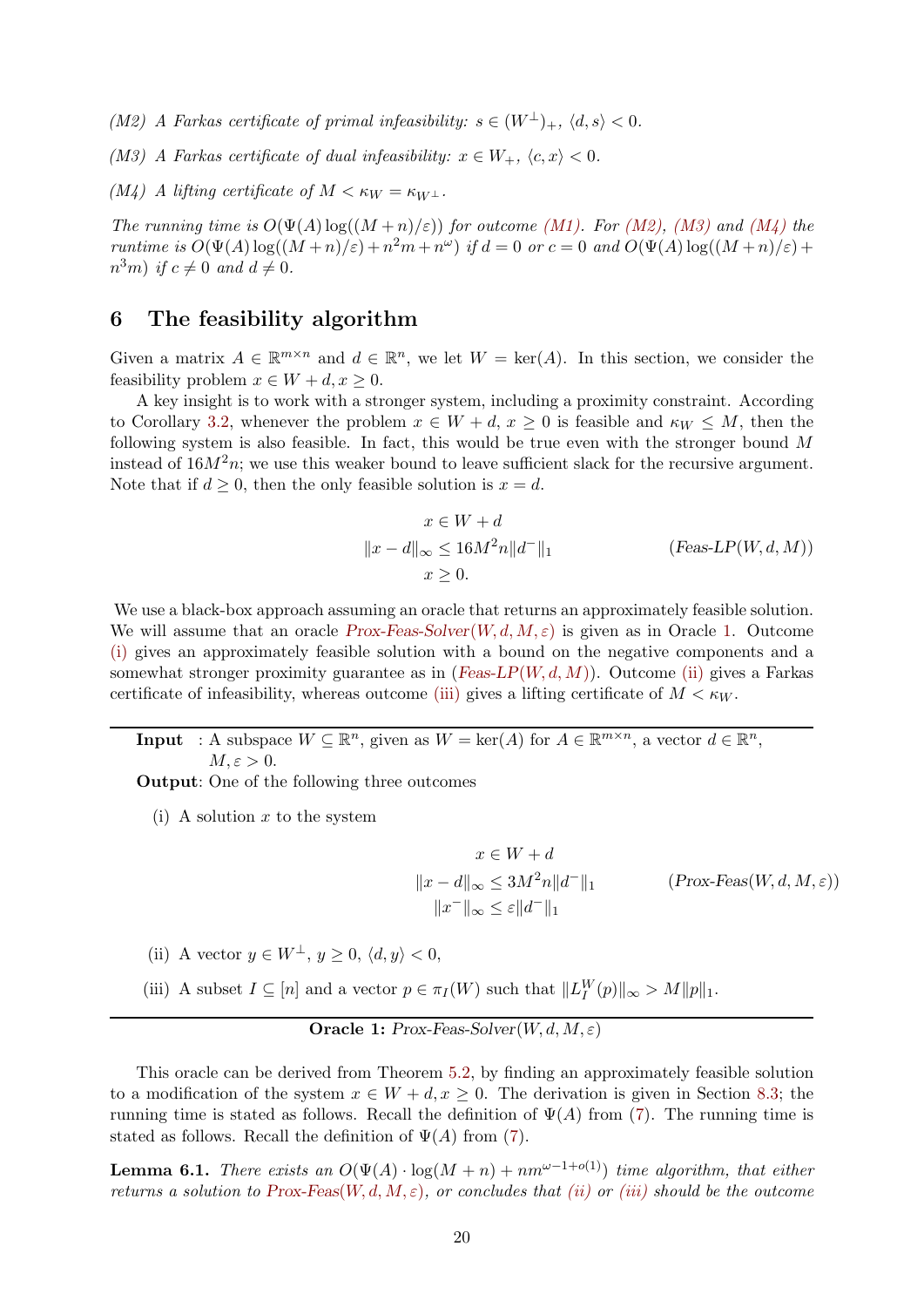of [Prox-Feas-Solver](#page-19-4)(W, d, M,  $\varepsilon$ ). In the latter case, these outcomes can be obtained in additional time  $O(nm^2 + n^{\omega+o(1)})$ .

The next lemma will be the key technical tool of the algorithm. It allows to solve [Feas-](#page-19-6) $LP(W, d, M)$  $LP(W, d, M)$  $LP(W, d, M)$  by combining an approximate solution to  $Prox\text{-}Feas(W, d', M, \varepsilon)$  for some  $d' \in W+d$ with an exact solution to Feas- $LP(W, d, M)$  obtained recursively from a smaller system.

Recall that for a set  $K \subseteq [n]$ ,  $cl(K)$  denotes the closure of K i.e., the unique largest set  $J \subseteq [n]$  such that  $K \subset J$  and  $rk(A_J) = rk(A_K)$ .

We select a set K of indices i where  $x_i$  is very large in the approximate solution x; for such indices, proximity guarantees that there must be a feasible solution  $x^* \in W + d$ ,  $x^* \geq 0$  with  $x_i^* > 0$ . We project out all these indices, along with all other indices  $J = \text{cl}(K) \setminus K$  in their closure, and recurse on the remaining index set  $I$ . We note that the purpose of the set  $J$  is to maintain property [\(3\)](#page-8-2) for the recursive call, i.e. to avoid creating loops from the recursive instances.

The choice of the proximity bounds allow us to 'stitch together' the solution obtained on  $\pi_I(W)$  from the recursive call with the approximate solution x to a feasible solution to the original system. Roughly speaking, the amount of change required to cancel out all negative coordinates in  $x_I$  is small enough so that x remains positive on K.

An important feature in the scheme is the choice of the vector  $d'$  for the approximate system. This will be either  $d' = d$  or  $d' = d/W$ ; hence  $W + d' = W + d$ . However, this choice makes a difference due to the proximity bounds: the system [Feas-LP](#page-19-6)( $W, d, M$ ) features  $||d||_1$  as well as a bound on  $||x - d||_{\infty}$ .

In particular, if  $||d^-||_1$  is 'too big', then we may end up with an empty index set K and cannot recurse. In this case, we swap to  $d' = d/W$ ; otherwise, we keep  $d' = d$ . We note that always swapping to  $d' = d/W$  does not work either: [Feas-LP](#page-19-6)(W, d, M) features the bound  $||x - d||_{\infty}$ , and using  $||x-d/W||_{\infty}$  in the approximate system may move us too far from d. Fortunately, the bad cases for these two choices turn out to be complementary. We note that the distinguished role of  $d/W$  is due to the bound  $||x||_2 \geq ||d/W||_2$  for any  $x \in W + d$ . We formulate the following simple consequence:

<span id="page-20-0"></span>**Lemma 6.2.** For any subspace  $W \subseteq \mathbb{R}^n$ , and vectors  $x, d \in \mathbb{R}^n$ ,  $x \in W + d$ , we have

$$
||x||_{\infty} \ge \frac{||x||_2}{\sqrt{n}} \ge \frac{||d/W||_1}{n}
$$

*Proof.* By definition of  $d/W$ , we have  $||x||_2 \ge ||d/W||_2$  for any  $x \in W + d$ . The claim follows combining this with the norm inequalities  $||x||_{\infty} \ge ||x||_2/\sqrt{n}$  and  $||d/W||_2 \ge ||d/W||_1/\sqrt{n}$ .  $\Box$ 

<span id="page-20-1"></span>**Lemma 6.3.** Let  $M, \varepsilon > 0$  such that  $\varepsilon \leq 1/(16M^4n^4)$ , let  $d \in \mathbb{R}^n$  and define

$$
d' = \begin{cases} d & \text{if } ||d^-||_1 < \max\left\{M||d/W||_1, \frac{||d||_{\infty}}{4M^2n}\right\}, \\ d/W & otherwise. \end{cases}
$$

Let x be a feasible solution to [Prox-Feas](#page-19-9) $(W, d', M, \varepsilon)$ , and let

$$
K = \{ i \in [n] : x_i \ge 16n^2 M^3 ||x^-||_1 \},
$$
  
\n
$$
J = \text{cl}(K) \setminus K,
$$
  
\n
$$
I = [n] \setminus \text{cl}(K).
$$
\n(10)

.

Then  $K \neq \emptyset$ . Further, if [Feas-LP](#page-19-6)( $\pi_I(W), \pi_I, M$ ) is feasible, then let  $w \in \mathbb{R}^I$  be any feasible solution, and let

$$
x' = x + L_{I \cup J}^W((w - x_I, x_J^-)).
$$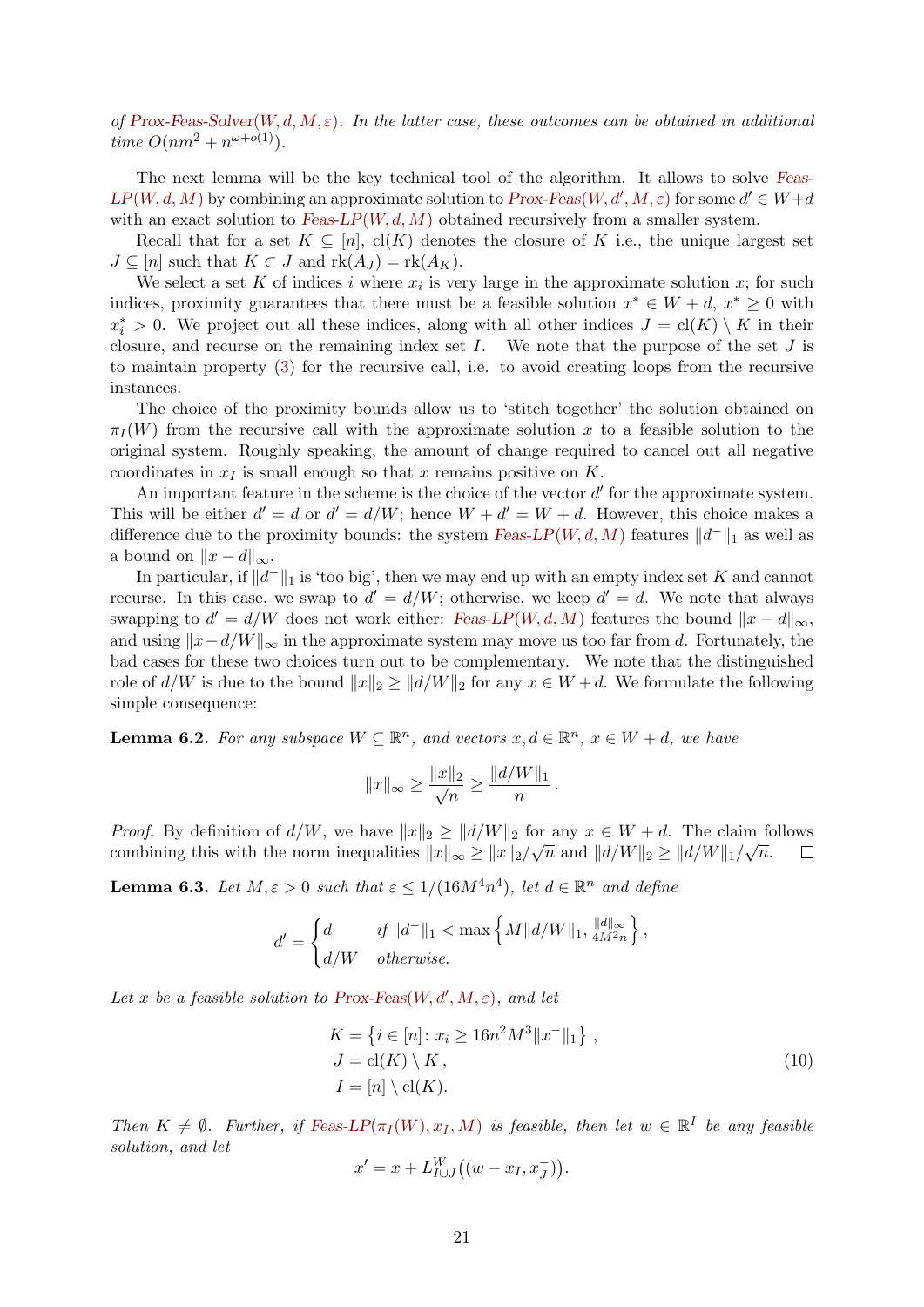Then, either x' is feasible to [Feas-LP](#page-19-6)(W, d, M), or  $||L_{I\cup J}^W((w-x_I,x_J^-))||_{\infty} > M|| (w-x_I,x_J^-)||_1$ , that is,  $M < \kappa_W$ .

If  $y \in \pi_I(W)^{\perp}$ ,  $y \geq 0$ ,  $\langle x_I, y \rangle < 0$  is an infeasibility certificate to  $x' \in \pi_I(W) + x_I$ ,  $x_I \geq 0$ , then  $y' = (y, 0_{J\cup K})$  is an infeasibility certificate to  $x \in W + d$ ,  $x \ge 0$ .

*Proof.* We first show that x' is feasible to [Feas-LP](#page-19-6)(W, d, M). Then, we verify that  $K \neq \emptyset$ .

**Feasibility of** x': Let us first show that x' is well-defined; this needs that  $(w - x_I, x_J^-) \in$  $\pi_{I\cup J}(W)$ . By definition,  $w \in \pi_I(W) + x_I$  means that  $w = \hat{w}_I$  for some  $\hat{w} \in W + x$ . Clearly,  $w - x_I = (\hat{w} - x)_I \in \pi_I(W)$ . By the definition of  $J$ ,  $(0_I, z) \in \pi_{I \cup J}(W)$  for any  $z \in \mathbb{R}^J$ . Thus,  $(w - x_I, z') \in \pi_{I \cup J}(W)$  for any  $z' \in \mathbb{R}^J$ .

The containment  $x' \in W + d$  is immediate, since  $L_{I \cup J}^W((w - x_I, x_J^-)) \in W$ , and  $W + x = W + d$ . For the rest of the proof, assume that  $||L_{I\cup J}^W((w - x_I, x_J^-))||_{\infty} \leq M|| (w - x_I, x_J^-)||_1$ .

Let us verify  $x' \geq 0$ . By definition, if  $i \in I$ , then the corresponding coordinate of  $L_{I \cup J}^{W}((w (x_1, x_J^-)$  equals  $w_i - x_i$ , and thus  $x_i' = w_i \geq 0$ . Analogously, for  $j \in J$ , the corresponding coordinate of  $L_{I\cup J}^W((w-x_I,x_J^-))$  equals  $x_j^-$  and so  $x_j'=x_j+x_j^-\geq 0$ . For  $k\in K$ , we have  $x'_k \ge x_k - ||L_{I \cup J}^W((w - x_I, x_J^-))||_{\infty}$ . By definition of  $K, x_k \ge 16n^2M^3||x_{I \cup J}^-|$  $\bar{I}_{U}$ , Then,  $x'_{k}$  ≥ 0 follows as

<span id="page-21-1"></span>
$$
||L_{I \cup J}^W((w - x_I, x_J^-))||_{\infty} \le M ||(w - x_I, x_J^-)||_1 \le nM ||(w - x_I, x_J^-)||_{\infty} \le 16n^2 M^3 ||x_{I \cup J}^-||_1 \tag{11}
$$

The first inequality is by the assumption we made; the second inequality estimates the 1-norm by the  $\infty$ -norm; the third inequality is since w is feasible to [Feas-LP](#page-19-6)( $\pi_I(W), \pi_I, M$ ).

To complete the proof that  $x'$  is feasible to [Feas-LP](#page-19-6)(W, d, M), it remains to verify the proximity bound  $||x'-d||_{\infty} \leq 16M^2n||d^-||_1$ . First, we need an auxiliary claim.

<span id="page-21-0"></span>Claim 6.3.1.  $||x - d||_{\infty} \leq 8M^2n||d^-||_1$  and  $||x^-||_1 \leq n\varepsilon||d^-||_1$ .

*Proof of Claim.* If  $d' = d$ , then from the feasibility of x to [Prox-Feas](#page-19-9)(W, d', M), we have  $||x - y||$  $d\|_{\infty} \leq 3M^2n\|d^-\|_1$  and  $\|x^-\|_1 \leq n\|x^-\|_{\infty} \leq n\varepsilon\|d^-\|_1$ . If  $d' \neq d$ , then  $d' = d/W$ ,  $\|d^-\|_1 >$  $M||d/W||_1$  and  $||d^-\||_1 > ||d||_{\infty}/(4M^2n)$  and so

$$
||x - d||_{\infty} \le ||x - d/W||_{\infty} + ||d/W||_{\infty} + ||d||_{\infty} \le 3M^2 n ||(d/W)^{-}||_1 + ||d/W||_{\infty} + 4M^2 n||d^{-}||_1
$$
  
\n
$$
\le (3M^2 n + 1)||d/W||_1 + 4M^2 n||d^{-}||_1 \le (3M^2 n + 1)M^{-1}||d^{-}||_1 + 4M^2 n||d^{-}||_1
$$
  
\n
$$
\le 8M^2 n||d^{-}||_1, \text{ and}
$$
  
\n
$$
||x^{-}||_1 \le n||x^{-}||_{\infty} \le n\varepsilon ||(d')^{-}||_1 = n\varepsilon ||(d/W)^{-}||_1 \le n\varepsilon M^{-1}||d^{-}||_1
$$

proving the claim.

Using Claim [6.3.1](#page-21-0) as well as the bound in [\(11\)](#page-21-1), we see that  $||x'-d||_{\infty} \le ||x-d||_{\infty} + ||L_{I \cup J}^{W}((w-x_I,x_J^-))||_{\infty} \le 8M^2n||d^-||_1+16n^2M^3||x_{I \cup J}^-||_{\infty}$  $\sum_{I\cup J}^{\cdot}||_1 \leq 16M^2n||d^-||_1.$ 

**Recursion on smaller subset:** We show that  $K \neq \emptyset$ . If  $d = d'$  then either  $||d^-||_1 <$  $M||d/W||_1$  or  $||d||_1 < ||d||_{\infty}/(4M^2n)$ . If  $||d||_1 < M||d/W||_1$  then, using Lemma [6.2,](#page-20-0)

$$
||x||_{\infty} \ge \frac{||d/W||_1}{n} > \frac{||d^-||_1}{Mn} \ge \frac{||x^-||_{\infty}}{\varepsilon Mn} \ge \frac{||x^-||_1}{\varepsilon Mn^2} \ge 16n^2M^3||x^-||_1,
$$

and if  $||d^-||_1 < ||d||_{\infty}/(4M^2n)$ , then  $||x - d||_{\infty} \leq 3M^2n||d^-||_1$  by the call to  $Prox\text{-}\text{Feas}(W, d', M)$ and so

$$
||x||_{\infty} \ge ||d||_{\infty} - ||x - d||_{\infty} > 4M^2n||d^{-}||_1 - 3M^2n||d^{-}||_1 = M^2n||d^{-}||_1 \ge \frac{M^2n}{\varepsilon n}||x^{-}||_1 \ge 16n^2M^3||x^{-}||_1.
$$

The remaining case is  $d' = d/W$ . Again by Lemma [6.2,](#page-20-0)

$$
||x||_{\infty} \ge \frac{||d/W||_1}{n} \ge \frac{||x^-||_{\infty}}{\varepsilon n} \ge \frac{||x^-||_1}{\varepsilon n^2} \ge 16n^2M^3||x^-||_1.
$$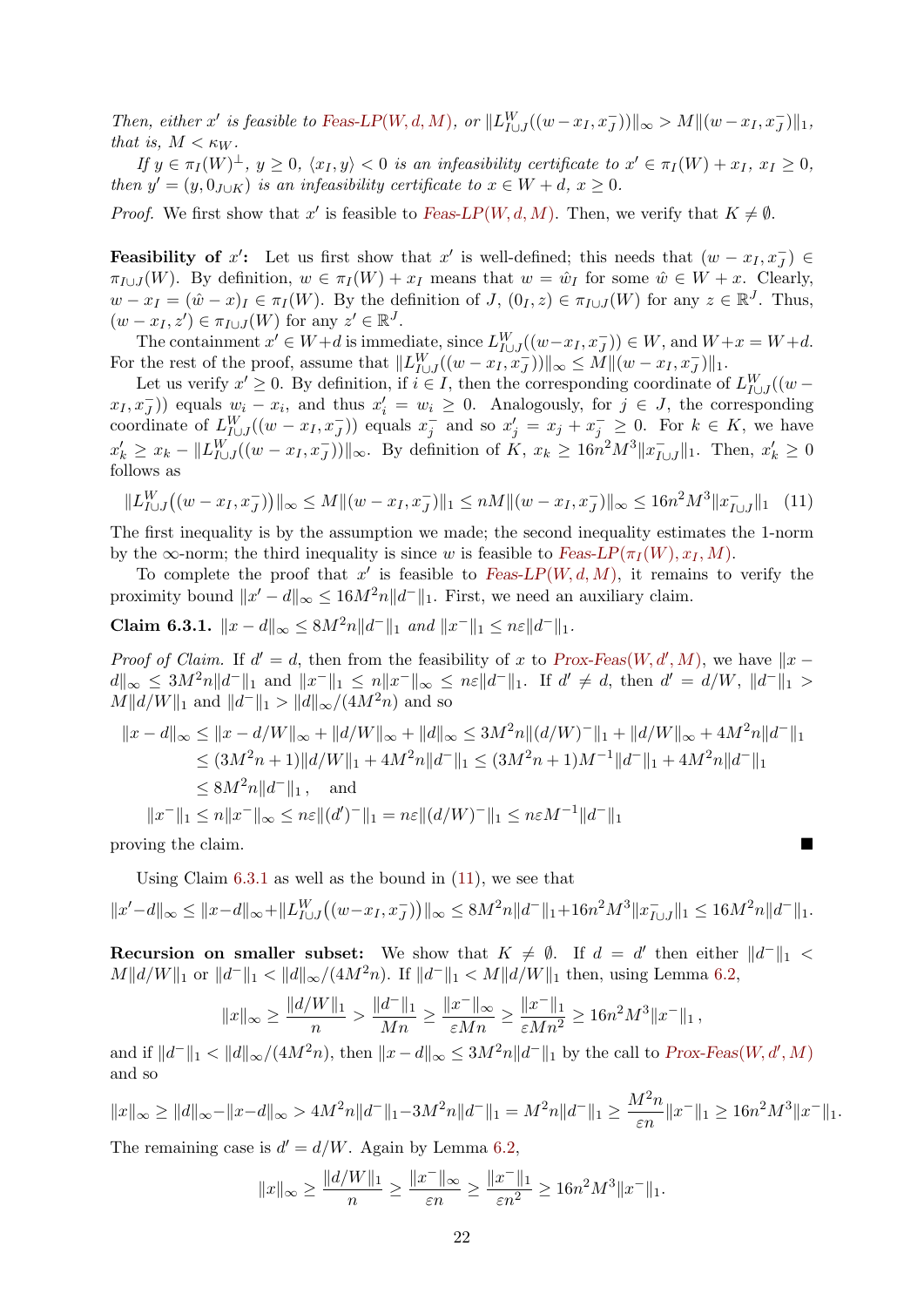Infeasibility certificate: Consider now the case when we have an infeasibility certificate  $y \in \pi_I(W)^{\perp}, y \ge 0, \langle x_I, y \rangle < 0$  to the system  $x' \in \pi_I(W) + x_I, x_I \ge 0$ . Recall that  $\pi_I(W)^{\perp} =$  $(W^{\perp})_I$ , that is,  $y' = (y, 0_{J\cup K}) \in W^{\perp}$ . Clearly,  $y' \ge 0$ , and  $\langle d, y' \rangle = \langle x, y' \rangle = \langle x_I, y \rangle < 0$ . In the first equality, we used that  $x \in W + d$  and  $y' \in W^{\perp}$ .  $\Box$ 

Algorithm 1: FEASIBILITY-ALGORITHM

<span id="page-22-1"></span>Input :  $A \in \mathbb{R}^{m \times n}$ ,  $W = \text{ker}(A) \subseteq \mathbb{R}^n$ ,  $\text{rk}(A) = m$  satisfying [\(3\)](#page-8-2),  $d \in \mathbb{R}^n$ ,  $M \ge 2$ . **Output:** One of the following: (i) a solution x to [Feas-LP](#page-19-6)(W, d, M); (ii) a Farkas certificate of infeasibility, or (iii) a lifting certificate that  $M < \kappa_W$ . 1 if  $||d^-||_1 ≥ max \{M||d/W||_1, ||d||_{∞}/4M^2n\}$  then  $2 \mid d \leftarrow d/W;$ 3 if  $d \geq 0$  then 4 return solution d  $5 \varepsilon \leftarrow 1/(2Mn)^4$ ; 6 switch Prox-Feas-Solver $(W, d, M, \varepsilon)$  do  $7 \mid \text{case } (i)$  $7 \mid \text{case } (i)$ 8  $\vert x \leftarrow Prox\text{-}Feas\text{-}Solver(W, d, M, \varepsilon);$ 9  $\mid K \leftarrow \{i \in [n] : x_i \geq 16n^2M^3||x^-||_1\};$ 10  $\mid J \leftarrow cl(K) \setminus K$ ; 11  $\vert I \leftarrow [n] \setminus (J \cup K)$ ; 12 Switch *output of* FEASIBILITY-ALGORITHM $(\pi_I(W), d_I, M)$  do  $13$  case  $(i)$ 14  $\vert$   $\vert$   $\vert$   $x$  $x' \leftarrow$  Feasibility-Algorithm $(\pi_I(W), d_I, M);$ 15  $\Big| \qquad \Big| \qquad w \leftarrow L_{I \cup J}^{W}(x'-x_I,x_J^{-}) ;$ 16 if  $||w||_{\infty} \leq M ||(x'-x_I,x_J^-)||_1$  then  $17$  | | | | return  $x + w$  $18$  | | | else 19 | | | | return lifting certificate of  $M < \kappa_W$ .  $20$  case [\(ii\)](#page-19-7) 21 | | |  $y \leftarrow$  FEASIBILITY-ALGORITHM $(\pi_I(W), d_I, M);$ 22 | | |  $y$  $y' \leftarrow (y, 0_{J\cup K});$ 23 | | | return Farkas certificate y' to [Feas-LP](#page-19-6) $(W, d, M)$ 24 **case** *[\(iii\)](#page-19-8)* 25 **return** lifting certificate of  $M < \kappa_W$ 26  $\cos(eii)$ 27 | return Farkas certificate  $28$  case *[\(iii\)](#page-19-8)* 29 **return** lift. certificate of  $M < \kappa_W$ 

<span id="page-22-0"></span>The overall feasibility algorithm is given in Algorithm [1,](#page-19-4) a recursive implementation of Lemma [6.3.](#page-20-1) The output can be *(i)* a feasible solution to [Feas-LP](#page-19-6)(W, d, M); *(ii)* a Farkas certificate of infeasibility, or *(iii)* a lifting certificate of  $M < \kappa_W$ . The latter will always be of the form of an index set  $I \subseteq [n]$  and a vector  $p \in \pi_I(W)$  such that  $||L_I^W(p)||_{\infty} > M||p||_1$ . In this case, we can restart the entire algorithm, after updating M to  $\max\{\Vert L_I^W(p)\Vert_\infty/\Vert p\Vert_1, M^2\}.$ 

The algorithm calls Oracle [1.](#page-19-4) For outputs [\(ii\)](#page-19-7) and [\(iii\),](#page-19-8) we return the Farkas certificate or the lifting certificate for  $M < \kappa_W$ . For output [\(i\),](#page-19-5) we construct the sets I, J, and K and recurse on  $\pi_I(W)$ , as in Lemma [6.3.](#page-20-1)

We are now ready to state the central theorem of this section, which in particular proves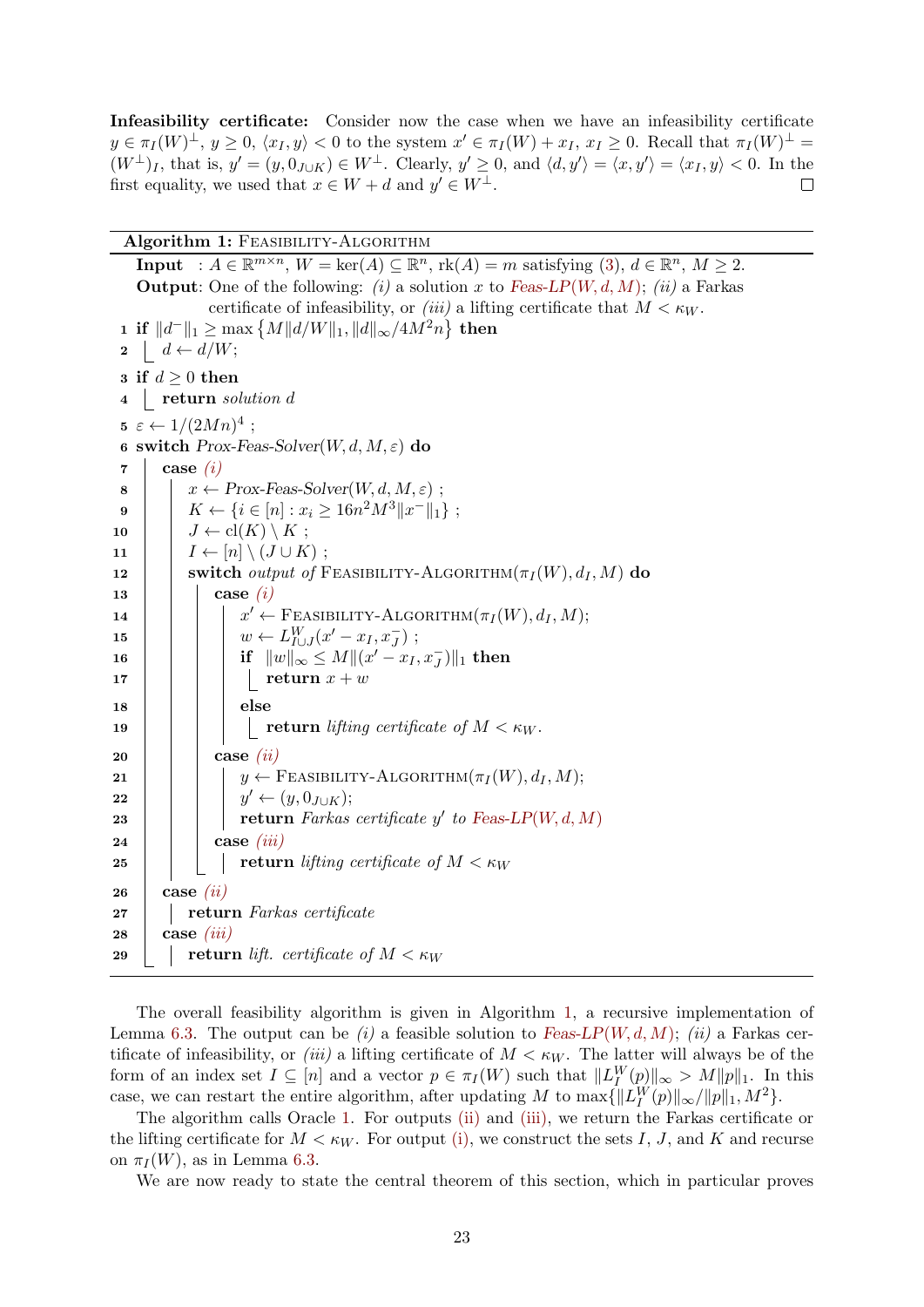<span id="page-23-0"></span>Theorem [1.1.](#page-3-1)

**Theorem 6.4.** Algorithm [1](#page-19-4) is correct. If  $M > \kappa_W$  and the system  $x \in W + d, x \geq 0$  is feasible, then the algorithm returns a solution in time  $O(m \Psi(A) \log(M+n) + mn^{\omega+o(1)})$ . If the system is infeasible or  $M < \kappa_W$ , then a Farkas certificate or a lifting certificate can be obtained in additional running time  $O(nm^2 + n^{\omega+o(1)})$ .

Proof. The bulk of of the correctness proof follows by Lemma [6.3.](#page-20-1) We prove correctness by induction on the number of variables. For  $n = 1$  the statement is trivial. Assume we have already proved correctness for  $\lt n$  variables; we now prove it for *n* variables.

The recursive step calls the algorithm for  $\pi_I (W)$ ; this has fewer than n variables as Lemma [6.3](#page-20-1) shows that  $K \neq \emptyset$ . By induction hypothesis, this recursive call returns a solution to [Feas-](#page-19-6) $LP(W, d, M)$  $LP(W, d, M)$  $LP(W, d, M)$  which can be lifted to a feasible solution in line [17](#page-22-0) of Algorithm [1](#page-19-4) by Lemma [6.3,](#page-20-1) unless we conclude in time  $O(nm^2 + n^{\omega})$  with either a Farkas certificate or  $M < \kappa_W$  by Lemma [6.1.](#page-19-10) The second part of the same lemma asserts that a Farkas certificate to the smaller system can be lifted to a Farkas certificate of the original system.

Also note that by Remark [2.10](#page-12-2) we are able to transfer a lifting certificate for a subspace into one for W.

Let us show that the required property [\(3\)](#page-8-2) holds in every recursive call. Indeed, assume that some  $i \in I$  forms a loop in  $\pi_I(W)$ . Then, there is a circuit  $C \in \mathcal{C}_W$  such that  $C \cap I = \{i\}$ . Consequently,  $rk(K \cup J \cup \{i\}) = rk(K \cup J)$ , contradicting the choice of  $J \cup K = cl(K)$ . (Note that the linear matroid on  $\pi_I(W)$  corresponds to the contraction of the set  $K \cup J$  in the linear matroid of  $W$ .)

We next show that in every recursive call,  $\dim(W^{\perp}) > \dim(\pi_I(W)^{\perp})$ . Consequently, the total number of recursive calls to Algorithm [1,](#page-19-4) and thus, to [Prox-Feas-Solver](#page-19-4) $(W, d, M, \varepsilon)$  can be bounded by  $m = n - \dim(W) = \dim(W^{\perp}).$ 

For a contradiction, assume that  $\dim(W^{\perp}) = \dim(\pi_I(W)^{\perp})$ . Recall that  $\pi_I(W)^{\perp} = (W^{\perp})_I$ . Thus,  $W^{\perp} = \{0\}^{J \cup K} \times (W^{\perp})_I$  and therefore  $W = \mathbb{R}^{K \cup J} \times \pi_I(W)$ , which by  $K \neq \emptyset$  contradicts the assumption  $(3)$  on  $W$ .

The running time bounds are dominated by the running time of the oracle calls as stated in Lemma [6.1](#page-19-10) as well as the additional linear algebra. These calculations are to identify the index sets J, the projections  $\pi_I(W)$  and computing the lifting vector as in [17.](#page-22-0) In particular, we need to maintain throughout  $W = \text{ker}(A)$  along with the form  $A_B^{-1}A$ , as required in Theorem [5.3.](#page-18-1)

We can maintain such a representation as follows. Let  $A$  denote the original matrix. Initially, we perform a Gaussian elimination to obtain a basis  $B \subseteq [n]$  and the form  $A' = A_B^{-1}A$  in time  $O(m^2n)$ . At any point of the algorithm, let  $H \subseteq [n]$  denote the current index subset; we let  $W^H \subseteq \mathbb{R}^H$  denote the current subspace. We also maintain the basis  $B \subseteq H$ , and the form  $A'=A_B^{-1}A_H$ ; thus,  $W^H = \text{ker}(A'_H)$ . At every iteration, we need to partition  $H = I \cup J \cup K$ , and recurse to  $\pi_I(W^H)$ . Identifying K is straightforward, but finding J requires pivot operations. First, we use row operations to exchange a maximal number of columns in  $K$  into  $B$ . Now, cl(K) is given by  $K \cap B$  along with the columns generated by them in the current form; we set  $J = \text{cl}(K) \setminus K$  and let  $I = H \setminus \text{cl}(K)$ .

At this point, the submatrix  $A'_{(I \cap B) \times I}$  represents  $\pi_I(W^H)$ . Here, the rows  $I \cap B$  correspond in abuse of notation to the columns of  $B$  that are in  $I$  of the identity submatrix of  $A'$ . Hence, we can charge to every removed column at most two basis exchanges, giving a total of  $O(n^2m)$ for these operations.

It is left to compute the lift from line  $15$ , which recursively has to be performed m times and takes  $O(\min\{m^2n, n^{\omega}\})$  by Lemma [2.3.](#page-9-4)

 $\Box$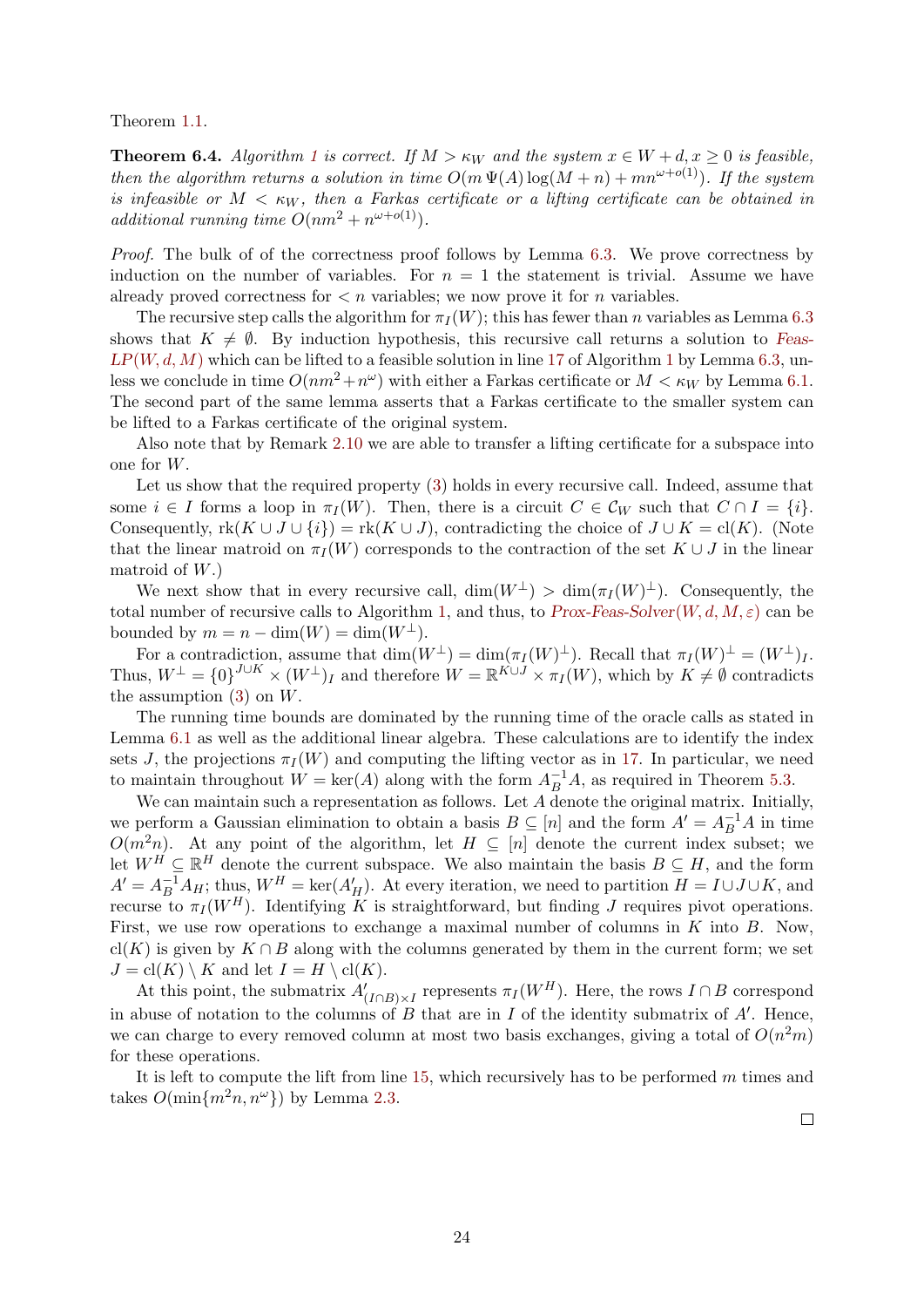# <span id="page-24-0"></span>7 The optimization algorithm

In this section, we show how  $P{\text{rimal-Dual}(W, d, c)}$  can be solved using an approximate LP solver. As in the feasibility algorithm, we let M denote our current upper estimate on  $2\kappa_W$ . We present an algorithm that comprises an Inner and an Outer Loop. The calls to the approximate LP solver will happen inside the Inner Loop.

<span id="page-24-1"></span>The outer loop gives an algorithmic implementation of Theorem [3.6.](#page-14-0) The subroutine INNER-LOOP(W, d, c, M) returns a solution  $(d, \tilde{x}, s)$ , where d is a 'perturbed' version of d, and  $(\tilde{x}, s)$  are optimal solutions to [Primal-Dual](#page-8-0)(W,  $\tilde{d}$ , c). We get  $(\tilde{d}, \tilde{x}, \tilde{s})$  as solutions to the following system.

$$
\|\tilde{d} - d\|_1 \le \frac{\|\tilde{x}\|_{\infty}}{4n^2M^2}
$$
  
\n
$$
\tilde{x} \in W + \tilde{d}
$$
  
\n
$$
\tilde{s} \in W^{\perp} + c
$$
  
\n
$$
\langle \tilde{x}, \tilde{s} \rangle = 0
$$
  
\n
$$
\tilde{x}, \tilde{s} \ge 0.
$$
  
\n(F-Primal(W, d, c, M))

The subroutine will be described in Section [7.2;](#page-26-0) we now state the running time.

<span id="page-24-3"></span>**Theorem 7.1.** Assume we are given a matrix  $A \in \mathbb{R}^{m \times n}$ , vectors  $c \in \mathbb{R}^n$  and  $d \in \mathbb{R}^n_+$ ; let  $W = \text{ker}(A)$ , and M be an estimate on  $\kappa_W$ . There exists an  $O(n \Psi(A) \log(M+n) + n^{\omega+1+o(1)})$ time algorithm (Algorithm [3\)](#page-30-0) that returns a solution  $(\tilde{d}, \tilde{x}, \tilde{s})$  to F-Primal([W, d, c, M](#page-24-1)), or decides that the system is either primally infeasible or  $M < \kappa_W$ . To obtain a Farkas certificate of primal infeasibility or a certificate that  $M < \kappa_W$  is obtained in additional time  $O(n^3m)$ .

The overall algorithm described in Section [7.1](#page-24-2) repeatedly calls InnerLoop to set primal and dual variables to 0 according to Theorem [3.6,](#page-14-0) and recurses to lower dimensional subspaces. The final optimal solutions are obtained via calling the feasibility algorithm on both primal and dual side. The drawback of this variant is that, in case the algorithm fails, we do not obtain lifting certificates of  $M < \kappa_W$ —a guarantee we can achieve for feasibility in Section [6.](#page-19-0) A post-processing, as described in Lemma [7.5](#page-30-1) is able to create a certificate of  $M < \kappa_W$ , at an additional computational expense.

#### <span id="page-24-2"></span>7.1 The Outer Loop

Consider an instance of [Primal-Dual](#page-8-0)(W, d, c) and an estimate M on  $\kappa_W$ . We first use the feasibility algorithm and check if both systems  $x \in W + d$ ,  $x \ge 0$  and  $s \in W^{\perp} + c$ ,  $s \ge 0$  are feasible. For the remainder of this section, let us assume both these systems are feasible, and consequently,  $Primal-Dual(W, d, c)$  $Primal-Dual(W, d, c)$  is also feasible. Moreover, we can write an equivalent system with nonnegative  $d \geq 0$ . (We could also impose  $c \geq 0$ , but this will not be used).

The overall algorithm is presented in Algorithm [2.](#page-25-1) We let  $(W^0, d^0, c^0)$  denote the original input, where  $W^0$  is a subspace of  $\mathbb{R}^n$ , and  $d^0, c^0 \in \mathbb{R}^n$ ,  $d^0 \geq 0$ . We will maintain an index set  $I \subseteq [n]$ , initialized as  $I = [n]$ . We gradually move every index into the set B or N. We apply Theorem [3.6](#page-14-0) with thresholds  $\tau = ||x||_{\infty}/(3n^2M)$  and  $T = ||x||_{\infty}/n$ . The bound  $\|\tilde{d} - d\|_1 \leq \|\tilde{x}\|_{\infty}/4n^2M^2$  in F-Primal([W, d, c, M](#page-24-1)) guarantees that these are suitable choices. Assuming that  $M \geq \kappa_W$ , we obtain  $s_B^* = 0$  for every dual optimal solution  $s^*$ , and that there exists a primal optimal solution  $x^*$  with  $x_N^* = 0$ . Note the asymmetry between the two sides; the weaker guarantee on  $N$  already suffices for correctness.

At every iteration, we have an index set  $I \subseteq [n]$  of 'undecided indices' and a subspace  $W \subseteq \mathbb{R}^I$ . We consider the partition  $I = I_L \cup I_M \cup I_S^+ \cup I_S^0$  according to Theorem [3.6,](#page-14-0) and add  $I_L \cup I_M$  to B and  $I_S^0$  to N. The optimal solution  $x''$  guaranteed in the theorem implies that the optimum value is the same on W and  $W' = W \cap \mathbb{R}^l$  $I_{L\cup I_S\cup I_S^+}$ , i.e. the subspace where all entries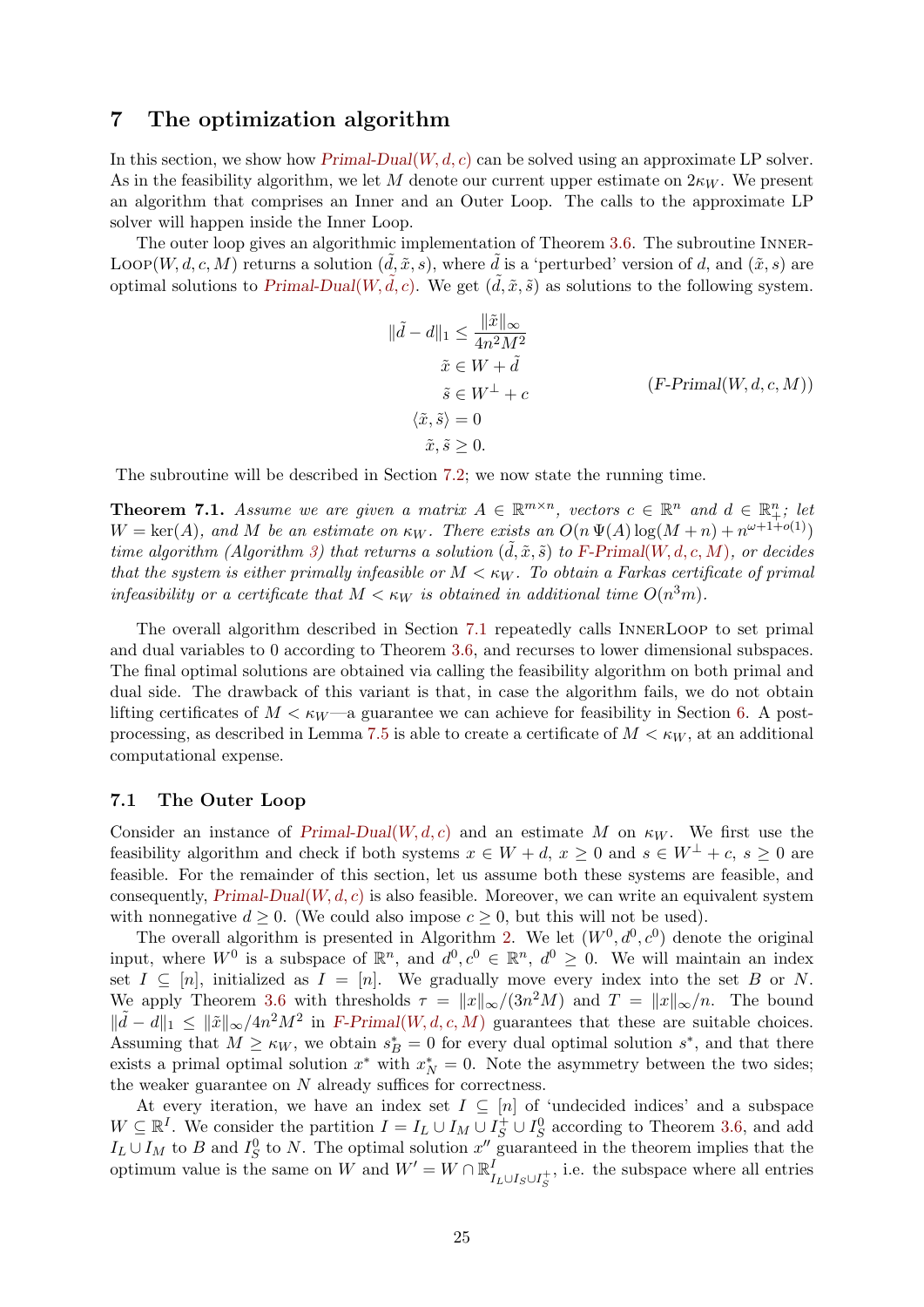in  $I_S^0$  are forced to 0. We then update  $I = I_S^+$  $S<sub>S</sub>$  as the remaining set of undecided indices and recurse on the subspace  $\pi_I(W')$ .

The algorithm terminates when d is contained in  $W$ . The remaining indices I are split up between B and N based on whether they are in the support of the optimal dual solution of the perturbed system. Finally, we obtain the primal and dual solutions by solving feasibility problems on the subsets  $B$  and  $N$ . If both are feasible, they form a complementary pair of primal and dual solutions, and hence they are optimal. In case of a failure, we conclude that the underlying assumption  $M \geq \kappa_W$  was wrong.

Algorithm 2: Optimization Algorithm

<span id="page-25-4"></span><span id="page-25-1"></span>**Input** :  $W^0 \subseteq \mathbb{R}^n$ ;  $c^0 \in \mathbb{R}^n$ ,  $d^0 \in \mathbb{R}^n$  such that  $Primal-Dual(W^0, d^0, c^0)$  is feasible, and  $M \geq 2$ . **Output:** Solution  $(x^*, s^*)$  to Primal-Dual $(W^0, d^0, c^0)$  or the answer  $M < \kappa_{W^0}$ .  $\mathbf{1} \ \ W \leftarrow W^0 \ \ ; \ \ d \leftarrow d^0 \ \ ; \ \ c \leftarrow c^0/W^\perp \ ;$  $2 I \leftarrow [n]$ ;  $B \leftarrow \emptyset$ ;  $N \leftarrow \emptyset$ ; 3 while  $I \neq \emptyset$  and  $d \notin W$  do 4 if INNERLOOP $(W, d, c, M)$  returns  $M < \kappa_W$  then 5 | | return  $M < \kappa_W$ . 6  $(\tilde{d}, \tilde{x}, \tilde{s}) \leftarrow \text{INNERLoop}(W, d, c, M);$ 7  $I_L \leftarrow \{i \in I : \tilde{x}_i > ||\tilde{x}||_{\infty}/n\};$  $8 \mid I_M \leftarrow \{i \in I : ||\tilde{x}||_{\infty}/n \ge \tilde{x}_i > ||\tilde{x}||_{\infty}/(3n^2M)\};$  $\mathbf{9} \quad | \quad I_S \leftarrow \{ i \in I : \|\tilde{x}\|_{\infty}/(3n^2M) \geq \tilde{x}_i \} \,\, ;$  $10 \quad | \quad I_S^0 \leftarrow I_S \cap \mathrm{cl}(I_L) \; ; \, I_S^+ \leftarrow I_S \setminus \mathrm{cl}(I_L) \; ;$ 11  $\mid \tilde{B} \leftarrow B \cup I_L \cup I_M;$ 12  $\mid N \leftarrow N \cup I_S^0;$ 13  $W' \leftarrow W \cap \mathbb{R}^I$  $I_L$ ∪ $I_M$ ∪ $I_S^+$  ; 14  $I \leftarrow I_S^+$ ; 14  $\begin{array}{c} \begin{array}{c} \n1 \leftarrow \n1_S, \\
N \leftarrow \pi_I(W') \n\end{array} \n\end{array} \n\begin{array}{c} \n\end{array} \n\begin{array}{c} \n\end{array} \n\end{array} \n\begin{array}{c} \n\end{array} \n\begin{array}{c} \n\end{array} \n\begin{array}{c} \n\end{array} \n\end{array} \n\begin{array}{c} \n\end{array} \n\begin{array}{c} \n\end{array} \n\begin{array}{c} \n\end{array} \n\begin{array}{c} \n\end{array} \n\end{array}$ 16  $N \leftarrow N \cup (I \cap \text{supp}(\tilde{s}))$ ; 17  $B \leftarrow B \cup (I \setminus \text{supp}(\tilde{s}))$ ; 18 If Feasibility-Algorithm $(W_B^0,d^0)$  and Feasibility-Algorithm $((W^0)^{\perp}_N,c^0)$  are feasible then 19  $x^* \leftarrow$  FEASIBILITY-ALGORITHM $(W_B^0, d^0)$ ;  $20$ \*  $\leftarrow$  Feasibility-Algorithm $((W^0)^{\perp}_{N}, c^0)$ ;  $\mathbf{p}$   $\mathbf{p}$  return  $(x^*, s^*)$ 22 else 23 return  $M < \kappa_{W^0}$ 

<span id="page-25-3"></span><span id="page-25-2"></span><span id="page-25-0"></span>**Theorem 7.2.** Assuming that [Primal-Dual](#page-8-0)( $W^0, d^0, c^0$ ) is both primal and dual feasible, Algo-rithm [2](#page-25-1) either finds an optimal solution to [Primal-Dual](#page-8-0)( $W^0, d^0, c^0$ ) or correctly concludes that  $M < \kappa_{W^0}$  by at most m calls to the subroutine INNERLOOP. The total runtime is  $O(mn \Psi(A) \log(M +$  $n+m^{\omega+1+o(1)}$  to find a primal-dual optimal pair. Obtaining a lifting certificate requires additional time  $O(n^3m^2)$ .

*Proof.* Let us assume that  $M \geq \kappa_{W^0}$ . The correctness of constructing the sets B and N follows from Theorem [3.6.](#page-14-0) Clearly,  $I_L \neq \emptyset$ .

The bound of at most m recursive calls can be established with the same argumentation as in the proof of Theorem [6.4](#page-23-0) for the feasibility algorithm, by showing that  $\dim(W^{\perp})$  decreases by at least one in every step. Assume  $\dim(\pi_{I_S^+}(W')^{\perp}) = \dim(W^{\perp})$ . Note that  $\pi_{I_S^+}(W')^{\perp} =$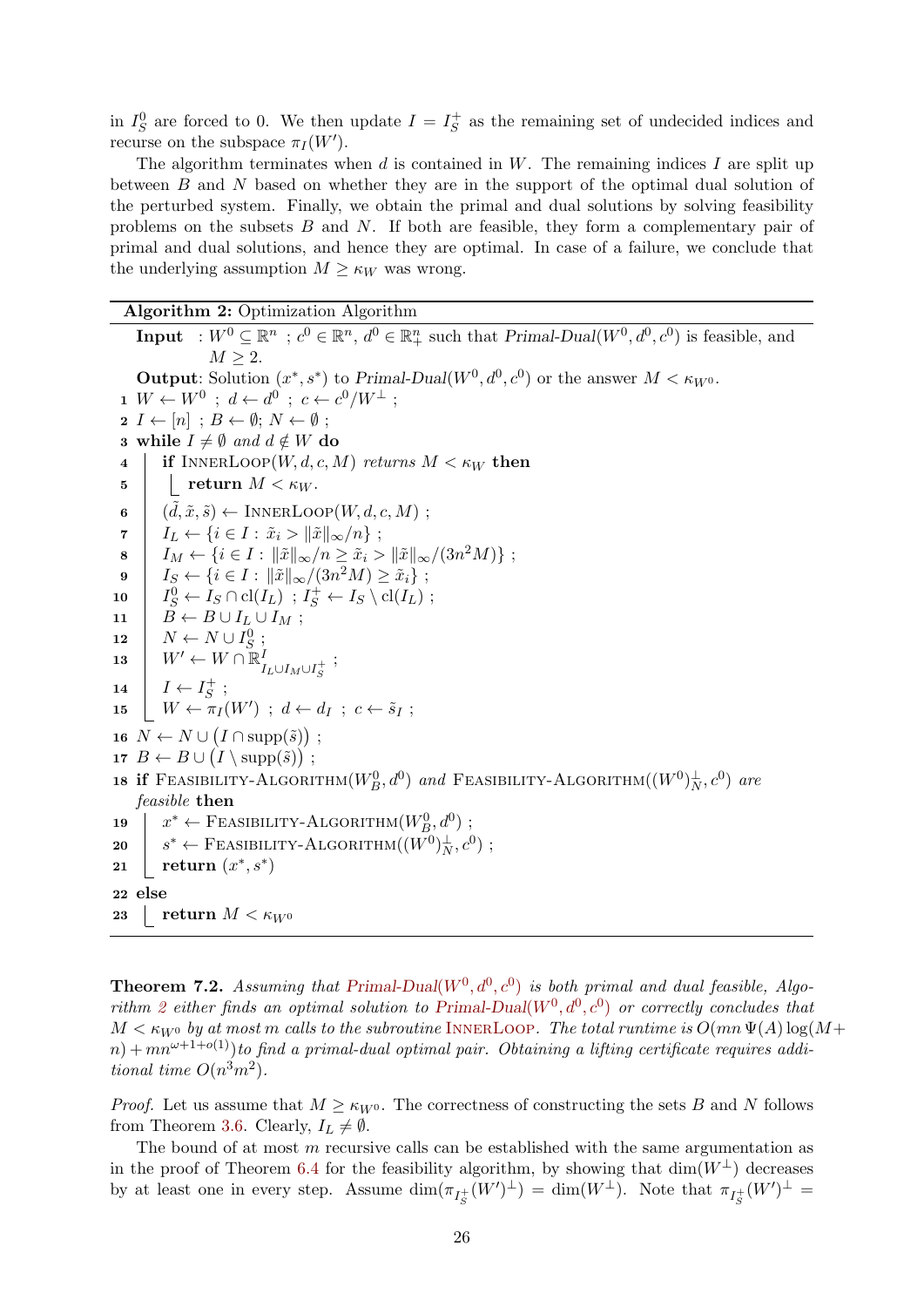$\pi_{I_{\mathcal{S}}^+}(W)^{\perp} = (W^{\perp})_{I_{\mathcal{S}}^+}$  and and so  $\dim(W^{\perp}) = \dim((W^{\perp})_{I_{\mathcal{S}}^+})$ . But then  $W = \mathbb{R}^{I \setminus I_{\mathcal{S}}^+} \times \pi_{I_{\mathcal{S}}^+}(W)$ ,  $\lim_{s \to s} \frac{S}{s}$  a contradiction as  $I \setminus I_S^+ \neq \emptyset$  and assumption (3) on W holds. Also, assumption (3) holds.  $S^+ \neq \emptyset$  and assumption [\(3\)](#page-8-2) on W holds. Also, assumption (3) holds for  $\pi_{I_S^+}(W')$  as  $\text{cl}(K) \cap I_S^+ = \emptyset$ .

The running time bound then follows from Theorem [7.1,](#page-24-3) noting that the computational cost is dominated by the calls to InnerLoop and recomputing the representation of the subspace W. This can be done similarly as in the proof of Theorem [6.4.](#page-23-0) The claim on the lifting certificates will be proved in Lemma [7.5.](#page-30-1)  $\Box$ 

By proving Theorem [7.2,](#page-25-0) we also proved the special case Theorem [1.2.](#page-3-2)

### <span id="page-26-0"></span>7.2 The Inner Loop

For the Inner Loop and  $d \geq 0$  we formulate the stronger version [F-Primal-Prox](#page-26-1)(W, d, c, M,  $\varepsilon$ ) of F-Primal([W, d, c, M](#page-24-1)), which maintains dual proximity and therefore—in similar vein as the feasibility algorithm—only needs an oracle with precision  $(Mn)^{-O(1)}$  for recursive calls.

<span id="page-26-1"></span>
$$
x \in W + d
$$
  
\n
$$
s \in W^{\perp} + c
$$
  
\n
$$
||s - c||_{\infty} \le 16M^2n ||c_{\Lambda(c,d)}||_1 \quad (F\text{-Primal-Prox}(W, d, c, M, \varepsilon))
$$
  
\n
$$
||x_{\Lambda(x,s)}||_{\infty} \le 2\varepsilon n ||x||_{\infty}
$$
  
\n
$$
s \ge 0
$$

Given an output  $(x, s)$  to this system with  $\varepsilon \leq 1/(32M^4n^4)$ , we obtain a solution to [F-](#page-24-1) $Primal(W, d, c, M)$  $Primal(W, d, c, M)$  $Primal(W, d, c, M)$  as

<span id="page-26-2"></span>
$$
\tilde{x}_i = \begin{cases}\n0 & \text{if } i \in \Lambda(x, s), \\
x_i & \text{otherwise,}\n\end{cases}, \quad \tilde{d} = d - x + \tilde{x}, \quad \tilde{s} = s.
$$
\n(12)

We will assume that the following oracle (Oracle [2\)](#page-25-1) is available, that returns a solution  $(\tilde{c}, x, s)$ to the system  $Prox\text{-}Opt(W, d, c, M, \varepsilon)$ , a primal or dual infeasibility certificate, or a lifting certificate. For the input, we require the nonnegativity  $c \geq 0$ . This will be perturbed to  $\tilde{c}$ , and  $(x, s)$ will be near-optimal and near-feasible primal and dual solutions with respect to the perturbed system, satisfying a primal proximity constraint.

The implementation of Oracle [2](#page-25-1) is given in Section [8.3,](#page-37-0) using Theorem [5.3.](#page-18-1)

<span id="page-26-3"></span>**Lemma 7.3.** Assume we are given a matrix  $A \in \mathbb{R}^{m \times n}$ , vectors  $c \in \mathbb{R}_+^n$  and  $d \in \mathbb{R}^n$ ; let  $W = \text{ker}(A)$ , and M be an estimate on  $\kappa_W$ . Further, let  $0 < \varepsilon < 1$ . There exists an  $O(\Psi(A))$  $log(M+n)+nm^{\omega-1+o(1)})$  time algorithm, that either returns a solution to Prox-Opt(W, d, c, M,  $\varepsilon$ ) or concludes that [\(ii\),](#page-27-1) [\(iii\)](#page-27-2) or [\(iv\)](#page-27-3) should be the outcome of [Prox-Opt-Solver](#page-25-1)(W, d, c, M,  $\varepsilon$ ). These latter outcomes require an additional computational time  $O(n^3m)$ .

INNERLOOP $(W, d, c, M, \varepsilon)$  recursively calls itself and Oracle [2,](#page-25-1) while maintaining dual proximity. The Oracle will be called for the dual system.

For convenience we now state it with primal and dual side flipped:

$$
s \in W^{\perp} + c
$$
  
\n
$$
x \in W + \tilde{d}
$$
  
\n
$$
||s_{\Lambda(s,x)}||_{\infty} \le \varepsilon ||c_{\Lambda(c,d)}||_1
$$
  
\n
$$
||s - c||_{\infty} \le 3M^2n ||c_{\Lambda(c,d)}||_1
$$
  
\n
$$
||d - \tilde{d}||_{\infty} \le \frac{\varepsilon}{n} ||d/W||_1
$$
  
\n
$$
d - \tilde{d} \ge 0
$$
  
\n
$$
x \ge 0
$$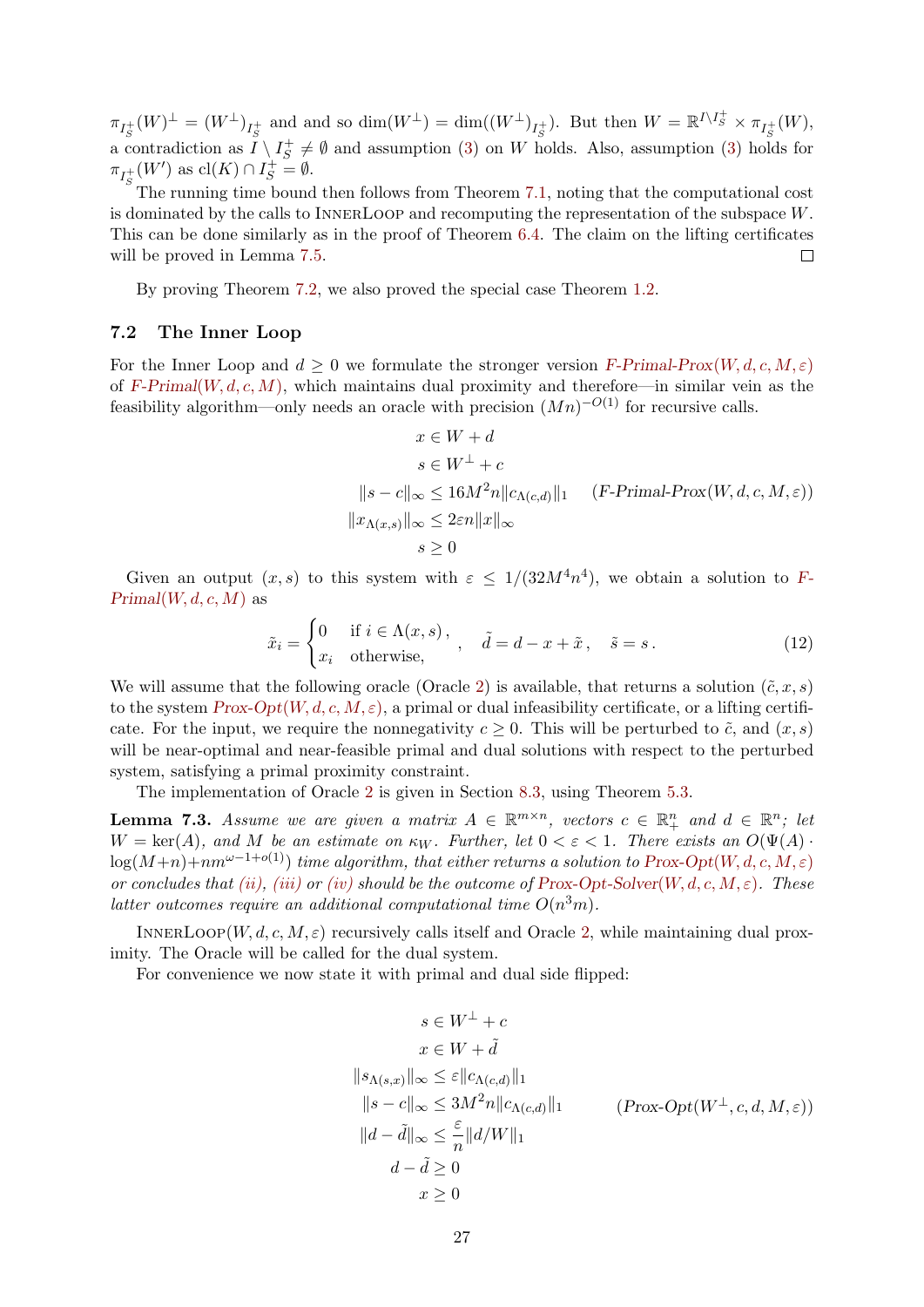**Input** :  $W \subseteq \mathbb{R}^n$ ,  $c \in \mathbb{R}^n_+$ ,  $d \in \mathbb{R}^n$ ,  $M \geq 2, \varepsilon > 0$ . Output: One of the following:

<span id="page-27-7"></span>(i) A solution to the system

<span id="page-27-0"></span>
$$
x \in W + d
$$
  
\n
$$
s \in W^{\perp} + \tilde{c}
$$
  
\n
$$
||x_{\Lambda(x,s)}||_{\infty} \le \varepsilon ||d_{\Lambda(d,c)}||_1
$$
  
\n
$$
||x - d||_{\infty} \le 3M^2 n ||d_{\Lambda(d,c)}||_1
$$
  
\n
$$
||c - \tilde{c}||_{\infty} \le \frac{\varepsilon}{n} ||c/W^{\perp}||_1
$$
  
\n
$$
c - \tilde{c} \ge 0
$$
  
\n
$$
s \ge 0
$$

 $(Prox-Opt(W, d, c, M, \varepsilon))$ 

- <span id="page-27-1"></span>(ii) A vector  $y \in W^{\perp}$ ,  $y > 0$ ,  $\langle d, y \rangle < 0$ ,
- <span id="page-27-2"></span>(iii) A vector  $x \in W$ ,  $x \geq 0$ ,  $\langle c, x \rangle < 0$ ,
- <span id="page-27-3"></span>(iv) A lifting certificate of  $M < \kappa_W = \kappa_{W^{\perp}}$ .

**Oracle 2:** Prox-Opt-Solver $(W, d, c, M, \varepsilon)$ 

<span id="page-27-6"></span>**Lemma 7.4.** Let M be an estimate on  $\kappa_W$ ,  $0 < \varepsilon < 1/(32M^4n^4)$ . Let us define

$$
c' = \begin{cases} c & \text{if } ||c_{\Lambda(c,d)}||_1 < \max\left\{M||c/W^{\perp}||_1, \frac{||c||_{\infty}}{4M^2n}\right\}, \\ c/W^{\perp} & otherwise. \end{cases}
$$

Let  $(x, s)$  be a feasible solution to [Prox-Opt](#page-27-0) $(W^{\perp}, c', d, M, \varepsilon)$  and let

 $I = \{i \in [n] : s_i \leq 16n^3M^3 || s_{\Lambda(s,x)} ||_1 \}, \quad J = [n] \setminus I$ .

Then, the following hold:

- (i) If  $I = \emptyset$ , then we must have  $s \geq 0$  and  $d \in W$ , and  $(0, s)$  is feasible to [F-Primal-](#page-26-1) $Prox(W, d, c, M, \varepsilon).$
- (ii) If  $I \neq \emptyset$ , then let  $(w, z)$  be a solution to [F-Primal-Prox](#page-26-1)( $W_I, x_I, s_I, M, \varepsilon$ ), and define

$$
\tilde{x} = (w, x_J) + d - \tilde{d}, \quad and \quad \tilde{s} = s + L_I^{W^{\perp}}(z - s_I).
$$

Then either  $(\tilde{x}, \tilde{s})$  is feasible to [F-Primal-Prox](#page-26-1)(W, d, c, M,  $\varepsilon$ ) or we obtain a lifting certificate of  $M < \kappa_{W^{\perp}} = \kappa_W$ .

(iii)  $J \neq \emptyset$ .

<span id="page-27-4"></span>Proof. Let us start with two simple claims.

Claim 7.4.1. 
$$
x_J = 0
$$
.

<span id="page-27-5"></span>*Proof of Claim.* The vector x is required to be nonnegative. Assume that for some  $j \in J$ ,  $x_j > 0$ , and thus  $j \in \Lambda(s, x)$ . For such an index,  $s_j > 16n^3 M^3 ||s_{\Lambda(s, x)}||_1 \geq 16n^3 M^3 s_j$ , a clear contradiction.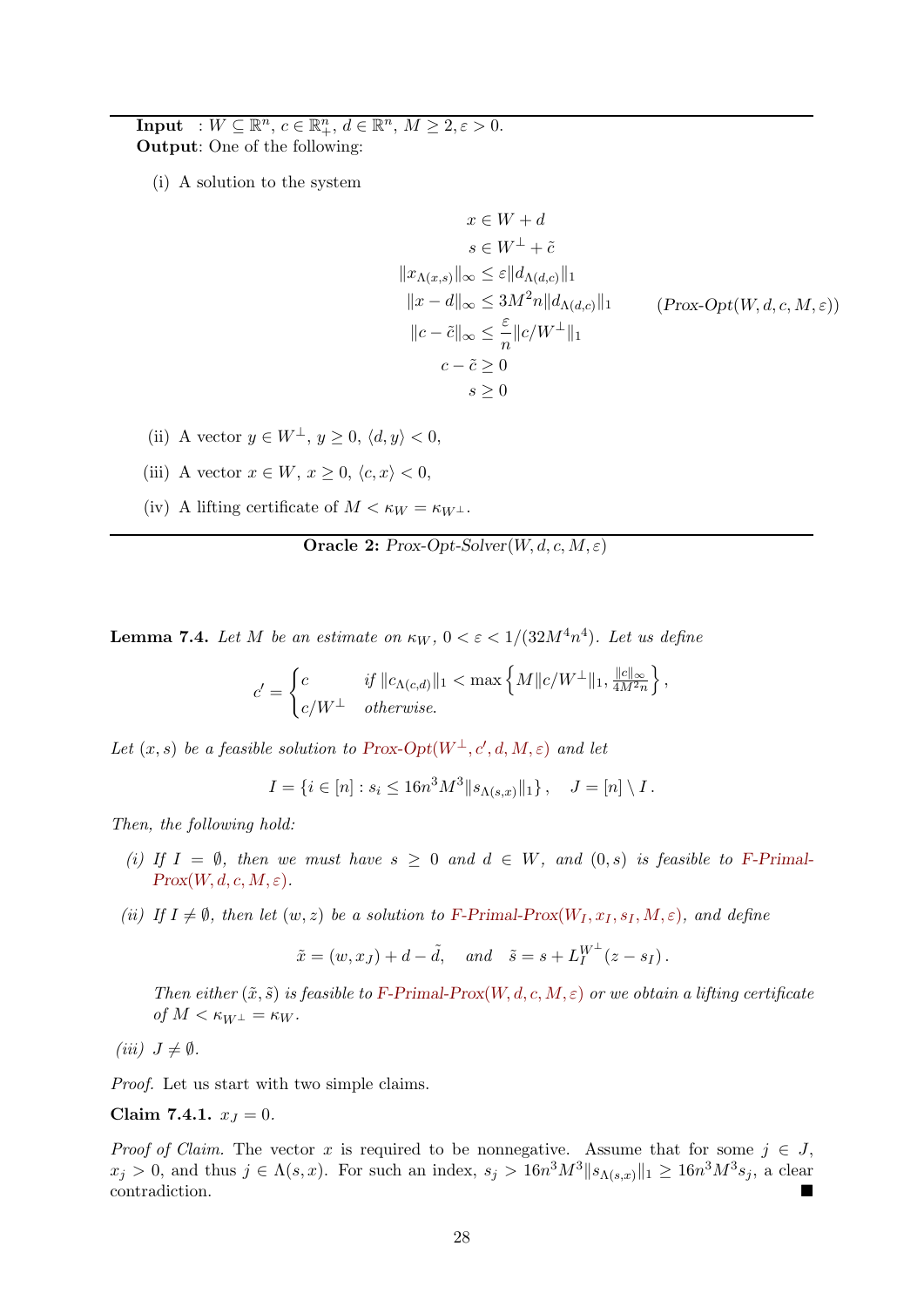Claim 7.4.2.  $||s - c||_{\infty} \leq 8M^2 n ||c_{\Lambda(c,d)}||_1$ .

*Proof of Claim.* If  $c' = c$ , then the stronger bound with coefficient  $3M^2n$  is included in [Prox-](#page-27-0) $Opt(W^{\perp}, c', d, M, \varepsilon)$ . Assume  $c' = c/W^{\perp}$ . Then,

$$
||s - c||_{\infty} \le ||s - c/W^{\perp}||_{\infty} + ||c/W^{\perp}||_{\infty} + ||c||_{\infty}
$$
  
\n
$$
\le 3M^2n ||c/W^{\perp}||_1 + ||c/W^{\perp}||_1 + ||c||_{\infty}
$$
  
\n
$$
\le \frac{3M^2n + 1}{M} ||c_{\Lambda(c,d)}||_1 + 4M^2n ||c_{\Lambda(c,d)}||_1
$$
  
\n
$$
\le 8M^2n ||c_{\Lambda(c,d)}||_1.
$$

The second inequality used the bound in  $||s - c'||_{\infty}$  in the proximal solver, upper bounding the left hand side as  $3M^2n||c'||_1$ . The third inequality uses the bounds on  $||c/W^{\perp}||$  and  $||c||_{\infty}$  in the case when  $c' = c/W^{\perp}$  is chosen.

**Part (i)** Assume  $I = \emptyset$  and  $J = [n]$ . Then, for every  $j \in [n]$ ,  $s_j > 0$  by definition, and  $x_j = 0$  by Claim [7.4.1.](#page-27-4) Since  $x = 0 \in W + \tilde{d}$ , we have  $\tilde{d} \in W$ , and therefore  $d - \tilde{d} \in W + d$ . By Lemma [6.2,](#page-20-0)  $||d - \tilde{d}||_{\infty} \ge ||d/W||_1/n$ . On the other hand, we have the upper bound  $||d - \tilde{d}||_{\infty} \le \varepsilon ||d/W||_1/n$ . This is only possible if  $d/W = 0$ , that is,  $d \in W$ . Using also Claim [7.4.2,](#page-27-5) we conclude that  $(0, s)$ is feasible to [F-Primal-Prox](#page-26-1) $(W, d, c, M, \varepsilon)$ .

**Part (ii)** The vector  $\tilde{s}$  is well-defined, since  $z - s_I \in (W_I)^{\perp} = \pi_I (W^{\perp})$ . We have  $\tilde{s} \in$  $W^{\perp} + s = W^{\perp} + c' = W^{\perp} + c$  by definition. Further,  $(w, 0<sub>J</sub>) \in W + (x<sub>I</sub>, 0<sub>J</sub>)$ , and therefore,  $(w, x_J) \in W + x = W + d$ . Then,  $(w, x_J) - d + d \in W + d$ .

Let us assume that  $||L_I^{W^{\perp}}(z - s_I)||_{\infty} \leq M||z - s_I||_1$ ; otherwise, we can return a lifting certificate of  $M < \kappa_{W^{\perp}}$ . Thus,

<span id="page-28-0"></span>
$$
||L_I^{W^{\perp}}(z - s_I)||_{\infty} \le M||z - s_I||_1 \le 16M^3n^2||s_{\Lambda(s_I, x_I)}||_1 \le 16M^3n^3||s_{\Lambda(s, x)}||_{\infty},\tag{13}
$$

where the second inequality comes from the bound on  $||z-s_I||_1$  in [F-Primal-Prox](#page-26-1)( $W_I, x_I', s_I, M, \varepsilon$ ). We are ready to show  $\tilde{s} \geq 0$ . For  $j \in I$ ,  $\tilde{s}_j = z_j \geq 0$ , and for  $j \in J$ , we have

$$
\tilde{s}_j \ge s_j - \|L_I^{W^\perp}(z - s_I)\|_{\infty} \ge 16M^3 n^3 \|s_{\Lambda(s,x)}\|_1 - 16M^3 n^3 \|s_{\Lambda(s,x)}\|_{\infty} \ge 0. \tag{14}
$$

We now turn to dual proximity:

$$
\|\tilde{s} - c\|_{\infty} \le \|\tilde{s} - s\|_{\infty} + \|s - c\|_{\infty} \le \|L_I^{W^{\perp}}(z - s_I)\|_{\infty} + 8M^2n\|c_{\Lambda(c,d)}\|_1
$$
  
\n
$$
\le 16M^3n^3\|s_{\Lambda(s,x)}\|_{\infty} + 8M^2n\|c_{\Lambda(c,d)}\|_1
$$
  
\n
$$
\le 16M^3n^3\varepsilon\|c_{\Lambda(c,d)}\|_1 + 8M^2n\|c_{\Lambda(c,d)}\|_1 \le 16M^2n\|c_{\Lambda(c,d)}\|_1,
$$

using [\(13\)](#page-28-0), Claim [7.4.2](#page-27-5) and that  $\varepsilon < 1/(2Mn^2)$ .

It is left to show  $\|\tilde{x}_{\Lambda(\tilde{x},\tilde{s})}\|_{\infty} \leq 2\varepsilon n\|\tilde{x}\|_{\infty}$ . Recall that  $\tilde{x} = x + d - \tilde{d}$ , and that  $d - \tilde{d} \geq 0$ . Further,  $||d - d||_{\infty} \leq \varepsilon ||d/W||_1/n \leq \varepsilon ||\tilde{x}||_{\infty}$  using Lemma [6.2.](#page-20-0)

Let us fix an index  $j \in [n]$  such that  $\tilde{x}_j < 0$  or  $\tilde{s}_j > 0$ ; our goal is to show  $|\tilde{x}_j| \leq 2\varepsilon n ||\tilde{x}||_{\infty}$ . Assume first  $j \in J$ . Then,  $\tilde{x}_j = x_j + d_j - d_j = d_j - d_j$  by Claim [7.4.1.](#page-27-4) Hence, we obtain the stronger bound  $|\tilde{x}_j| \leq ||d - \tilde{d}||_{\infty} \leq \varepsilon ||\tilde{x}||_{\infty}$ . For the rest, let us assume  $j \in I$ . Then,  $\tilde{x}_j = w_j + d_j - d_j.$ 

Claim 7.4.3.  $|w_j| \leq 2\varepsilon(n-1)\|w\|_{\infty}$ .

*Proof of Claim.* From the recursive call, we know that  $||w_{\Lambda(w,z)}||_{\infty} \leq 2\varepsilon(n-1)||w||_{\infty}$ , using that  $|I| \leq n-1$ . The claim follows by showing that  $j \in \Lambda(w, z)$ . Indeed,  $\tilde{s}_I = z$ , and thus  $\tilde{s}_j > 0$ means  $j \in \text{supp}(z^+)$ . If  $\tilde{x}_j < 0$ , then  $0 > \tilde{x}_j = w_j + d_j - \tilde{d}_j \ge w_j$  by the nonnegativity of  $d - \tilde{d}$ . Hence,  $j \in \text{supp}(w^{-})$ . <sup>−</sup>).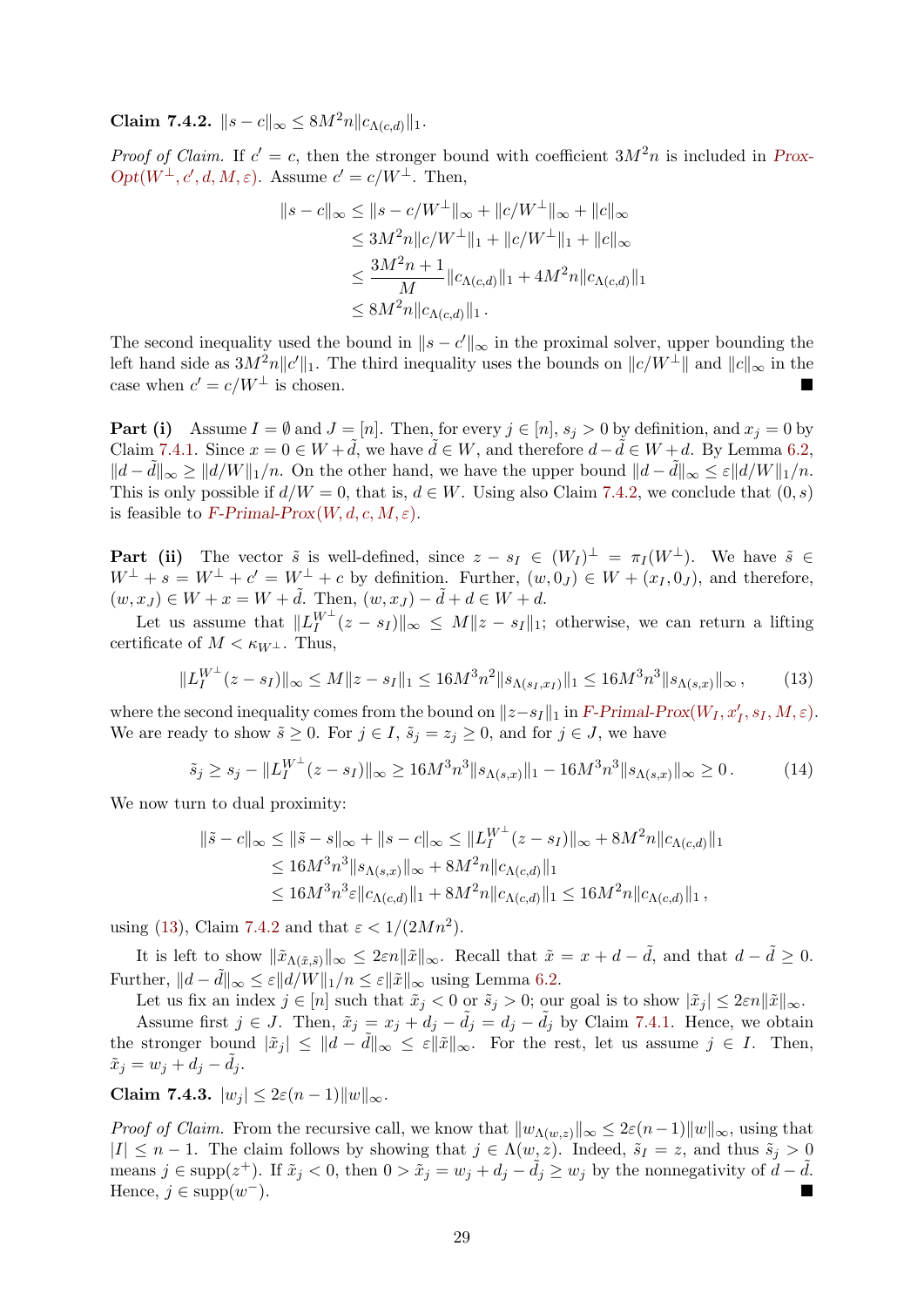Since  $\tilde{x}_I - w = d_I - \tilde{d}_I$ , we obtain the bound  $\|\tilde{x}_I - w\|_{\infty} \leq \varepsilon \|\tilde{x}\|_{\infty}$ , implying  $\|w\|_{\infty} \leq$  $(1 + \varepsilon)$ || $\tilde{x}$ ||<sub>∞</sub>. We can thus bound

<span id="page-29-0"></span>
$$
|\tilde{x}_i| \le |w_i| + \varepsilon ||\tilde{x}||_{\infty} \le 2\varepsilon(n-1) ||w||_{\infty} + \varepsilon ||\tilde{x}||_{\infty}
$$
  

$$
\le \varepsilon ((2n-2)(1+\varepsilon)+1) ||\tilde{x}||_{\infty} \le 2n\varepsilon ||\tilde{x}||_{\infty},
$$

using that  $\varepsilon < 1/(2n)$ .

**Part (iii)** By the definition of  $I$ , we have

$$
||s_I||_{\infty} < 16M^3n^2||s_{\Lambda(s,x)}||_1 \le 16M^3n^3||s_{\Lambda(s,x)}||_{\infty} \le 16\varepsilon M^3n^3||c_{\Lambda(c,d)}||_1.
$$
 (15)

First, let us assume  $c' = c$ . This can happen in two cases: if  $||c_{\Lambda(c,d)}||_1 < M||c/W^{\perp}||_1$  or if  $||c_{\Lambda(c,d)}||_1 < ||c||_{\infty}/(4M^2n)$ . In the first case,

$$
\|s_I\|_\infty < 16\varepsilon M^3n^3\|c_{\Lambda(c,d)}\|_1 \ \leq \frac{\|c_{\Lambda(c,d)}\|_1}{2Mn} \leq \frac{\|c/W^\perp\|_1}{2n} \leq \frac{\|s\|_2}{2\sqrt{n}},
$$

showing that  $I \neq [n]$ . The second inequality uses the choice of  $\varepsilon < 1/(32M^4n^4)$ , and the last inequality uses the minimum-norm property Lemma [6.2.](#page-20-0) In the second case, we can bound

$$
||s||_{\infty} \ge ||c||_{\infty} - ||c - s||_{\infty} \ge 4M^2n ||c_{\Lambda(c,d)}||_1 - 3M^2n ||c_{\Lambda(c,d)}||_1 = M^2n ||c_{\Lambda(c,d)}||_1
$$
  
\n
$$
\ge 16M^6n^5||s_{\Lambda(s,x)}||_{\infty} > ||s_I||_{\infty},
$$
\n(16)

again implying  $I \neq [n]$ .

Let us now turn to the case  $c' = c/W^{\perp}$ . From [\(15\)](#page-29-0), we get

$$
||s_I||_{\infty} < 16\varepsilon M^3 n^3 ||c'_{\Lambda(c',d)}||_1 \le 16\varepsilon M^3 n^3 \varepsilon ||c/W^{\perp}||_1 \le \frac{||c/W^{\perp}||_2}{2M\sqrt{n}} \le \frac{||s||_2}{2M\sqrt{n}},
$$

showing again  $I \neq [n]$ .

Algorithm [3](#page-30-0) implements the recursive calls in accordance with Lemma [7.4.](#page-27-6) This is the algorithm asserted in Theorem [7.1.](#page-24-3)

Proof of Theorem [7.1.](#page-24-3) The output of Algorithm [3](#page-30-0) can be transformed to a solution to the system  $F\text{-}Primal(W, d, c, M)$  $F\text{-}Primal(W, d, c, M)$  $F\text{-}Primal(W, d, c, M)$  using [\(12\)](#page-26-2).

We show that the algorithm returns the claimed output and admits the running time bound. Correctness of the recursive calls follows from Lemma [7.4,](#page-27-6) and part (iii) also shows that  $I \neq [n]$ , i.e., the problem reduces in every call.

The runtime consists of n calls to the [Prox-Opt-Solver](#page-25-1) which takes  $O(\Psi(A) \log(\bar{\chi}_A + n) +$  $nm^{\omega-1}$ ) each by Lemma [7.3.](#page-26-3) We have to maintain the subspaces  $W_I$  throughout as required in form  $W_I = \text{ker}(A')$  for some matrix  $A'$  in form  $A' = A_B^{-1}A$  by Theorem [5.3](#page-18-1) for some basis  $B \subset [n]$ . Even though [Prox-Opt-Solver](#page-25-1) is called for the dual subspace  $W_I^{\perp}$ , a representation of either subspace suffices due to the symmetry in Theorem [5.3.](#page-18-1)

Let A denote the original matrix. Initially, we perform Gaussian elimination to obtain a basis  $B \subseteq [n]$  and the form  $A' = A_B^{-1}A$  in time  $O(m^2n)$ . At any point in the algorithm let  $H \subseteq [n]$  denote the current index subset; we let  $W \subseteq \mathbb{R}^H$  denote the current subspace. We also maintain the basis  $B \subseteq H$ , and the form  $A' = A_B^{-1} A_H$ ; thus  $W = \text{ker}(A'_H)$ . At every iteration we recurse on  $I \subset H$  and subspace  $W_I$ . The matrix representation gets updated by deleting the columns  $H \setminus I$ . For  $I \cap B$ , pivot operations are required to expand the set  $B \cap I$  to a new full rank basis B. This requires  $|H \setminus I|$  basis exchanges. Hence the total runtime is  $O(n^2m)$  for these operations. Recursively we invocate line  $12\ n$  $12\ n$  times. By Lemma [2.3](#page-9-4) this takes in total  $n \min\{m^2n, n^\omega\}$  time.  $\Box$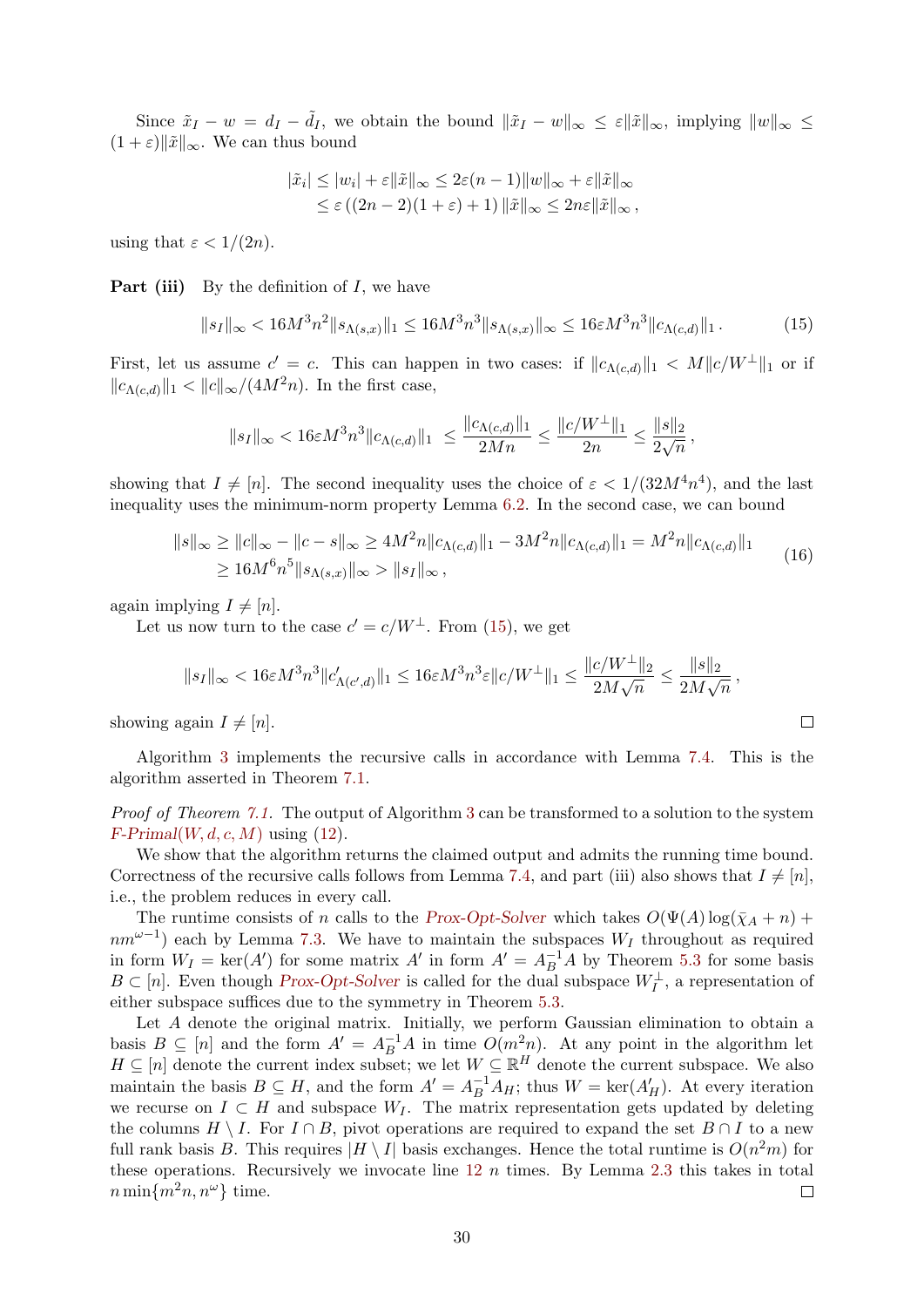Algorithm 3: InnerLoop

<span id="page-30-0"></span>**Input** :  $W \subseteq \mathbb{R}^n$ ,  $c \in \mathbb{R}^n$ ,  $d \in \mathbb{R}^n$  such that  $Primal-Dual(W, d, c)$  is feasible,  $M \geq 1$ . **Output:** A solution  $(\tilde{d}, \tilde{x}, \tilde{s})$  to [F-Primal-Prox](#page-26-1)(W, d, c, M,  $\varepsilon$ ) or lifting certificate of  $M < \kappa_W$ .  $\tau \in \leftarrow 1/(32M^4n^4);$  $\textbf{2 if } \|c_{\Lambda(c, d)}\|_1 \geq \max\left\{M\|c/W^{\perp}\|_1, \frac{\|c\|_\infty}{4M^2r}\right\}$  $\frac{\|c\|_{\infty}}{4M^2n} \Big\}$  then  $3 \mid c \leftarrow c/W^{\perp}$ 4 if  $Prox-Opt-Solver(W^{\perp}, c, d, M, \varepsilon)$  $Prox-Opt-Solver(W^{\perp}, c, d, M, \varepsilon)$  in [\(i\)](#page-27-7) then 5 (  $(\tilde{d}, s, x) \leftarrow Prox\text{-}Obt\text{-}Solver(W^{\perp}, c, d, M, \varepsilon)$ ; 6  $I = \{i : s_i < 16(Mn)^3 \|s_{\Lambda(s,x)}\|_1\}, J = [n] \setminus I;$  $\tau$  if  $I = \emptyset$  then  $\mathbf{s}$  | return  $(x, s)$ 9 else 10 if INNERLOOP $(W_I, x_I, s_I, M, \varepsilon)$  returns a solution then 11  $\vert \vert \vert (w, z) \leftarrow \text{INNERLoop}(W_I, x_I, s_I, M, \varepsilon)$ ;  $\begin{array}{lll} \textbf{12} & \quad \quad \mid & \quad \quad \text{if} \ \ \|L_I^{W^\perp}(z-s_I)\|_\infty \leq M\|z-s_I\|_1 & \textbf{then} \end{array}$ 13  $\begin{vmatrix} \n\end{vmatrix}$   $\begin{vmatrix} \tilde{x} \leftarrow (w, x_J) + d - \tilde{d} \n\end{vmatrix}$ ;  $\begin{array}{|c|c|c|}\hline \ \textbf{14} & & \end{array} \begin{array}{|c|c|c|}\hline \ \tilde s &\leftarrow s + L_I^{W^\perp}(z-s_I) \; ; \end{array}$  $\begin{array}{|c|c|c|}\hline \text{\bf{15}}& & \text{\bf{16}}& \text{\bf{17}}& \text{\bf{18}}& \text{\bf{18}}& \text{\bf{18}}& \text{\bf{18}}& \text{\bf{18}}& \text{\bf{18}}& \text{\bf{18}}& \text{\bf{18}}& \text{\bf{18}}& \text{\bf{18}}& \text{\bf{18}}& \text{\bf{18}}& \text{\bf{18}}& \text{\bf{18}}& \text{\bf{18}}& \text{\bf{18}}& \text{\bf{18}}& \text{\bf{18}}& \text{\bf{18}}& \text{\bf{1$  $16$  else 17 | | | return Lifting certificate of  $M < \kappa_W$  $18$  else 19 **return** Lifting certificate of  $M < \kappa_W$ 20 else 21 return Lifting certificate of  $M < \kappa_W$ 

#### <span id="page-30-2"></span>7.3 Certificate for the wrong guess

If the feasibility algorithm is applied to a feasible instance, it always provides a certificate of  $M < \kappa_W$  if no feasible solution is found. In contrast, Algorithm [2](#page-25-1) only provides the verdict  $M < \kappa_W$  without providing the corresponding certificate. The INNERLOOP is able to provide a certificate, but if infeasibility is detected in the calls to the Feasibility-Algorithm in lines Line [19](#page-25-2) and Line [20](#page-25-3) then this means that the partition  $B \cup N$  is wrong. Note that failed calls to FEASIBILITY-ALGORITHM could also result in  $M < \kappa_W$  for which the feasibility solvers provide a certificate. We are nonetheless able to provide a certificate of  $M < \kappa_W$  via repeated application of Corollary [4.4.](#page-17-1)

<span id="page-30-1"></span>**Lemma 7.5.** In line [20](#page-25-3) of Algorithm [2,](#page-25-1) the dual feasibility solver always succeeds to find a dual solution or finds a certificate of  $M < \kappa_W$ . If the primal feasibility solver in line [19](#page-25-2) fails to find a primal feasible solution, then we can find a lifting certificate of  $M < \kappa_W$  in  $O(n^3m^2)$  time.

Proof. First, let us show that if the algorithm reaches line [20,](#page-25-3) then dual feasibility is guaranteed. By induction, we show that there exists a dual feasible solution in the original subspace  $W<sup>0</sup>$ , supported on  $I \cup N$ , and that for the current subspace  $W \subseteq \mathbb{R}^I$ , every dual feasible solution extends to such a solution in  $W^0$ .

Initially,  $[n] = I$ , and we assume that the initial system is both primal and dual feasible. Every call to INNERLOOP delivers a solution  $(d, \tilde{x}, \tilde{s})$  to system F-Primal([W, d, c, M](#page-24-1)), supported on the current index set I. Here,  $\tilde{s}$  is a dual feasible solution, and  $\langle \tilde{x}, \tilde{s} \rangle = 0$ .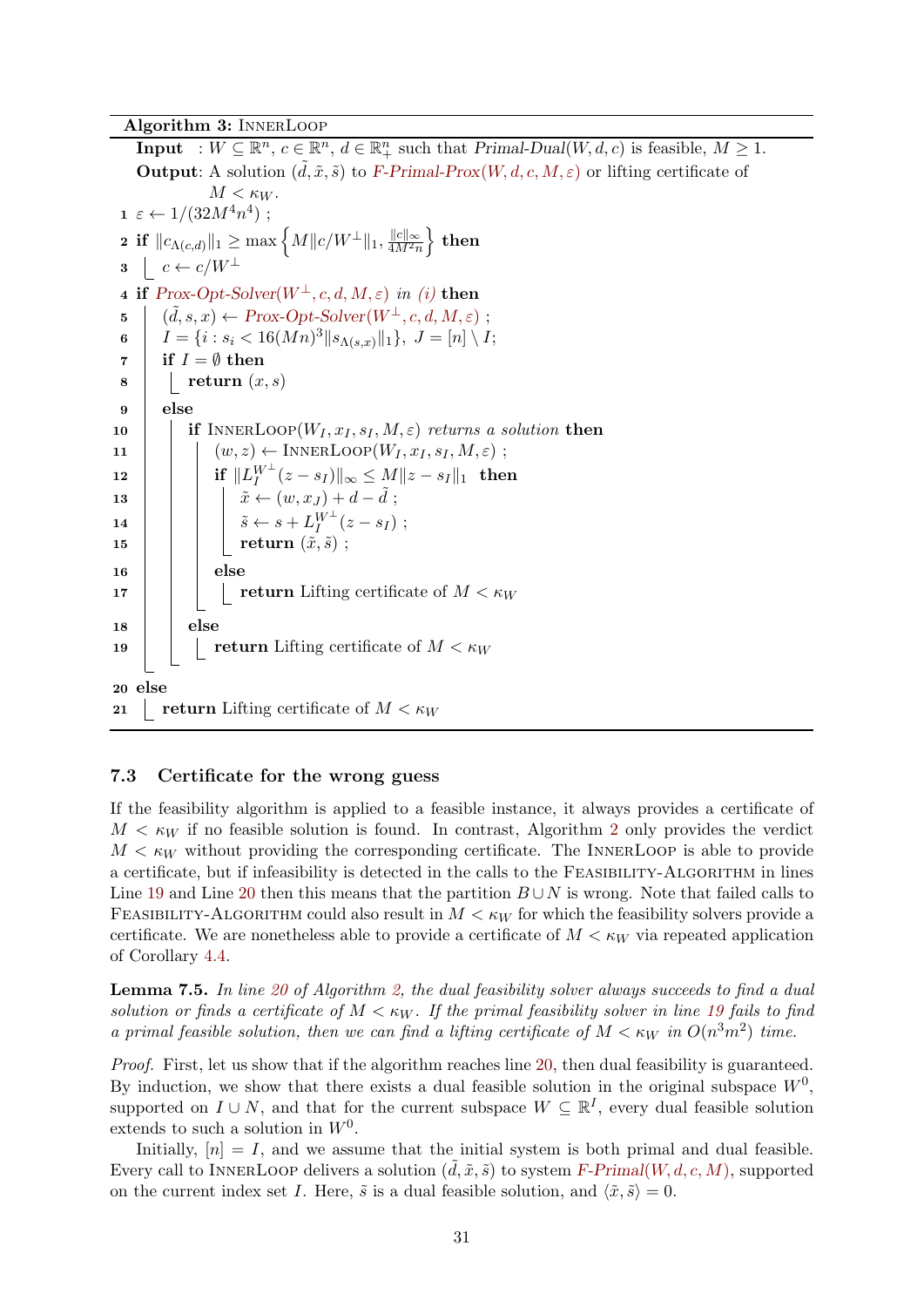<span id="page-31-4"></span>The algorithm only moves indices to B where  $\tilde{x}_i > 0$ , and consequently,  $\tilde{s}_i = 0$ . By induction,  $\tilde{s}$  extends to a dual feasible solution in the original subspace supported on  $I \cup N$ . Moreover, the new value of  $c \in \mathbb{R}^I$  is set as  $\tilde{s}_I$ , verifying the second inductive hypothesis.

In contrast, primal feasibility may fail during the algorithm in case of  $M < \kappa_W$ . We now show how to 'backtrack' and identify a lifting certificate of  $M < \kappa_W$ . Let  $k \leq m$  be the number of iterations of the while loop in line [3](#page-25-4) of Algorithm [2.](#page-25-1) Let  $B_0 = N_0 = \emptyset$ , and for  $i \in [k]$ , let  $B_i$  and  $N_i$  be the sets B and N at the end of the *i*-th iteration. Similarly, use notation  $W^i$ ,  $\tilde{x}^i, I^i, I^i_L, I^i_M, I^i_S$  for the spaces, vectors and variables at the end of the *i*-th iteration.

Define  $z^k = 0_{I_k}$ . We iteratively perform following pull-back to obtain  $z^i \ge 0$  from  $z^{i+1} \ge 0$ for  $i = k, \ldots, 0$ . Consider the system  $y \geq -\tilde{x}^i, y \in W^i$ . Note that  $z^i - \tilde{x}^i$  is a feasible solution. Therefore Corollary [4.4](#page-17-1) finds in time  $O(mn(n-m)^2 + n^2m^{\omega-1}) = O(mn^3)$  a feasible solution  $y^i$  to this system such that  $||y||_{\infty} \leq M ||(\tilde{x}^i)^-||_1$  or a certificate  $M < \kappa_W$ . If the result is such a certificate, we terminate. Otherwise define

<span id="page-31-2"></span>
$$
z^{i} = \tilde{x}^{i} + L_{I^{i} \cup I_{S}^{0,i} \cup I_{M}^{i}}^{W^{i-1}}(y^{i}, -\tilde{x}_{I_{S}^{0,i}}^{i}, 0_{I_{M}^{i}}).
$$
\n(17)

The lift exists as  $y^i \in W^i$  and  $I_S^{0,i} \subseteq \text{cl}(I_L^i)$ . We have  $z_{I^i}^i = x_{I^i}^i + y_{I^i}^i \geq 0$ ,  $z_I^i$  $I_{S}^{i} = 0$ , and  $z_i^i$  $i_{I_M^i} = \tilde{x}_I^i$  $I_{I_M}^i \geq 0$ . Furthermore, if the lift does not provide a certificate of  $M < \kappa_W$ , then for  $\ell \in I_L^i$  we have

$$
z_{\ell}^{i} > \frac{\|\tilde{x}\|_{\infty}}{2n} - M\|(y^{i}, \tilde{x}_{I_{S}^{0,i}}^{i})\|_{1} \ge \frac{\|\tilde{x}\|_{\infty}}{2n} - Mn\max\left\{M\|(\tilde{x}^{i})^{-}\|_{\infty}, \frac{\|\tilde{x}\|_{\infty}}{4n^{2}M}\right\} > 0,
$$
 (18)

where the last inequality follows from the precision  $\varepsilon$  in INNERLOOP. We just have shown that  $z^i \geq 0$ . Iterating the process would lead to  $z^0 \in W + d$ ,  $z^0 \geq 0$  and supp $(z^0) \subseteq B$ , a contradiction. Therefore either an application of Corollary [4.4](#page-17-1) or a computation as in [\(17\)](#page-31-2) must have resulted in a certificate of  $M < \kappa_W$ . The lifts in [\(17\)](#page-31-2) can be performed in time  $m \min\{m^2n, n^{\omega}\}\$  by Lemma [2.3.](#page-9-4) Therefore, the runtime is dominated by the repeated application of Corollary [4.4,](#page-17-1) which takes  $O(m^2n^3)$ .  $\Box$ 

# <span id="page-31-1"></span>8 Implementation of oracles and subroutines

#### <span id="page-31-0"></span>8.1 A symmetric initialization system

Throughout, we let  $A \in \mathbb{R}^{m \times n}$ ,  $W = \text{ker}(A)$ , and let  $b \in \mathbb{R}^m$ ,  $c, d \in \mathbb{R}^n$  such that  $Ad = b$ . In order to apply interior point methods to [\(LP\)](#page-1-0), one needs to work with an extended system where a near-central initial solution can be easily obtained—in particular, both primal and dual sides must be strictly feasible. A common approach is to use the self-dual homogenous initialization [\[YTM94\]](#page-42-12); however, this may signficantly increase the condition numbers  $\bar{\chi}_A$  and  $\kappa_A$ . An alternative initialization that approximately preserves  $\bar{\chi}_A$  and  $\kappa_A$  was proposed in [\[VY96\]](#page-42-3), and also used in [\[DHNV20\]](#page-40-5). The drawback of this formulation is that the primal and dual side are not symmetric: we would have to prove several properties on the primal and dual side separately. However, as primal and dual are nearly symmetric, major parts of the proofs of these lemmas would be identical.

We now propose a symmetric modification of the system in [\[VY96\]](#page-42-3) that also preserves the condition numbers approximately. Throughout, M is an estimate of the  $\kappa_W$ . Given an instance  $(W, c, d)$ , we derive two other parameters from M.

<span id="page-31-3"></span>
$$
M_P = 2||c||_1M, \quad M_D = 2||d||_1M. \tag{19}
$$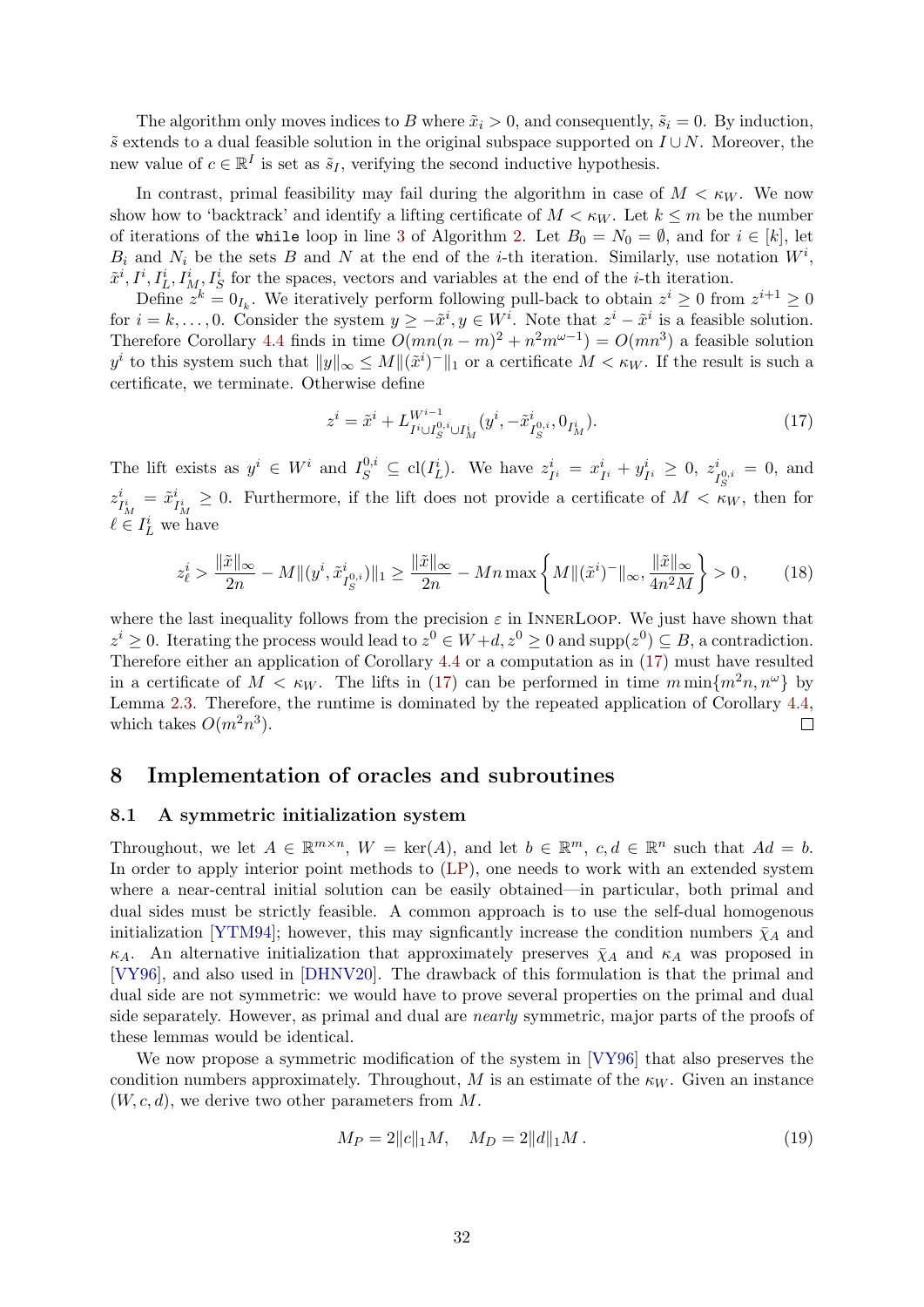The system is then defined as follows:

<span id="page-32-0"></span>
$$
\min \langle c, x - \underline{x} \rangle + M_P \langle \mathbb{1}, \underline{x} \rangle \qquad \max \langle y, b \rangle - M_D \langle \mathbb{1}, \overline{s} \rangle
$$
  
\n
$$
Ax - Ax = b \qquad A^{\top} y + s - \overline{s} = c
$$
  
\n
$$
x - \frac{1}{2} \underline{x} + \overline{x} = M_D \mathbb{1} \qquad -A^{\top} y + \frac{1}{2} \overline{s} + \underline{s} = M_P \mathbb{1} - c
$$
  
\n
$$
x, \overline{x}, \underline{x} \ge 0 \qquad s, \overline{s}, \underline{s} \ge 0.
$$
\n
$$
(Init-LP)
$$

Using the identity

<span id="page-32-1"></span>
$$
\langle y, b \rangle = \langle y, Ad \rangle = \langle A^{\top} y, d \rangle = -\langle s - \bar{s}, d \rangle + \langle c, d \rangle \tag{20}
$$

an equivalent formulation of primal and dual of ([Init-LP](#page-32-0)) is

$$
\min \langle c, x - \underline{x} \rangle + M_P \langle \underline{x}, \mathbb{1} \rangle \qquad \max \langle d, c \rangle - \langle d, s - \overline{s} \rangle - M_D \langle \mathbb{1}, \overline{s} \rangle
$$
\n
$$
x - \underline{x} \in W + d \qquad s - \overline{s} \in W^{\perp} + c
$$
\n
$$
x - \frac{1}{2} \underline{x} + \overline{x} = M_D \mathbb{1} \qquad s - \frac{1}{2} \overline{s} + \underline{s} = M_P \mathbb{1}
$$
\n
$$
x, \overline{x}, \underline{x} \ge 0 \qquad s, \overline{s}, \underline{s} \ge 0.
$$
\n(Init-LP-sub)

<span id="page-32-2"></span>which displays the desired symmetry via  $x \sim s$ ,  $x \sim \bar{s}$  and  $\bar{x} \sim s$ . In the following we will show that the system can be initialized centrally and that the condition number  $\bar{\chi}$  does not increase by too much. Let us begin with the latter. We denote by  $\hat{A}$  the primal constraint matrix of  $(Init-LP)$  $(Init-LP)$  $(Init-LP)$ , that is

$$
\hat{A} = \begin{pmatrix} A & -A & 0 \\ I & -\frac{1}{2}I & I \end{pmatrix}.
$$
\n(21)

**Lemma 8.1.** Let  $\hat{W} = \ker(\hat{A})$  for  $\hat{A}$  as in [\(21\)](#page-32-2). Then,  $\kappa_{\hat{W}} \leq 4\kappa_W$ .

*Proof.* Let  $g = (x, y, z) \in \mathbb{R}^{3n}$  denote a minimum support vector in  $\hat{W}$ . First, assume there is an index  $i \in [n]$  such that  $x_i, y_i, z_i$  all have nonzero values. Then, let  $g' = (e_i, e_i, -\frac{1}{2})$  $(\frac{1}{2}e_i)$ , where  $e_i$ is the *i*-th unit vector. We have  $g' \in \hat{W}$ , and supp $(g') \subseteq \text{supp}(g)$ . By the minimality of g, this implies  $g = \alpha g'$  for  $\alpha \neq 0$ ; the ratio between the largest and the smallest absolute value entries is 2.

For the rest of the proof, we can assume that there is no index i such that  $x_i, y_i, z_i$  are all nonzero. By construction,  $w = x - y \in W$ . Let  $T_{xy} \subseteq [n]$  denote the set of indices where  $x_i y_i \neq 0, T_x \subseteq [n]$  the set with  $x_i \neq 0, y_i = 0$ , and  $T_y \subseteq [n]$  the set with  $y_i \neq 0, x_i = 0$ . By our assumption, if  $i \in T_{xy}$  then  $z_i = 0$ , and therefore  $x_i = \frac{1}{2}$  $\frac{1}{2}y_i$ . If  $i \in T_x$  then  $z_i = -x_i$ , and if  $i \in T_y$ then  $z_i = \frac{1}{2}$  $rac{1}{2}y_i.$ 

We claim that  $w$  is a minimum support vector in  $W$ . Indeed, if there is a smaller support vector  $w' \in W$  with  $\text{supp}(w') \subsetneq \text{supp}(w)$ , then we can map it to  $g' = (x', y', z') \in \hat{W}$  as follows. For each  $i \in T_{xy}$ , we set  $x'_i = 2w'_i$ ,  $y'_i = w'_i$ . For each  $i \in T_x$ , we let  $x'_i = w'_i$ ,  $z'_i = -w'_i$ , and for each  $i \in T_y$ , we let  $y'_i = -w'_i$ ,  $z'_i = -\frac{1}{2}w'_i$ . We set all other coordinates of  $g'$  to 0. It is easy to verify that  $g' \in \hat{W}$  and  $\text{supp}(g') \subsetneq \text{supp}(g)$ , giving a contradiction.

Hence, the largest ratio between the absolute value of elements of w is  $\lt$   $\kappa_W$ . The same construction as described above can be used to map the entries of  $w$  to the entries of  $g$ . This implies a bound  $\leq 4\kappa_W$  on the ratios between the elements of g, since each of  $(x_i, y_i, z_i)$  will be one of  $w_i, -w_i, 2w_i$  and  $-\frac{1}{2}w_i$ .  $\Box$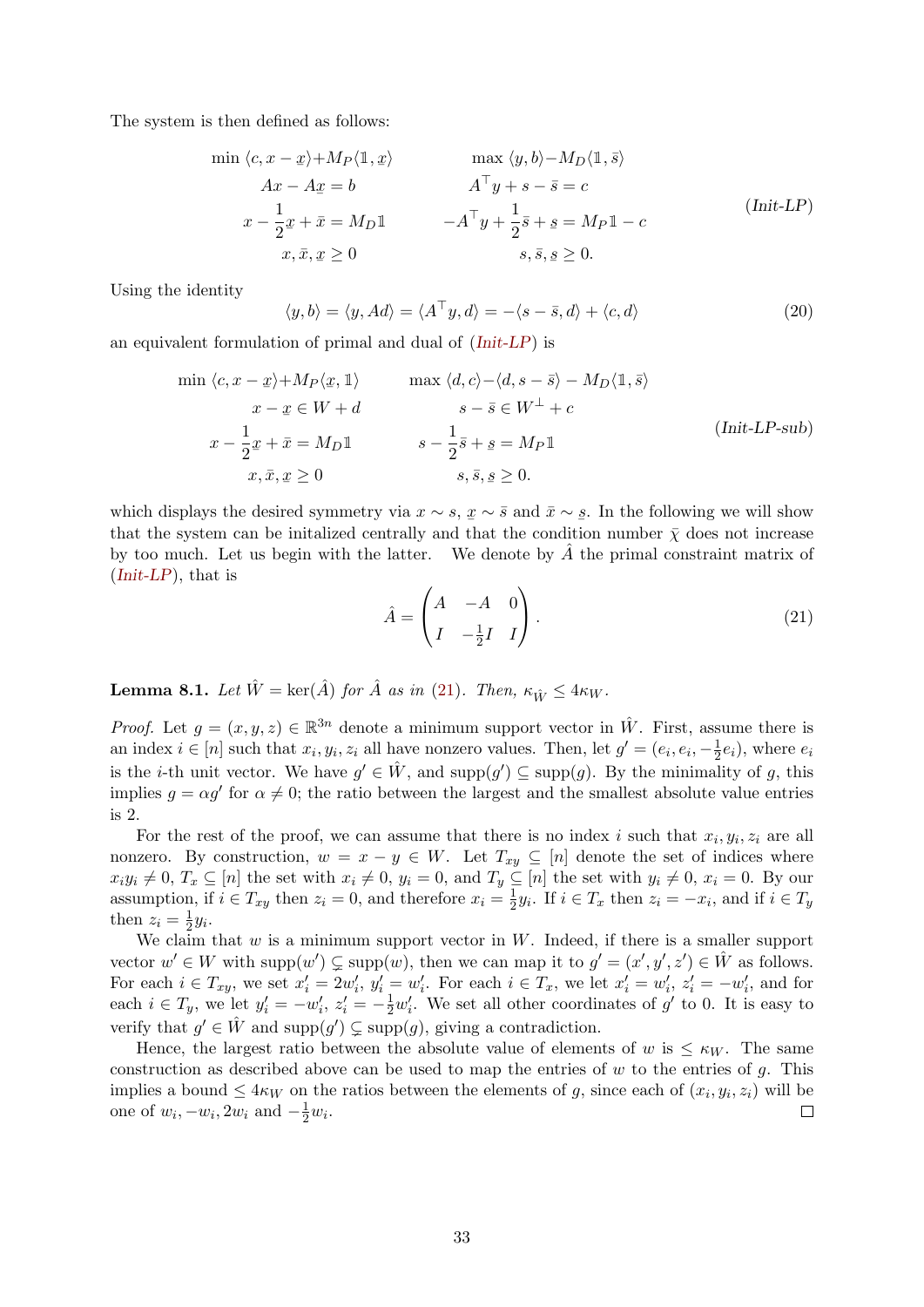<span id="page-33-2"></span>Initial solutions While we use the black box results in Theorem [5.1,](#page-17-3) it is worth noting that for interior point methods, the system can be easily initialized near the central path with the following solutions.

<span id="page-33-0"></span>
$$
(x, \bar{x}, \bar{x}) = \frac{2}{3} M_D(\mathbb{1}_n, \mathbb{1}_n, \mathbb{1}_n) + (d, 0_n, -d)
$$
  

$$
(y, s, \bar{s}, \bar{s}) = \frac{2}{3} M_P(0_m, \mathbb{1}_n, \mathbb{1}_n, \mathbb{1}_n) + (0_m, 0_n, -\frac{1}{2}c, -c)
$$
 (22)

The duality gap between these solutions is  $\approx \frac{4}{3}$  $\frac{4}{3} n M_P M_D$ .

**Box constraints** Theorem [5.1](#page-17-3) requires upper bounds  $R_P$  and  $R_D$  on the diameters of the primal and dual feasible sets. The formulation ([Init-LP](#page-32-0)) may include unbounded directions. However, we can impose trivial upper bounds

<span id="page-33-1"></span>
$$
(x, \underline{x}, \bar{x}) \le 2nM_D \mathbb{1}_{3n} \quad \text{and} \quad (s, \underline{s}, \bar{s}) \le 2nM_P \mathbb{1}_{3n} \,. \tag{23}
$$

Any solution violating these bounds would have worse gap than the trivial solution [\(22\)](#page-33-0); therefore, adding such bounds will not affect optimality.

#### 8.2 Proofs of Theorem [5.2](#page-18-0) and Theorem [5.3](#page-18-1)

In the proofs, we can assume  $d = d/W$  and  $c = c/W^{\perp}$ ; otherwise, we can replace d and c by their projections to the respective subspaces. These vectors  $d$  and  $c$  can be computed as projections in min  $O(m^{\omega}, mn^2)$  time.

**The approximate LP setup** We use Theorem [5.1](#page-17-3) to the extended system  $(Init-LP)$  $(Init-LP)$  $(Init-LP)$ , with additional box constraints [\(23\)](#page-33-1) (represented via slack variables). Our aim in Theorem [5.3](#page-18-1) is to obtain primal and dual solutions  $(x, \underline{x}, \overline{x})$  and  $(s, \underline{s}, \overline{s})$  with duality gap  $\leq \varepsilon M ||c||_1 ||d||_1/2$ . In Theorem [5.2](#page-18-0) we use it for the special case  $c = 0$ ; we now explain the more general case.

We note that, instead of using the final output of Theorem [5.1,](#page-17-3) one could obtain more direct algorithms by using the interior-point methods of [\[LS19,](#page-41-9) [vdB20,](#page-42-6) [vdBLSS20\]](#page-42-7) directly on our extended system. We now give a black-box argument using Theorem [5.1,](#page-17-3) to demonstrate the compatibility of our results with any approximate LP solver, not just interior-point methods.

Both Theorem [5.2](#page-18-0) and [5.3](#page-18-1) require in the input  $A_B^{-1}A$  for a nonsingular submatrix  $A_B$ . For simplicity of notation, we assume A is already in such a form, with  $B = [m]$ , that is,  $A = (I_m|T)$ for some  $T \in \mathbb{R}^{m \times (n-m)}$ . (Such a form could be obtained via Gaussian elimination, but that might take more time than a single call of the approximate algorithm itself.) Also, we replace the terms  $M_P$  and  $M_D$  with  $\hat{M}_P = M_P - \varepsilon ||c||_1$  and  $\hat{M}_D = M_D - \varepsilon ||d||_1$  respectively. The motivation behind this shift will become clear at the end of the paragraph.

The extended system will be of the form  $\min\langle \hat{c}, \hat{x} \rangle$  s.t.  $\hat{A}\hat{x} = \hat{b}, \hat{x} > 0$  with  $\hat{A}$  as in [\(21\)](#page-32-2); we ignore the box constraints for the simplicity of presentation.

Let us now bound the parameters. We have the diameter bounds  $R_P = O(n^{3/2}M_D)$  =  $O(n^{5/2}M||d||_1)$  and  $R_D = O(n^{3/2}M_P) = O(n^{5/2}M||c||_1)$ . Using the special form of A, by Propo-sition [2.5](#page-10-2) we have  $||A||_F \leq n||A||_{\max} \leq n\kappa_W$ . For the matrix of the extended system [\(21\)](#page-32-2), we also have  $\|\tilde{A}\|_F \leq O(n\kappa_W) = O(nM)$ , if our guess M on  $\kappa_W$  was correct. Otherwise, we obtain a lifting certificate of  $M < \kappa_W$  that can be derived from one of the circuits in the form of A.

We next bound  $\|\hat{b}\|$  and  $\|\hat{c}\|$ . We have  $\|b\|_{\infty} \leq \|A'\|_{\max} \|d\|_{1} \leq n\kappa_{W} \|d\|_{1}$ . If our guess  $M > \kappa_W$  is correct, then this is upper bounded as  $nM||d||_1$ ; otherwise, we obtain a lifting certificate of  $M < \kappa_W$ . The vector  $\hat{b}$  also contains additional entries of  $\hat{M}_D = (M - \varepsilon) \|d\|_1$ ; thus, we get  $\|\hat{b}\|_2 \le O(n^{3/2}M \|d\|_1)$ . Similarly, we obtain  $\|\hat{c}\|_2 \le O(n^{3/2}M \|c\|_1)$ .

The output of Theorem [5.1](#page-17-3) maintains nonnegativity but allows for violation of the subspaces constraints  $\hat{A}\hat{x} = \hat{b}$  and  $\hat{A}^{\top}\hat{y} + \hat{s} = \hat{c}$ . In Theorem [5.2](#page-18-0) and Theorem [5.3,](#page-18-1) we require the points in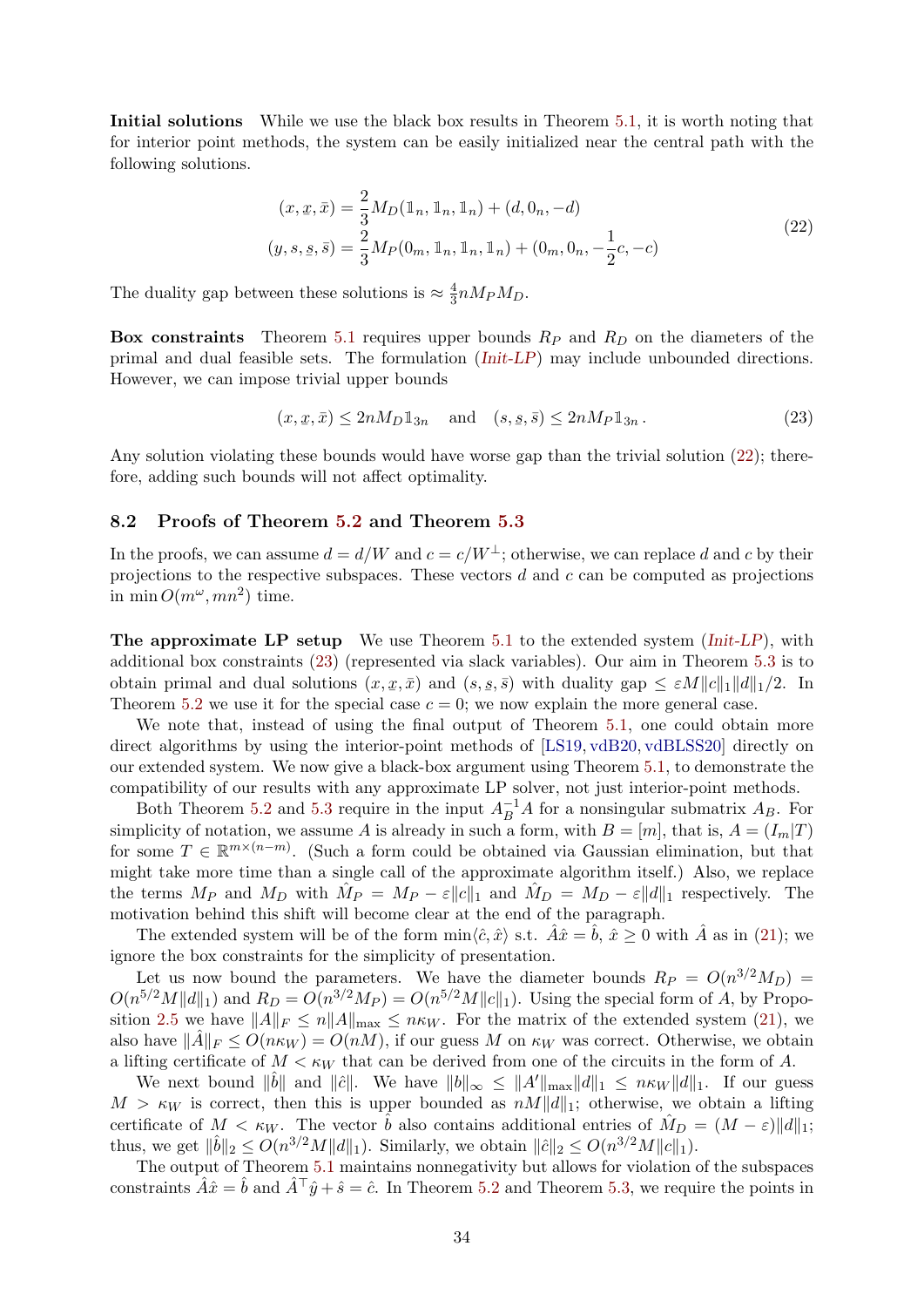the right subspaces, but allow for violation of nonnegativity. We now show how fix the violations in the subspaces to obtain a proximal feasible solution to [Init-LP](#page-32-0).

We will use the algorithm in Theorem [5.1](#page-17-3) with  $\delta = \gamma \varepsilon n^{-4.5} M^{-2}$  for a suitable constant  $\gamma > 0$ , so that the optimality gap is bounded by at most  $\gamma \in M||c||_1||d||_1$ ,  $\|\hat{A}\hat{x}-\hat{b}\|_2$  is bounded by  $\gamma \varepsilon ||d||_1/n$ , and  $||\hat{A}^\top \hat{y} + \hat{s} - \hat{c}||$  is bounded by  $\gamma \varepsilon ||c||_1/n$ . We let  $\hat{x} = (x', \underline{x}', \overline{x}')$ ,  $\hat{y}$ , and  $\hat{s} = (s', \underline{s}', \underline{x}')$ denote the primal and dual solutions.

Recalling the form  $A = (I_m | T)$ , we can subtract  $|A_i(x - \underline{x}) - b_i| \leq \gamma \varepsilon ||d||_1/n$  from either  $x_i'$ or  $x_i'$  to obtain a feasible solution to the equality system. By subsequently shifting up x' and  $x_i'$ by  $2\gamma \varepsilon ||d||_1/n1$  each, we maintain feasibility of the equality system and achieve nonnegativity of x' and x'. Additionally, the equality  $x - \frac{1}{2}$ feasible to the extended primal system  $(Init-LP)$  $(Init-LP)$  $(Init-LP)$ .  $\frac{1}{2}x' + \bar{x}' = M_D \mathbb{1}$  is satisfied. Thus the solution is

The total adjustment to the original solution amounts to  $2\gamma \varepsilon ||d||_1/n$  per coordinate at most. Therefore, the objective value changed by at most

$$
3n\cdot ||\hat{c}||_{\infty}\cdot 2\gamma \varepsilon||d||_1/n=6\gamma \varepsilon \hat{M}_P||d||_1<6\gamma \varepsilon M||c||_1||d||_1.
$$

Adjusting the dual can be done equivalently, noting the symmetry in ([Init-LP-sub](#page-32-1)). Note that this requires a matrix  $B \in \mathbb{R}^{(n-m)\times n}$  such that  $\text{Im}(B) = W^{\perp}$ , which might be computed by Gram-Schmidt orthogonalisation. This could take longer than a single call of the approximate algorithm itself, therefore we assume that this matrix is given.

All together, we obtain feasible primal and dual solution  $(x, \underline{x}, \overline{x}), y, (s, \underline{s}, \overline{s})$  to ([Init-LP](#page-32-0)) with objective values within  $\varepsilon M \|c\|_1 \|d\|_1$  if  $\gamma \le 1/13$  is chosen. The running time can be bounded as

$$
O(\Psi(A) \log(n/\delta)) = O(\Psi(A) \log((M+n)/\varepsilon)).
$$

**Theorem 5.2.** Let  $A \in \mathbb{R}^{m \times n}$ ,  $\text{rk}(A) = m$ ,  $W = \text{ker}(A)$ , and  $d \in \mathbb{R}^n$ , and assume the matrix  $A_B^{-1}A$  is provided for some  $m \times m$  non-singular submatrix  $A_B$ . Let  $0 < \varepsilon \leq 1/2$ , and let  $M \geq 2$ be an estimate of  $\kappa_W$ . Consider a linear feasibility problem  $x \in W + d, x \geq 0$ . There exists an algorithm that returns either of the following outcomes:

- (F1) A near-feasible solution  $x \in W + d$ ,  $||x^-||_1 \leq \varepsilon ||d/W||_1$ ,  $||x||_{\infty} \leq 2M||d||_1$ .
- (F2) A Farkas certificate of infeasibility:  $s \in (W^{\perp})_{+}$ ,  $\langle d, s \rangle < 0$ .
- (F3) A lifting certificate of  $M < \kappa_W$ .

The running time is  $O(\Psi(A) \log((M+n)/\varepsilon))$  for outcome [\(F1\),](#page-18-2) and  $O(\Psi(A) \log((M+n)/\varepsilon))$  +  $(n-m)m^2 + n^{\omega})$  in outcomes [\(F2\)](#page-18-3) and [\(F3\).](#page-18-4)

*Proof of Theorem [5.2.](#page-18-0)* If  $d = 0$ , then we return  $x = 0$ . Otherwise, we use the approximate solver as described above, for systems of the form ([Init-LP](#page-32-0)) with  $c = 0$ ,  $M_P = 1$ , and  $M_D = 2M||d||_1$ . We thus obtain solutions  $(x, \underline{x}, \overline{x})$  and  $(y, s, \underline{s}, \overline{s})$  with duality gap  $\leq \varepsilon ||d||_1$ . Assume the dual objective value is  $\leq 0$ . In this case, the primal objective value is  $\langle 1, x \rangle \leq \varepsilon ||d||_1$ . Setting  $\hat{x} = x - x$ , we get the required solution

$$
\hat{x} \in W + d, \quad \|\hat{x}^{-}\|_{1} \le \varepsilon \|d\|_{1}, \quad \|\hat{x}\|_{\infty} \le 2M \|d\|_{1}.
$$
 (24)

Next, assume the dual objective value is  $-\langle d, s-\overline{s}\rangle - M_D\langle \mathbb{1}, \overline{s}\rangle > 0$  for vector  $s, \overline{s} \geq 0, s-\overline{s} \in W^{\perp}$ . Then  $\hat{s} = s - \bar{s}$  satisfies

$$
\langle d, \hat{s} \rangle < -2M \|d\|_1 \|\hat{s}^-\|_1. \tag{25}
$$

We now apply Corollary [4.2](#page-16-2) to  $W^{\perp}$ , the vector  $\hat{s}$ , and  $J = \text{supp}(\hat{s}^-)$  to find a vector  $z \in W^{\perp}$  that is sign-consistent with  $\hat{s}$ ,  $z_j = 0$ , and  $||z - \hat{s}||_{\infty} \le M||\hat{s}^{-}||_1$  in  $O((n-m)m^2 + n(n-m)^{\omega-1}) =$  $O((n-m)m^2 + n^{\omega})$  time. If no such vector is found, then we obtain a lifting certificate of  $M < \kappa_{W^{\perp}} = \kappa_W$  as in [\(F3\).](#page-18-4)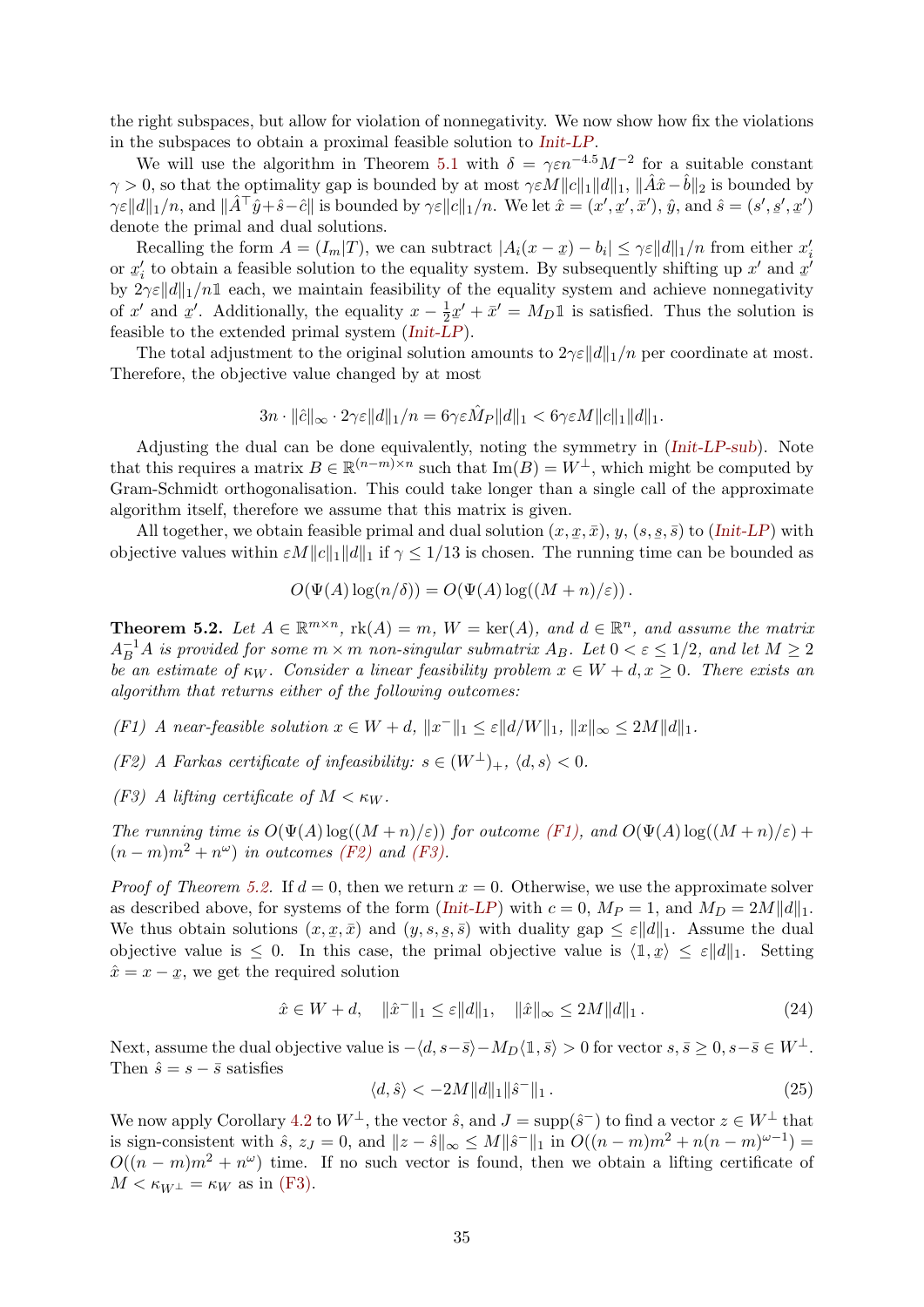By the sign-consistency,  $z \geq 0$ , since  $\hat{s}_i \geq 0$  for all  $i \in [n] \setminus J$ . We show that  $\langle d, z \rangle < 0$ , and consequently,  $z$  is a Farkas certificate as in  $(F2)$ . This follows since

$$
\langle d, z \rangle = \langle d, \hat{s} \rangle + \langle d, z - \hat{s} \rangle \le \langle d, \hat{s} \rangle + ||d||_1 ||z - \hat{s}||_{\infty} < -2M||d||_1 ||\hat{s}^-||_1 + M||d||_1 ||\hat{s}^-||_1 \le 0. \quad \Box
$$

**Theorem 5.3.** Let  $A \in \mathbb{R}^{m \times n}$ ,  $rk(A) = m$ ,  $W = ker(A)$ , and  $d \in \mathbb{R}^n$ , and assume the matrix  $A_B^{-1}A$  is provided for some  $m \times m$  non-singular submatrix  $A_B$ . Let  $0 < \varepsilon \leq 1/2$ , and let  $M \geq 2$ be an estimate of  $\kappa_W$ . Consider a linear program of the form [Primal-Dual](#page-8-0)(W, d, c). There exists an algorithm that returns either of the following outcomes:

(M1) A pair of primal and dual near-feasible and near-optimal solutions  $x \in W + d$ ,  $s \in W^{\perp} + c$ , that is,

$$
||x^{-}||_{1} \leq \varepsilon ||d/W||_{1},
$$
  
\n
$$
||s^{-}||_{1} \leq \varepsilon ||c/W^{\perp}||_{1},
$$
  
\n
$$
||x \circ s||_{1} \leq 5\varepsilon M ||d/W||_{1} ||c/W^{\perp}||_{1},
$$
  
\n
$$
||x||_{\infty} \leq 2M ||d/W||_{1}, and
$$
  
\n
$$
||s||_{\infty} \leq 2M ||c/W^{\perp}||_{1}
$$
  
\n(8)

Further, if  $\kappa_W \leq M$ , and both primal and dual sides of [Primal-Dual](#page-8-0)(W, d, c) are feasible, and the optimum value is OPT, then

$$
\langle c, x \rangle - 5\varepsilon M \|d/W\|_1 \|c/W^{\perp}\|_1 \leq OPT \leq \langle d, c - s \rangle + 5\varepsilon M \|d/W\|_1 \|c/W^{\perp}\|_1. \tag{9}
$$

(M2) A Farkas certificate of primal infeasibility:  $s \in (W^{\perp})_{+}$ ,  $\langle d, s \rangle < 0$ .

(M3) A Farkas certificate of dual infeasibility:  $x \in W_+$ ,  $\langle c, x \rangle < 0$ .

(M4) A lifting certificate of  $M < \kappa_W = \kappa_{W^{\perp}}$ .

The running time is  $O(\Psi(A) \log((M+n)/\varepsilon))$  for outcome [\(M1\).](#page-18-5) For [\(M2\),](#page-19-1) [\(M3\)](#page-19-2) and [\(M4\)](#page-19-3) the runtime is  $O(\Psi(A) \log((M+n)/\varepsilon) + n^2m + n^{\omega})$  if  $d = 0$  or  $c = 0$  and  $O(\Psi(A) \log((M+n)/\varepsilon) +$  $n^3m$ ) if  $c \neq 0$  and  $d \neq 0$ .

*Proof of Theorem [5.3.](#page-18-1)* First, apply Theorem [5.2](#page-18-0) to data  $(W, d, \varepsilon/4, M)$  and  $(W^{\perp}, c, \varepsilon/4, M)$ . If either returns in  $(F3)$  we return in  $(M4)$ . If the first call returns in  $(F2)$ , we return in  $(M2)$ , if the second call returns in  $(F2)$ , we return in  $(M3)$ . Note that the claimed runtime bounds are observed. From now on assume that both calls returned in  $(F1)$ . Then we obtain vectors  $\hat{x}$  and  $\hat{s}$  such that

$$
\hat{x} \in W + d, \quad \|\hat{x}^{-}\| \le \frac{\varepsilon}{4} \|d/W\|_1, \qquad \|\hat{x}\|_{\infty} \le 2M \|d\|_1,
$$
  

$$
\hat{s} \in W^{\perp} + c, \quad \|\hat{s}^{-}\| \le \frac{\varepsilon}{4} \|c/W^{\perp}\|_1, \qquad \|\hat{s}\|_{\infty} \le 2M \|c\|_1.
$$
 (26)

Proceed by calling an approximate interior point solver as described above, with  $M_P$  and  $M_D$  defined as in [\(19\)](#page-31-3). In time  $O(\Psi(A) \log((M+n)/\varepsilon))$  we can obtain solutions  $(x, x, \bar{x})$  and  $(y, s, \underline{s}, \overline{s})$  with normalized duality gap  $\leq \varepsilon M ||c||_1 ||d||_1/2$ .

We let  $\tilde{x} = x - \tilde{x}$  and  $\tilde{s} = s - \bar{s}$ . These fulfill  $\tilde{x} \in W + d$  and  $\tilde{s} \in W^{\perp} + c$ . We distinguish two cases.

**Case I:**  $\|\tilde{x}^{-}\|_1 \leq \varepsilon \|a\|_1$  and  $\|\tilde{s}^{-}\|_1 \leq \varepsilon \|c\|_1$ . In this case, we claim that  $(\tilde{x}, \tilde{s})$  is a near-feasible near-optimal pair of solutions as required in [\(M1\).](#page-18-5) First, we have upper bounds  $\|\tilde{x}\|_{\infty} \le 2M||d||_1$ ,  $\|\tilde{s}\|_{\infty}$  ≤ 2*M* $||c||_1$  from

<span id="page-35-0"></span>
$$
\tilde{x} = x - x \le x - \frac{1}{2}x + \bar{x} = 2M||d||_1 1
$$
  

$$
\tilde{s} = s - \bar{s} \le s - \frac{1}{2}\bar{s} + \bar{s} = 2M||c||_1 1.
$$
 (27)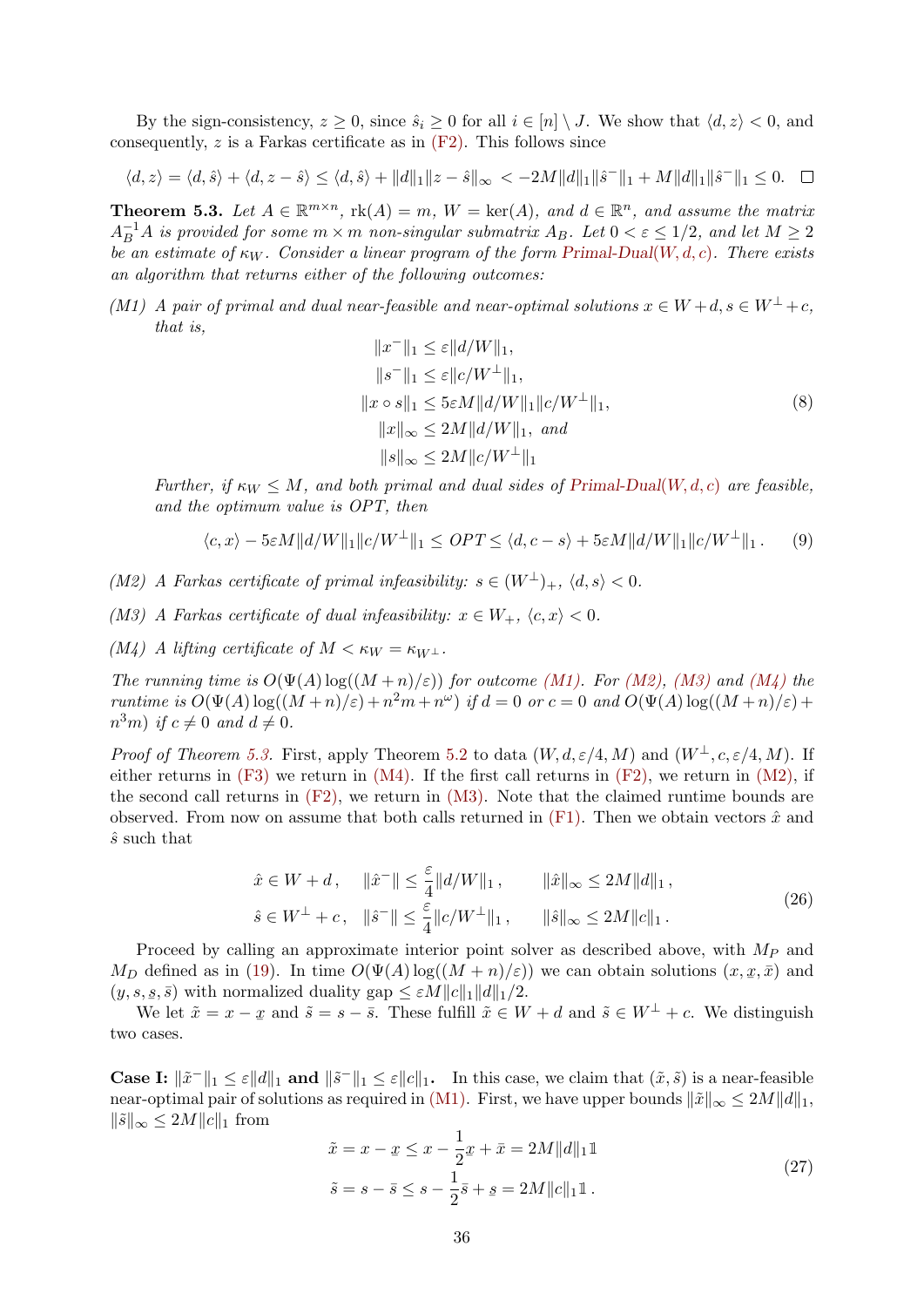We now verify the bound on  $\|x \circ s\|$ . With the upper bounds on  $\tilde{x}$  and  $\tilde{s}$ 

$$
\|\tilde{x} \circ \tilde{s}\|_{1} \le \|x \circ s\|_{1} + \|\tilde{x}^{-} \circ \tilde{s}^{-}\|_{1} + \|\tilde{x}^{-} \circ \tilde{s}\|_{1} + \|\tilde{x} \circ \tilde{s}^{-}\|_{1}
$$
  

$$
\le \left(\frac{\varepsilon}{2}M + \varepsilon^{2} + 4\varepsilon M\right) \|c\|_{1} \|d\|_{1} \le 5\varepsilon M \|c\|_{1} \|d\|_{1},
$$

using the assumption  $\varepsilon \leq 1/2$ .

Finally, consider [\(9\)](#page-18-7). If  $\kappa_W \geq M$ , and  $x \in W + d$ ,  $x \geq 0$  is feasible and bounded, then there exists an optimal solution  $x^*$  with  $||x^*||_{\infty} \leq M_D$ . We can map this to a solution of the extended system as  $(x^*, 0, M_D \mathbb{1}_n - x^*)$ , with the same objective value OPT =  $\langle c, x^* \rangle$ . By weak duality on the extended system, this is lower bounded by the dual objective value of  $(\tilde{s}^+, \tilde{s}^-, M_P \mathbb{1}_n$  $\tilde{s}^+ + \frac{1}{2}$  $\frac{1}{2}\tilde{s}^{-}$ ), that is  $\langle d, c - \tilde{s} \rangle - M_D \|\tilde{s}^{-}\|_1$ . The bound  $\text{OPT} \leq \langle d, c - \tilde{s} \rangle + 5\varepsilon M \|c\|_1 \|d\|_1$  follows by this assumption and the bound on the duality gap. The primal bound follows analogously.

**Case II:**  $\|\tilde{x}^{-}\|_1 > \varepsilon \|d\|_1$  or  $\|\tilde{s}^{-}\|_1 > \varepsilon \|c\|_1$ . In this case, we use the approximately feasible solutions  $\hat{x}$  and  $\hat{s}$  to find a lifting certificate of  $M > \kappa_W$  or  $M > \kappa_{W^{\perp}}$ .

Assume that  $\|\tilde{x}^{-}\|_1 > \varepsilon \|d\|_1$ . Let us define  $\ell = \tilde{x} - 2M \|d\|_1$ , and  $u = \tilde{x} + \hat{x}^{-}$ . Consider the system

$$
v\in W\,,\quad \ell\leq v\leq u\,.
$$

The vector  $\tilde{x} - \hat{x}$  is a feasible solution. We now apply Corollary [4.4](#page-17-1) to find a lifting certificate of  $M > \kappa_W$  or another vector v feasible to the above system such that

$$
||v||_{\infty} \le M||\ell^+ + u^-||_1 = M||u^-||_1 \le M||\tilde{x}^-||_1,
$$

since  $\ell \leq 0$  by [\(27\)](#page-35-0), and  $|u_i| \leq \tilde{x}_i^-$  whenever  $u_i < 0$ . We let  $z = \tilde{x} - v$ . Now,

$$
z \in W + d
$$
,  $-\hat{x}^- \le z \le 2M ||d||_1 1$ ,  $||z - \tilde{x}||_{\infty} \le M ||\tilde{x}^-||_1$ .

In particular,  $||z^-||_1 \le ||\hat{x}^-||_1 \le \frac{\varepsilon}{4}$  $\frac{\varepsilon}{4} ||d||_1$ . We can map z to a primal feasible solution  $(z^+, z^-, M_D \mathbb{1}$  $z^+ + \frac{1}{2}$  $\frac{1}{2}z^{-}$ ) of (*[Init-LP](#page-32-0)*). The objective value of this solution is

$$
\langle c, z \rangle + 2M ||c||_1 ||z^-||_1 \le \langle c, \tilde{x} \rangle + \langle c, z - \tilde{x} \rangle + \frac{\varepsilon}{2} M ||c||_1 ||d||_1
$$
  
\n
$$
\le \langle c, \tilde{x} \rangle + ||c||_1 ||z - \tilde{x}||_{\infty} + \frac{\varepsilon}{2} M ||c||_1 ||d||_1
$$
  
\n
$$
\le \langle c, \tilde{x} \rangle + M ||c||_1 ||\tilde{x}^-||_1 + \frac{\varepsilon}{2} M ||c||_1 ||d||_1
$$
  
\n
$$
< \langle c, \tilde{x} \rangle + 2M ||c||_1 ||\tilde{x}^-||_1 - \frac{\varepsilon}{2} M ||c||_1 ||d||_1
$$
  
\n
$$
\le \langle c, x - \underline{x} \rangle + 2M ||c||_1 ||\underline{x}||_1 - \frac{\varepsilon}{2} M ||c||_1 ||d||_1,
$$

where the penultimate inequality used the assumption  $\|\tilde{x}^{-}\|_1 > \varepsilon \|d\|_1$ . This is a contradiction, since  $\langle c, x - x \rangle + 2M ||c||_1 ||x||_1$  is the objective value of the solution  $(x, x, \bar{x})$  that was chosen to  $\int_{\mathbb{R}} \exp\left\{\frac{1}{2M} \left\|c\right\|_1 \|\mathcal{A}\|_1\right\}$  from the optimum value.

Hence, such a feasible solution does not exist, and therefore, the algorithm in Corollary [4.4](#page-17-1) must have terminated with a lifting certificate of  $M < \kappa_W$  as in [\(F2\).](#page-18-3) The analogous argument applies for the case  $\|\tilde{s}^{-}\|_1 > \varepsilon \|c\|_1$ . The time complexity bound follows: the additional running time term  $O(n^3m + n^{\omega+1})$  comes from Corollary [4.4,](#page-17-1) and is only needed in Case II, that leads to [\(M4\).](#page-19-3) When applied to the primal we get  $O(nm(n-m)^2 + nm^{\omega-1})$  as in Corollary [4.4.](#page-17-1) When applied to the dual, the rank is  $n - m$  and so the runtime is  $O(nm^2(n-m) + n(n-m)^{\omega-1})$ . Put together, it results in runtime  $O(n^3m + n^{\omega}) = O(n^3m)$ .  $\Box$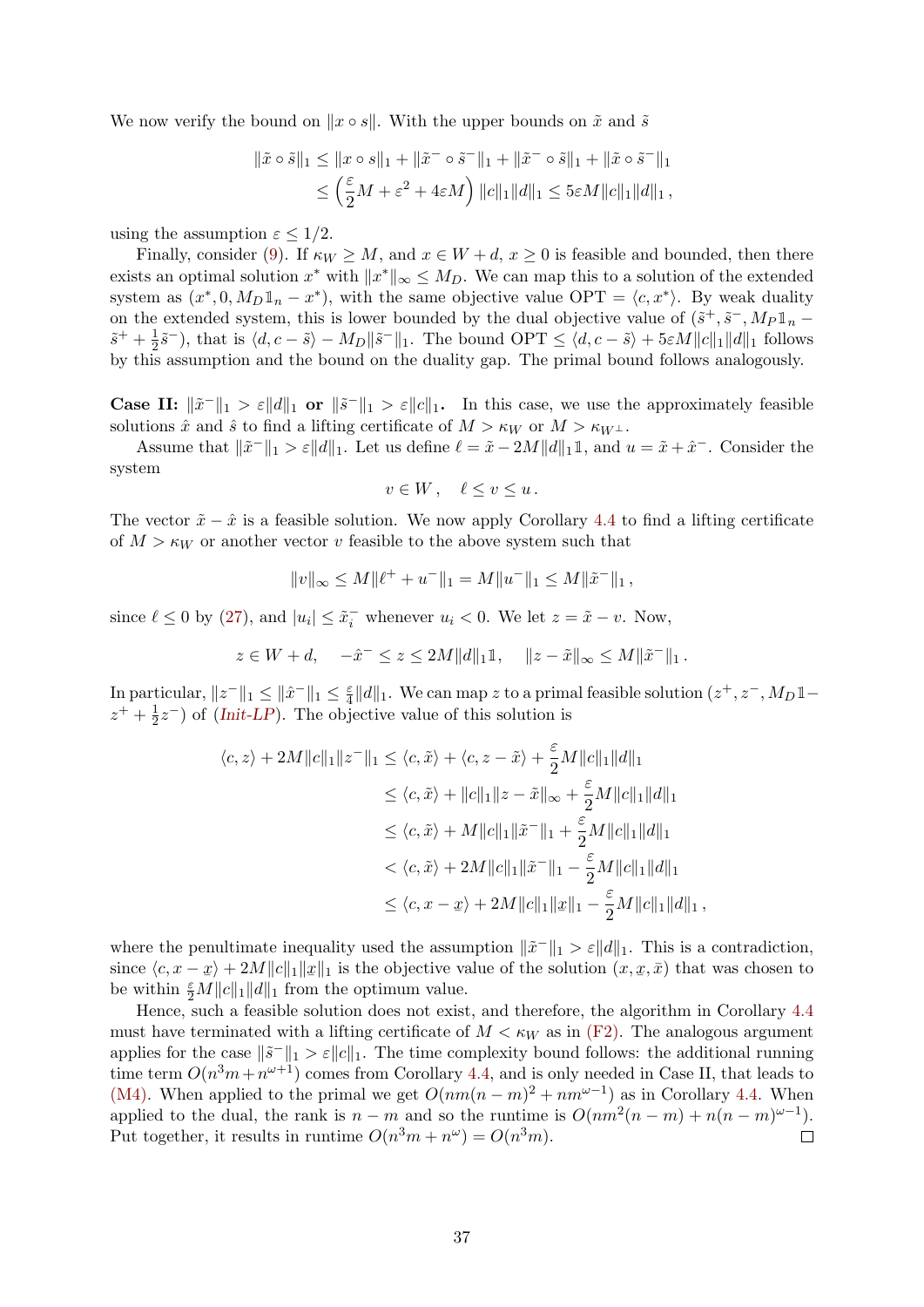#### <span id="page-37-0"></span>8.3 Implementation of the oracles

We proceed to show Lemma [6.1](#page-19-10) and Lemma [7.3](#page-26-3) on the implementations of Oracle [1](#page-19-4) and Oracle [2,](#page-25-1) respectively. We restate both statements and oracles for convenience.

**Lemma 6.1.** There exists an  $O(\Psi(A) \cdot \log(M+n) + nm^{\omega-1+o(1)})$  time algorithm, that either returns a solution to [Prox-Feas](#page-19-9)(W, d, M,  $\varepsilon$ ), or concludes that [\(ii\)](#page-19-7) or [\(iii\)](#page-19-8) should be the outcome of [Prox-Feas-Solver](#page-19-4)(W, d, M,  $\varepsilon$ ). In the latter case, these outcomes can be obtained in additional time  $O(nm^2 + n^{\omega+o(1)})$ .

**Lemma 7.3.** Assume we are given a matrix  $A \in \mathbb{R}^{m \times n}$ , vectors  $c \in \mathbb{R}_+^n$  and  $d \in \mathbb{R}^n$ ; let  $W = \text{ker}(A)$ , and M be an estimate on  $\kappa_W$ . Further, let  $0 < \varepsilon < 1$ . There exists an  $O(\Psi(A))$  $log(M+n)+nm^{\omega-1+o(1)})$  time algorithm, that either returns a solution to Prox-Opt(W, d, c, M,  $\varepsilon$ ) or concludes that [\(ii\),](#page-27-1) [\(iii\)](#page-27-2) or [\(iv\)](#page-27-3) should be the outcome of [Prox-Opt-Solver](#page-25-1)(W, d, c, M,  $\varepsilon$ ). These latter outcomes require an additional computational time  $O(n^3m)$ .

**Input** : A subspace  $W \subseteq \mathbb{R}^n$ , given as  $W = \text{ker}(A)$  for  $A \in \mathbb{R}^{m \times n}$ , a vector  $d \in \mathbb{R}^n$ ,  $M, \varepsilon > 0.$ 

Output: One of the following three outcomes

(i) A solution  $x$  to the system

$$
x \in W + d
$$
  

$$
||x - d||_{\infty} \le 3M^2 n ||d^-||_1
$$
 (Prox-Feas $(W, d, M, \varepsilon)$ )  

$$
||x^-||_{\infty} \le \varepsilon ||d^-||_1
$$

- (ii) A vector  $y \in W^{\perp}$ ,  $y \geq 0$ ,  $\langle d, y \rangle < 0$ ,
- (iii) A subset  $I \subseteq [n]$  and a vector  $p \in \pi_I(W)$  such that  $||L_I^W(p)||_{\infty} > M||p||_1$ .

**Oracle 1:** Prox-Feas-Solver $(W, d, M, \varepsilon)$ 

We note that Oracle [1](#page-19-4) is a special case of Oracle [2;](#page-25-1) thus, Lemma [6.1](#page-19-10) follows as a special case of Lemma [7.3.](#page-26-3) We now give the proof of the latter statement.

Proof of Lemma [7.3.](#page-26-3) Let us define

$$
\tau = ||d_{\Lambda(d,c)}||_1, I := \{i \in [n] : d_i \le 2M\tau\}, \text{ and } \varepsilon' = \frac{\varepsilon^2}{28M^3n^3}.
$$

We run the algorithm in Theorem [5.3](#page-18-1) on the system  $Primal-Dual(\pi_I(W), d_I, c_I)$  $Primal-Dual(\pi_I(W), d_I, c_I)$  and with ε'. Computing the corresponding constraing matrix can be done in  $O(nm^{\omega-1})$ . The reason that we do not consider the elements in  $[n] \setminus I$  is that we need to bound the minimum-norm vector in the affine space in which we run the solver. Note that  $||d_I/\pi_I(W)||_1 \leq 2n^{3/2}M\tau$  and that supp(c)  $\subseteq I$  as  $c \geq 0$ . Let us discuss the potential outcomes of the algorithm. We can only be in case [\(M2\),](#page-19-1) if the original system  $x \in W + d$  was already infeasible. In particular, a Farkas certificate extends to this original system. [\(M3\)](#page-19-2) can not happen as  $c_{[n] \setminus I} = 0$  by definition of I and so  $c_I$  is a feasible dual solution to [Primal-Dual](#page-8-0)( $\pi_I(W), d_I, c_I$ ). If in case [\(M4\),](#page-19-3) we output the corresponding lifting certificate of  $M < \kappa_W$  and terminate.

Assume now we obtained approximately feasible and approximately optimal primal and dual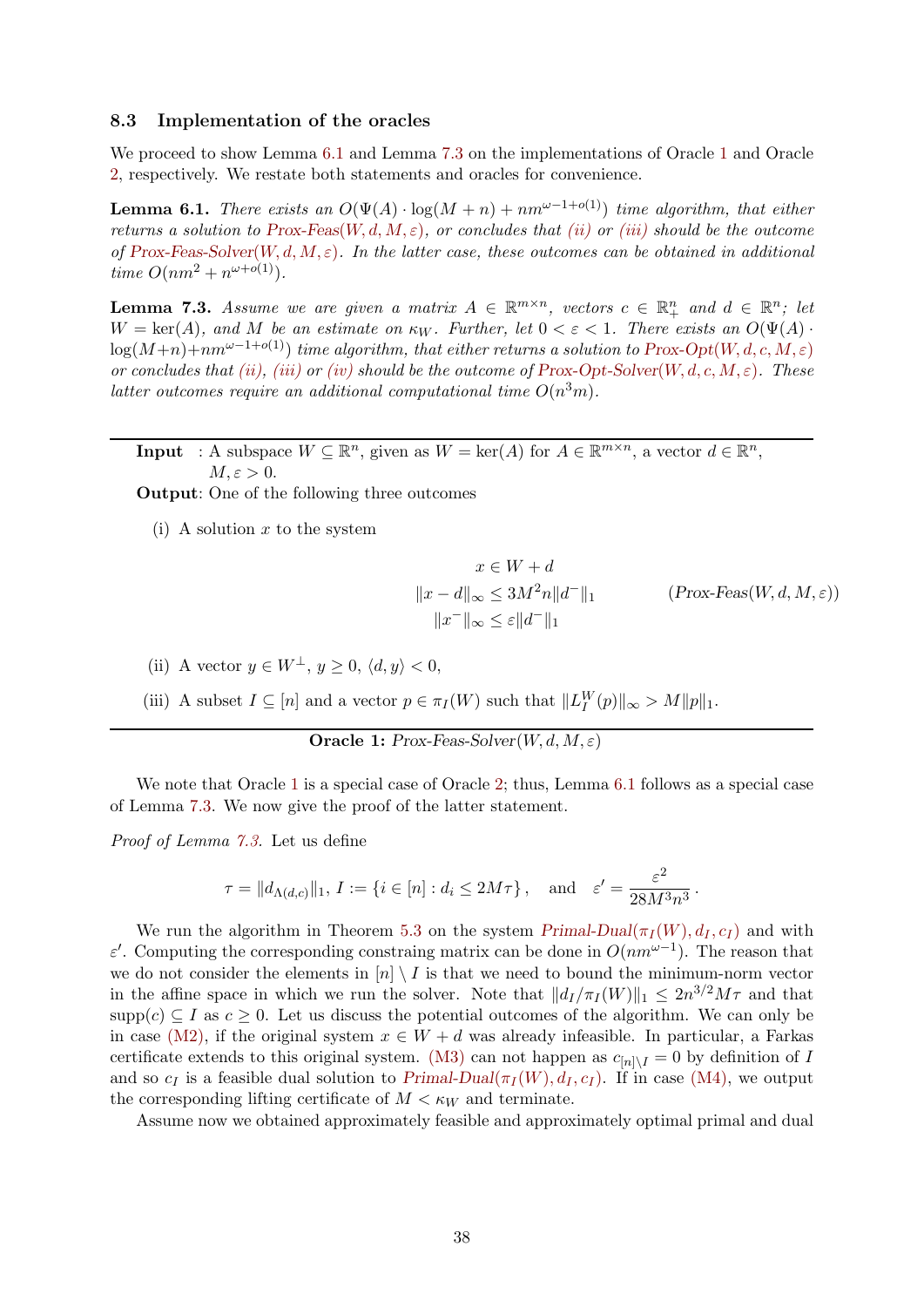**Input** :  $W \subseteq \mathbb{R}^n$ ,  $c \in \mathbb{R}^n_+$ ,  $d \in \mathbb{R}^n$ ,  $M \geq 2, \varepsilon > 0$ . Output: One of the following:

(i) A solution to the system

$$
x \in W + d
$$
  
\n
$$
s \in W^{\perp} + \tilde{c}
$$
  
\n
$$
||x_{\Lambda(x,s)}||_{\infty} \le \varepsilon ||d_{\Lambda(d,c)}||_1
$$
  
\n
$$
||x - d||_{\infty} \le 3M^2 n ||d_{\Lambda(d,c)}||_1
$$
  
\n
$$
||c - \tilde{c}||_{\infty} \le \frac{\varepsilon}{n} ||c/W^{\perp}||_1
$$
  
\n
$$
c - \tilde{c} \ge 0
$$
  
\n
$$
s \ge 0
$$

 $(Prox-Opt(W, d, c, M, \varepsilon))$ 

- (ii) A vector  $y \in W^{\perp}$ ,  $y > 0$ ,  $\langle d, y \rangle < 0$ ,
- (iii) A vector  $x \in W$ ,  $x \geq 0$ ,  $\langle c, x \rangle < 0$ ,
- (iv) A lifting certificate of  $M < \kappa_W = \kappa_{W^{\perp}}$ .

**Oracle 2:** Prox-Opt-Solver $(W, d, c, M, \varepsilon)$ 

solutions  $(\hat{x}, \hat{s})$  as in [\(M1\)](#page-18-5) fulfilling

$$
\|\hat{x}^{-}\|_{1} \leq \varepsilon' \|d_{I}/\pi_{I}(W)\|_{1} \leq \varepsilon' \cdot 2n^{3/2} M\tau,
$$
  
\n
$$
\|\hat{s}^{-}\|_{1} \leq \varepsilon' \|c/W^{\perp}\|_{1},
$$
  
\n
$$
\|\hat{x} \circ \hat{s}\|_{1} \leq 10\varepsilon' M^{2} n^{3/2} \tau \|c/W^{\perp}\|_{1},
$$
  
\n
$$
\|\hat{x}\|_{\infty} \leq 4nM^{2} \tau, \text{ and}
$$
  
\n
$$
\|\hat{s}\|_{\infty} \leq 2M \|c/W^{\perp}\|_{1}.
$$
  
\n(28)

Further, extend  $\hat{x}$  arbitrarily to an element  $x' \in W + d$  with  $x'_I = \hat{x}$  and set  $s' = (0_{[n] \setminus I}, \hat{s})$ .

We proceed by converting this solution into another one that is proximal to  $d$  without increasing the objective value respective to c. To this end consider, as in the proof of Corollary [3.3,](#page-13-2) a system  $z \in W$ ,  $\ell \leq z \leq u$  with

$$
\ell = -d - (x')^{-} \quad \text{and} \quad u_i = \begin{cases} x'_i - d_i & \text{if } i \in \text{supp}(c), \\ \infty & \text{else.} \end{cases}
$$

We have that

$$
\|\ell^+ + u^-\|_1 \le \|d_{\Lambda(d,c)}\|_1 + \|(x')^-\|_1 \le \tau + \varepsilon' \cdot 2Mn^{3/2}\tau \le 2\tau,
$$

As  $x' - d$  is a feasible solution we can apply Corollary [4.4.](#page-17-1) Assume it can find a feasible solution z with  $||z||_{\infty} \leq M\|\ell^+ + u^-\|_1 \leq 2M\tau$ , as otherwise we terminate with a certificate of  $M < \kappa_W$ . Defining  $\tilde{x} = d + z$ , we note that  $\tilde{x}_{[n] \setminus I} \geq 0$  and  $\langle c, \tilde{x} \rangle = \langle c, d + z \rangle \leq \langle c, x' \rangle$  hold as  $c \geq 0$  and  $d_i + z_i \leq x'_i$  for  $i \in \text{supp}(c)$ .

On the dual side we turn the proximal feasible vector  $s'$  into a feasible vector, using the feasible vector  $c \geq 0$ , again by applying Corollary [4.4.](#page-17-1) Consider the system

$$
w \in W^{\perp} \cap \mathbb{R}_I^n, w \ge -s',\tag{29}
$$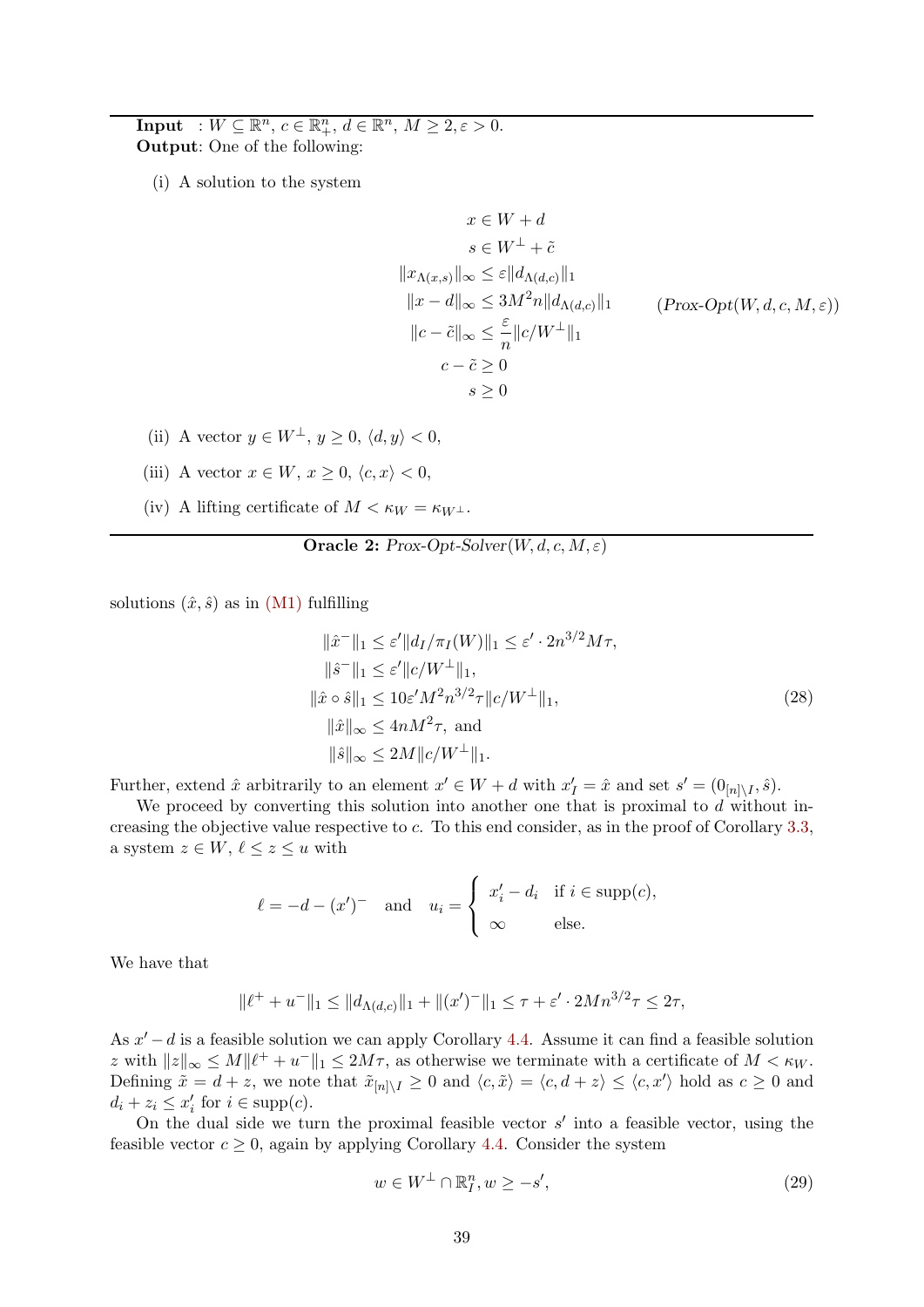of which  $c - s'$  is a feasible solution. Therefore we are able to find a solution w with  $||w||_{\infty} \le$  $M||(s')^-||_1 = M||\hat{s}^-||_1 \leq \varepsilon' M||c/W^{\perp}||_1$  or terminate with a certificate  $M < \kappa_W$ . In the former case, let  $\bar{s} = s' + w \geq 0$  and define  $\tilde{s}$  as

$$
\tilde{s}_i = \begin{cases} 0 & \text{if } \bar{s}_i \le \frac{\varepsilon}{n} ||c/W^{\perp}||_1, \\ \bar{s}_i & \text{otherwise.} \end{cases}
$$

Note that  $\bar{s} \geq \tilde{s} \geq 0$  and so setting  $\tilde{c} = c - \bar{s} + \tilde{s}$  gives  $c - \tilde{c} \geq 0$ ,  $\tilde{s} \in W^{\perp} + \tilde{c}$ , and

$$
\|\tilde{c} - c\|_{\infty} = \|\tilde{s} - \bar{s}\|_{\infty} \le \frac{\varepsilon}{n} \|c/W^{\perp}\|_{1}.
$$

Further we have

$$
\|\tilde{x}^{-}\|_{1} \le \|\hat{x}^{-}\|_{1} \le \varepsilon' \cdot 2Mn^{3/2}\tau, \text{ and } \|\tilde{s}\|_{\infty} \le \|\tilde{s}\|_{\infty} \le \|\hat{s}\|_{\infty} + \|w\|_{\infty} \le 3M\|c/W^{\perp}\|_{1}.
$$
 (30)

To bound the duality gap beween  $\tilde{x}$  and  $\tilde{s}$ , we note that  $\langle \tilde{x}, \bar{s} \rangle \leq \langle x', \bar{s} \rangle$  as  $\langle \tilde{x}, c \rangle \leq \langle x', c \rangle$  and  $c - \bar{s} \in W^{\perp}$ . Also recall that  $\tilde{s} - \bar{s} \leq 0$ . Therefore,

$$
\langle \tilde{x}, \tilde{s} \rangle = \langle \tilde{x}, \bar{s} \rangle + \langle \tilde{x}, \tilde{s} - \bar{s} \rangle
$$
  
\n
$$
\leq \langle x', \bar{s} \rangle + \|\tilde{x}^{-}\|_{1} \|\tilde{s} - \bar{s}\|_{\infty}
$$
  
\n
$$
= \langle x'_{I}, s'_{I} \rangle + \langle x'_{I}, \bar{s}_{I} - s'_{I} \rangle + \|\tilde{x}^{-}\|_{1} \|\tilde{s} - \bar{s}\|_{\infty}
$$
  
\n
$$
= \langle \hat{x}, \hat{s} \rangle + \langle \hat{x}, w_{I} \rangle + \|\tilde{x}^{-}\|_{1} \|\tilde{s} - \bar{s}\|_{\infty}
$$
  
\n
$$
\leq \|\hat{x} \circ \hat{s}\|_{1} + \|\hat{x}\|_{1} \|w\|_{\infty} + \|\tilde{x}^{-}\|_{1} \|\tilde{s} - \bar{s}\|_{\infty}
$$
  
\n
$$
\leq 10 \varepsilon' M^{2} n^{3/2} \tau \|c/W^{\perp}\|_{1} + 4n^{2} M^{2} \tau \cdot \varepsilon' M \|c/W^{\perp}\|_{1} + 2\varepsilon' M n^{3/2} \tau \cdot \frac{\varepsilon}{n} \|c/W^{\perp}\|_{1}
$$
  
\n
$$
\leq 16 \varepsilon' M^{3} n^{2} \tau \|c/W^{\perp}\|_{1}
$$

and by

$$
\langle \tilde{x}^-, \tilde{s} \rangle \le ||\tilde{x}^-||_1 \|\tilde{s}\|_{\infty} \le 6\varepsilon' M^2 n^{3/2} \tau \|c/W^\perp\|_1,
$$

we also get

<span id="page-39-0"></span>
$$
\|\tilde{x}\circ\tilde{s}\|_1 = \langle \tilde{x}, \tilde{s} \rangle + 2\langle \tilde{x}^-, \tilde{s} \rangle \le 28\varepsilon' M^3 n^2 \tau \|c/W^\perp\|_1,\tag{32}
$$

where the equality used  $\tilde{s} \geq 0$ . Let us verify the requirements of  $Prox-Opt(W, d, c, M, \varepsilon)$ . The bounds on  $c - \tilde{c}$  were shown already. Using the bound on the norm of z we get the primal proximity as

$$
\|\tilde{x} - d\|_{\infty} = \|z\|_{\infty} \le 2M\tau \le 3M^2n\tau.
$$

Let us now turn to the bound on  $\|\tilde{x}_{\Lambda(\tilde{x},\tilde{s})}\|_{\infty}$ . First, let  $j \in \text{supp}(\tilde{x}^-)$ . As shown above we have  $j \in I$  and further  $\tilde{x}_j \geq x'_j$  and therefore

$$
|\tilde{x}_j| \le |(x'_j)^-| \le |((x'_I)^-||_1 = ||\hat{x}^-||_1 \le \varepsilon' \cdot 2Mn^{3/2}\tau < \varepsilon\tau.
$$

Next, let  $j \in \text{supp}(\tilde{s}^+)$ . Using [\(32\)](#page-39-0) we obtain

$$
|\tilde{x}_j| \le \frac{\|\tilde{x} \circ \tilde{s}\|_1}{\tilde{s}_j} \le \frac{28\varepsilon' M^3 n^2 \tau \|c/W^\perp\|_1}{\frac{\varepsilon}{n} \|c/W^\perp\|_1} \le \varepsilon \tau,\tag{33}
$$

by choice of  $\varepsilon'$ . We conclude that all inequalities of  $Prox\text{-}Opt(W, d, c, M, \varepsilon)$  are satisfied.  $\Box$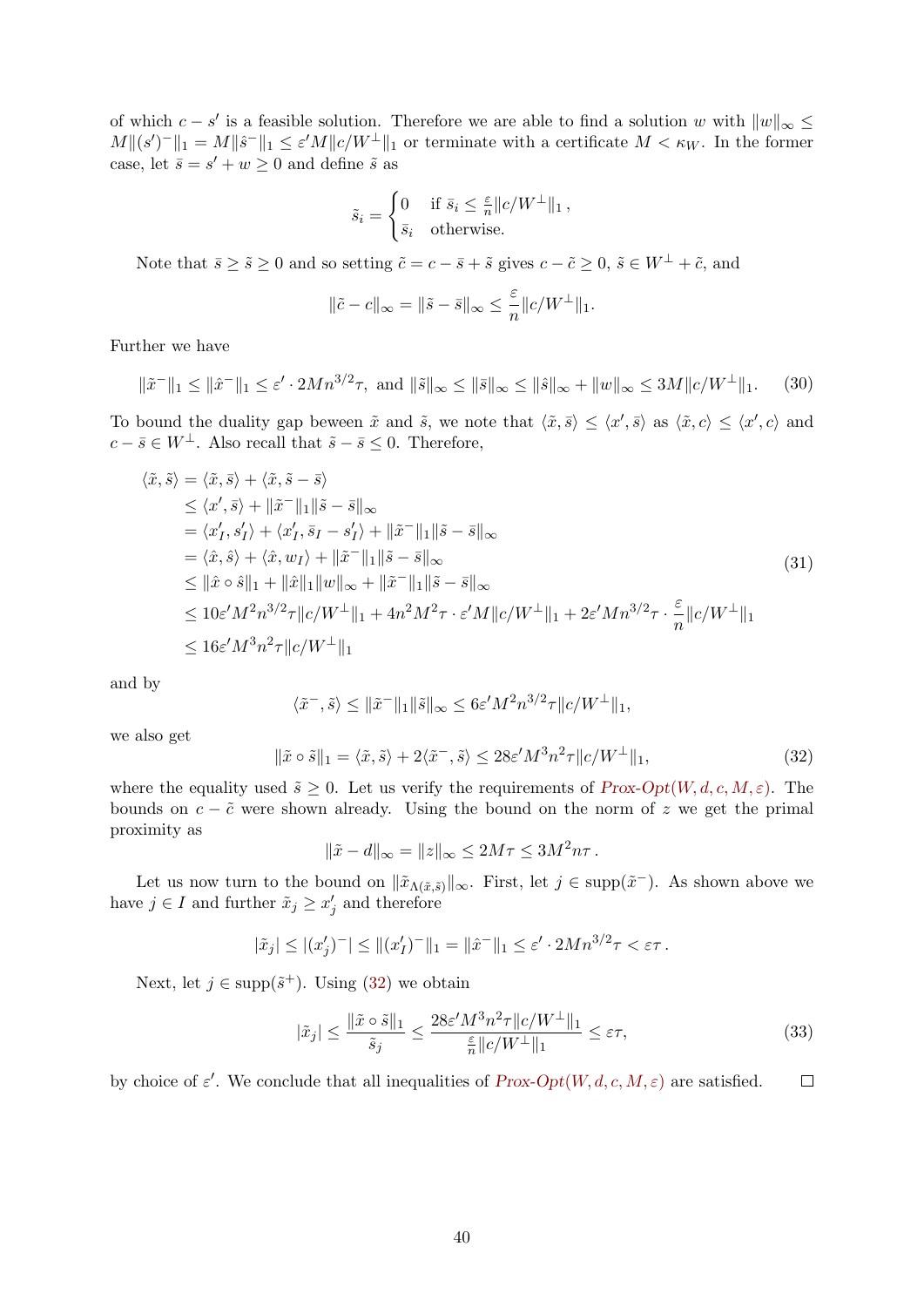# References

- <span id="page-40-11"></span>[BH74] James R. Bunch and John E. Hopcroft. Triangular factorization and inversion by fast matrix multiplication. Mathematics of Computation, 28(125):231–231, January 1974. [10,](#page-9-5) [17](#page-16-3)
- <span id="page-40-4"></span>[CGST86] William Cook, Albertus MH Gerards, Alexander Schrijver, and Éva Tardos. Sensitivity theorems in integer linear programming. Mathematical Programming, 34(3):251–264, 1986. [2,](#page-1-1) [14](#page-13-3)
- <span id="page-40-6"></span>[CLS19] Michael B Cohen, Yin Tat Lee, and Zhao Song. Solving linear programs in the current matrix multiplication time. In Proceedings of the 51st Annual ACM SIGACT Symposium on Theory of Computing, pages 938–942, 2019. [3](#page-2-1)
- <span id="page-40-5"></span>[DHNV20] Daniel Dadush, Sophie Huiberts, Bento Natura, and László A Végh. A scalinginvariant algorithm for linear programming whose running time depends only on the constraint matrix. In Proceedings of the 52nd Annual ACM Symposium on Theory of Computing (STOC), pages 761–774, 2020. [3,](#page-2-1) [7,](#page-6-0) [11,](#page-10-3) [12,](#page-11-3) [13,](#page-12-3) [32](#page-31-4)
- <span id="page-40-10"></span>[Dik67] II Dikin. Iterative solution of problems of linear and quadratic programming. Doklady Akademii Nauk, 174(4):747–748, 1967. [10](#page-9-5)
- <span id="page-40-2"></span>[DVZ18] Daniel Dadush, László A Végh, and Giacomo Zambelli. Geometric rescaling algorithms for submodular function minimization. In Proceedings of the Twenty-Ninth Annual ACM-SIAM Symposium on Discrete Algorithms, pages 832–848. SIAM, 2018. [2](#page-1-1)
- <span id="page-40-9"></span>[FT87] András Frank and Éva Tardos. An application of simultaneous diophantine approximation in combinatorial optimization. Combinatorica, 7(1):49–65, 1987. [7](#page-6-0)
- <span id="page-40-13"></span>[GL97] Clovis C. Gonzaga and Hugo J. Lara. A note on properties of condition numbers. *Linear Algebra and its Applications,*  $261(1):269 - 273$ , 1997. [12](#page-11-3)
- <span id="page-40-8"></span>[GLS12] Martin Grötschel, László Lovász, and Alexander Schrijver. Geometric algorithms and combinatorial optimization, volume 2. Springer Science & Business Media, 2012. [7](#page-6-0)
- <span id="page-40-0"></span>[GT89] A. V. Goldberg and R. E. Tarjan. Finding minimum-cost circulations by canceling negative cycles. Journal of the ACM (JACM), 36(4):873–886, 1989. [2](#page-1-1)
- <span id="page-40-3"></span>[Hof52] Alan J. Hoffman. On approximate solutions of systems of linear inequalities. J. Res. Natl. Bur. Stand., 49(4):263–265, 1952. [2,](#page-1-1) [13](#page-12-3)
- <span id="page-40-7"></span>[HT02] Jackie CK Ho and Levent Tuncel. Reconciliation of various complexity and condition measures for linear programming problems and a generalization of Tardos' theorem. In Foundations of Computational Mathematics, pages 93–147. World Scientific, 2002. [4,](#page-3-3) [10,](#page-9-5) [11,](#page-10-3) [13,](#page-12-3) [14](#page-13-3)
- <span id="page-40-1"></span>[IFF01] Satoru Iwata, Lisa Fleischer, and Satoru Fujishige. A combinatorial strongly polynomial algorithm for minimizing submodular functions. Journal of the ACM  $(JACM)$ , 48(4):761–777, [2](#page-1-1)001. 2
- <span id="page-40-12"></span>[IMH82] Oscar H Ibarra, Shlomo Moran, and Roger Hui. A generalization of the fast LUP matrix decomposition algorithm and applications. Journal of Algorithms, 3(1):45– 56, March 1982. [10,](#page-9-5) [17](#page-16-3)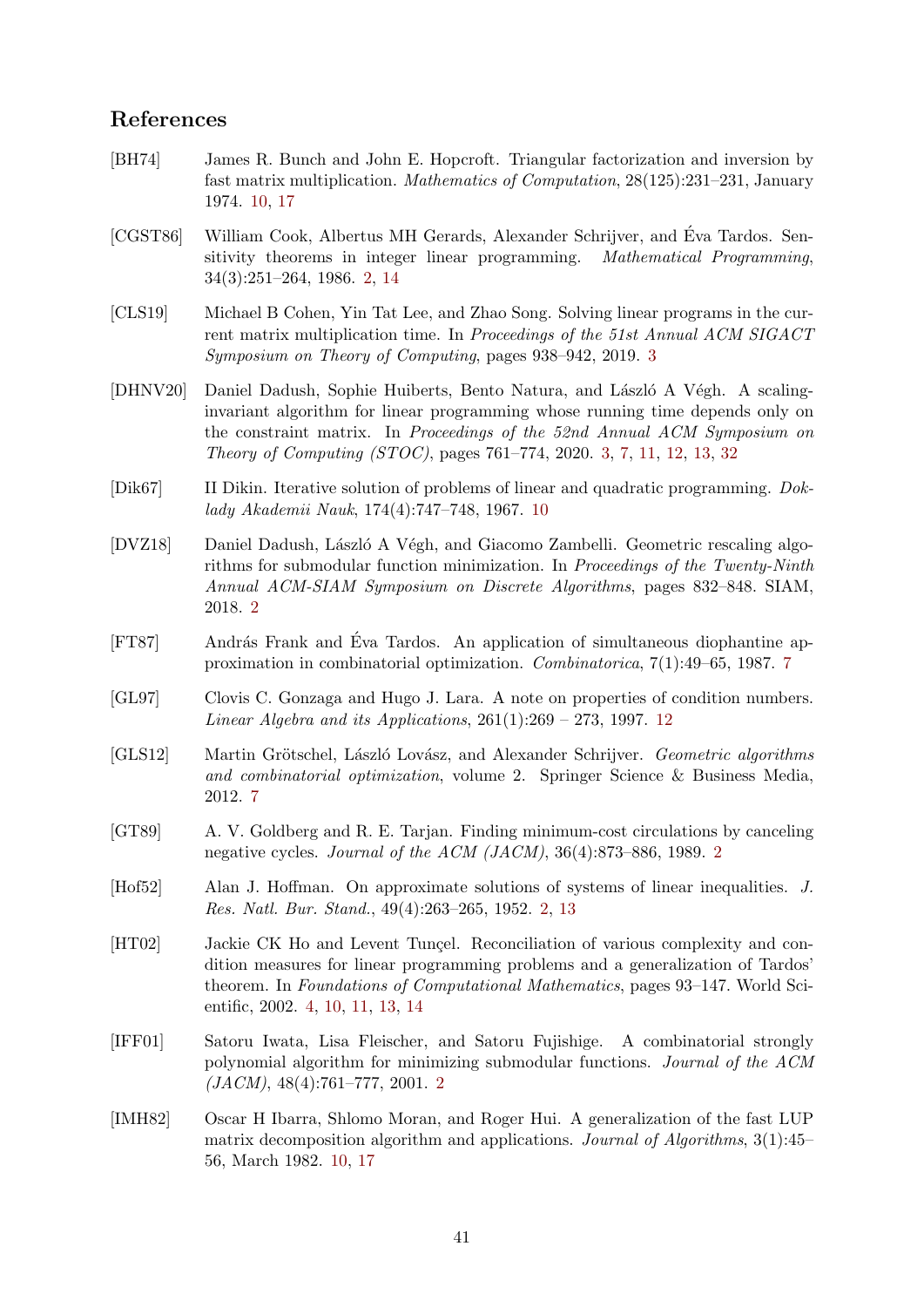- <span id="page-41-11"></span>[JSWZ20] Shunhua Jiang, Zhao Song, Omri Weinstein, and Hengjie Zhang. Faster Dynamic Matrix Inverse for Faster LPs. arXiv:2004.07470 [cs], April 2020. [3,](#page-2-1) [18,](#page-17-4) [19](#page-18-8)
- <span id="page-41-0"></span>[Kha79] Leonid G Khachiyan. A polynomial algorithm in linear programming. In Doklady Academii Nauk SSSR, volume 244, pages 1093–1096, 1979. [2](#page-1-1)
- <span id="page-41-13"></span>[Kha95] Leonid G. Khachiyan. On the complexity of approximating extremal determinants in matrices. J. Complex., 11(1):138–153, March 1995. [7](#page-6-0)
- <span id="page-41-9"></span>[LS19] Yin Tat Lee and Aaron Sidford. Solving linear programs with  $\tilde{O}(\sqrt{\frac{m}{\epsilon}})$ rank) linear system solves. arXiv preprint 1910.08033, 2019. [3,](#page-2-1) [4,](#page-3-3) [18,](#page-17-4) [19,](#page-18-8) [34](#page-33-2)
- <span id="page-41-10"></span>[LSZ19] Yin Tat Lee, Zhao Song, and Qiuyi Zhang. Solving empirical risk minimization in the current matrix multiplication time. In  $COLT$ , volume 99 of *Proceedings* of Machine Learning Research, pages 2140–2157, Phoenix, USA, 25–28 Jun 2019. PMLR. [3](#page-2-1)
- <span id="page-41-1"></span>[Meg83] Nimrod Megiddo. Towards a genuinely polynomial algorithm for linear programming. SIAM Journal on Computing, 12(2):347–353, 1983. [2](#page-1-1)
- <span id="page-41-7"></span>[MT03] Renato D. C. Monteiro and Takashi Tsuchiya. A variant of the Vavasis-Ye layeredstep interior-point algorithm for linear programming. SIAM Journal on Optimization, 13(4):1054–1079, 2003. [3,](#page-2-1) [10](#page-9-5)
- <span id="page-41-8"></span>[MT05] Renato D. C. Monteiro and Takashi Tsuchiya. A new iteration-complexity bound for the MTY predictor-corrector algorithm. SIAM Journal on Optimization, 15(2):319– 347, 2005. [3](#page-2-1)
- <span id="page-41-12"></span>[MTY93] Shinji Mizuno, Michael Todd, and Yinyu Ye. On adaptive-step primal-dual interiorpoint algorithms for linear programming. Mathematics of Operations Research - MOR, 18:964–981, 11 1993. [4](#page-3-3)
- <span id="page-41-14"></span>[O'L90] Dianne P. O'Leary. On bounds for scaled projections and pseudoinverses. Linear Algebra and its Applications, 132:115–117, April 1990. [11](#page-10-3)
- <span id="page-41-2"></span>[Orl93] J. B. Orlin. A faster strongly polynomial minimum cost flow algorithm. Operations Research, 41(2):338–350, 1993. [2](#page-1-1)
- <span id="page-41-4"></span>[OV17] Neil Olver and László A. Végh. A simpler and faster strongly polynomial algorithm for generalized flow maximization. In Proceedings of the Forty-Ninth Annual ACM Symposium on Theory of Computing (STOC), pages 100–111, 2017. [2](#page-1-1)
- <span id="page-41-15"></span>[PVZ20] Javier Pena, Juan C Vera, and Luis F Zuluaga. New characterizations of hoffman constants for systems of linear constraints. Mathematical Programming, pages 1–31, 2020. [13](#page-12-3)
- <span id="page-41-16"></span>[Sch98] Alexander Schrijver. Theory of linear and integer programming. John Wiley & Sons, 1998. [14](#page-13-3)
- <span id="page-41-6"></span>[Ste89] G.W. Stewart. On scaled projections and pseudoinverses. Linear Algebra and its Applications, 112:189 – 193, 1989. [3,](#page-2-1) [10,](#page-9-5) [11](#page-10-3)
- <span id="page-41-3"></span>[Tar85] Eva Tardos. A strongly polynomial minimum cost circulation algorithm. Combinatorica, 5(3):247–255, Sep 1985. [2,](#page-1-1) [5,](#page-4-5) [6,](#page-5-0) [14](#page-13-3)
- <span id="page-41-5"></span>[Tar86] Eva Tardos. A strongly polynomial algorithm to solve combinatorial linear pro- ´ grams. Operations Research, pages 250–256, 1986. [2,](#page-1-1) [3](#page-2-1)